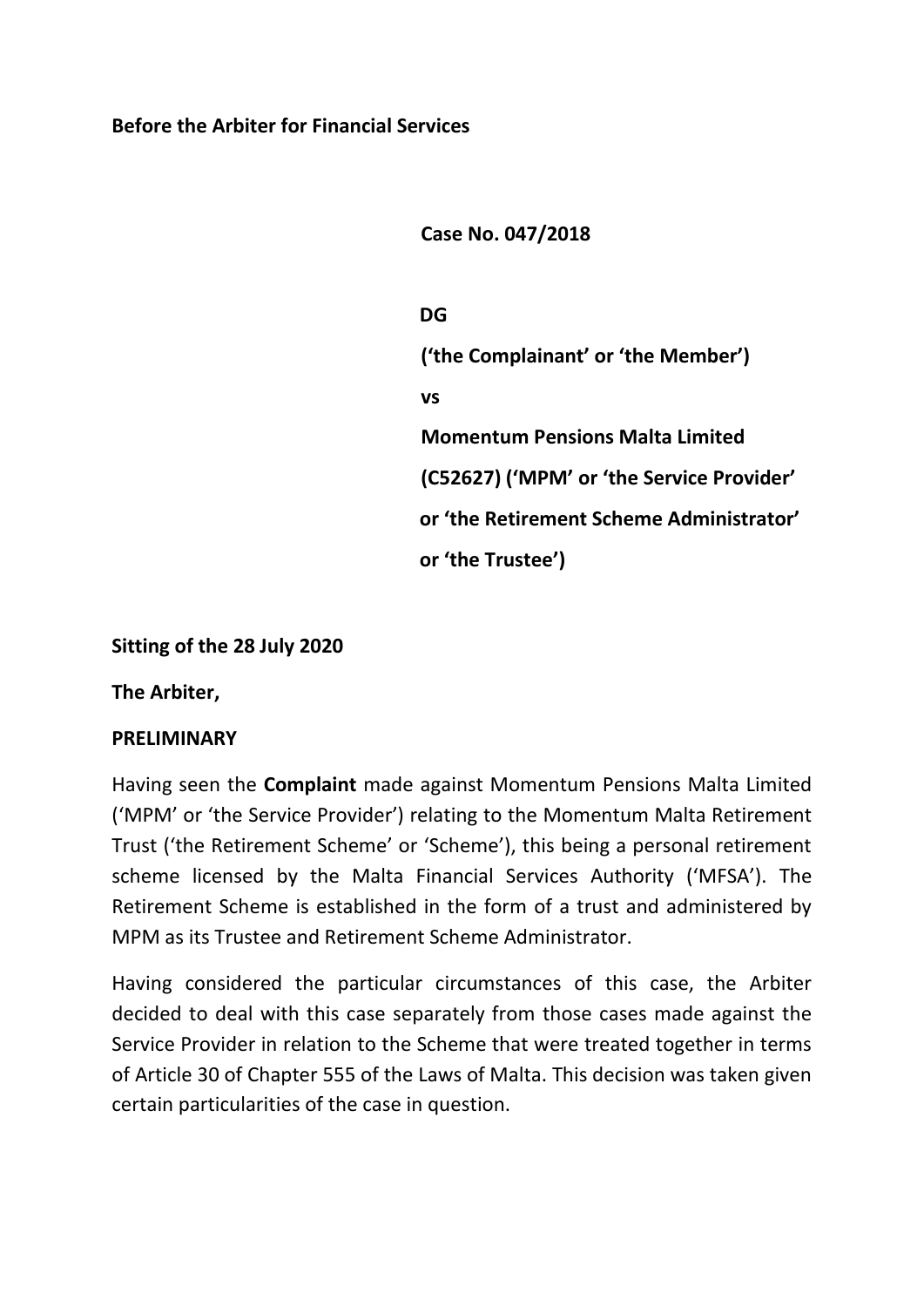### **The Case in question**

The Complainant submitted that his complaint is that MPM are culpable for the losses to his pension fund by accepting business from an unlicensed advisory firm, Continental Wealth Management, who it was claimed used unqualified advisers, forged dealing instructions and invested in high-risk, professional-investor-only structured notes when he had stipulated that he was a low/medium risk retail investor. The Complainant alleged that these investments were made without his knowledge or consent.

It was further submitted that MPM failed in their duty to ensure the company they were dealing with was reputable. The Complainant submitted that by accepting instructions which he claimed were obviously forged and in a higher risk category than he had agreed to, they are responsible for the severe damage that has been done to his pension fund. It was claimed that his signature on all of the dealing instructions was clearly copied as they were all identical even down to the star mark showing where to sign. The Complainant submitted that anyone who looked at these signatures would be able to tell that they had been copied.

The Complainant asked for the amount of money that he claimed has been lost through these high-risk investments to be returned to him along with compensation for the extortionate fees that were charged and continue to be charged on his investments.

The Complainant noted that the original transfer value of his policy was £87,986 and now had an approximate current valuation of £41,000. The Complainant also stated that he received approximately £8,900 from Continental Wealth Management before they went out of business. The Complainant stated that he, therefore, lost approximately £38,000 of his original fund and that was the minimum amount that he wanted to be returned to him.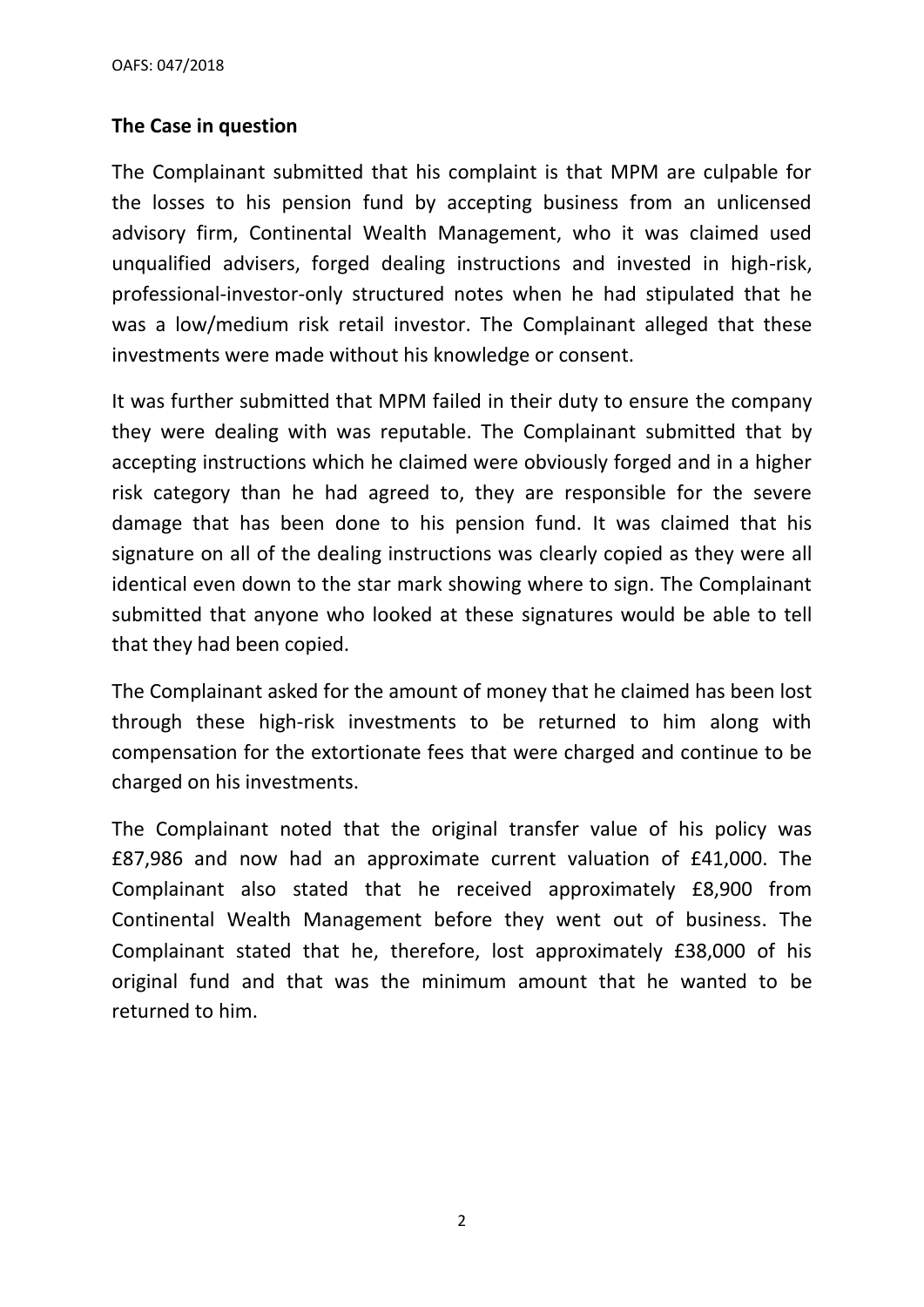## **In its reply, MPM essentially submitted the following:**

- 1. That MPM is licensed by the Malta Financial Services Authority to act as the Retirement Scheme Administrator ('RSA') and Trustee of the Scheme. That the Scheme is licensed as a Personal Retirement Scheme.
- 2. That Continental Wealth Management ('CWM') is a company registered in Spain. Before it ceased to trade, CWM acted as adviser and provided financial advice to investors. CWM was authorised to trade in Spain and in France by Trafalgar International GmbH ('Trafalgar'). Global Net Limited ('Global Net'), an unregulated company, is an associate company of Trafalgar and offers administrative services to entities outside the European Union.
- 3. That MPM is not linked or affiliated in any manner to CWM, Trafalgar or Global Net.
- 4. That MPM is not licensed to provide investment advice.
- 5. That MPM shall address each of the issues raised by the Complainant in the Complaint.
- 6. MPM submitted that without prejudice to its defence that it is not responsible for the Complainant's claims, more than two years have lapsed since the conduct complained of took place and that therefore pursuant to Article 21(1)(c) of Chapter 555 of the Laws of Malta, the Complaint cannot be entertained.
- 7. MPM noted that the Complainant's application form identified Neil Hathaway from CWM as the Complainant's professional adviser and that the application form (page 4) included a declaration by Neil Hathaway confirming that the investment advice is within the investment guidelines.
- 8. MPM submitted that the appointment of CWM as the Complainant's adviser is also confirmed on the application submitted to Skandia Life Ireland Limited (which later changed its name to Old Mutual International Ireland Limited ('OMI')). MPM noted that on this form, Anthony Downs (or Alan Gorringe or Neil Hathaway) of CWM is also listed as the person with whom contact must be made in case the need to clarify investment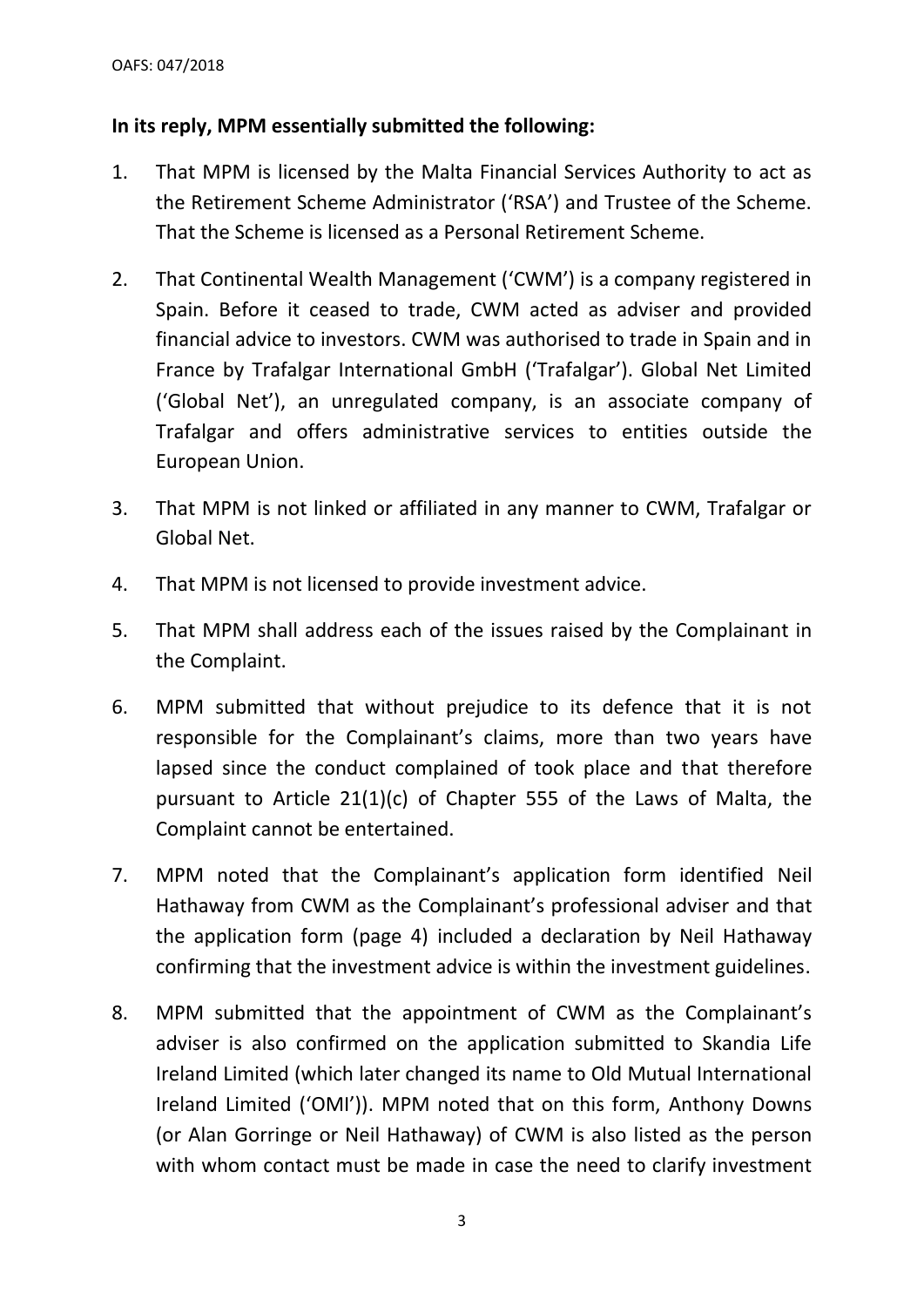choice details arises. MPM further noted that on page 11 of the form, Neil Hathaway from CWM accepted to be appointed as fund adviser and made the declaration set out on page 12. MPM noted that the appointment of CWM as fund adviser is also confirmed in the fund adviser form.

- 9. MPM noted that the Complainant's investment risk profile was chosen by the Complainant and his adviser and that the chosen risk profile was 'Low' and 'Medium'.
- 10. MPM explained that the member and the adviser appointed by the member select investments, and the adviser ensures that the investments comply with the member's risk profile. It was noted that the RSA then reviews this in line with the risk profile on file, to ensure that it broadly reflects the risk profile and offers diversification.
- 11. MPM replied that the investments made were in line with the Complainant's risk profile and in line with the guidelines applicable at the time of the Complainant's application with MPM.
- 12. MPM submitted that it had controls in place to ensure that the dealing instructions received by MPM were signed by the Complainant, ensuring the investment was directed by them and the adviser appointed by the Complainant, in line with the attitude to risk and was then reviewed against the Scheme investment guidelines. MPM noted that the dealing instructions were submitted by the appointed adviser, CWM, and met MPM's Investment Guidelines.
- 13. MPM noted that it is aware that OMI, the bond provider, is considering legal action against one of the structured note providers (Leonteq Securities AG ('Leonteq')), for losses incurred by the ultimate holders of the bonds, such as the Complainant. MPM pointed out that it is pertinent to note that it is OMI, and not MPM, who is pursuing this litigation against Leonteq.
- 14. MPM noted that it charges a fixed fee for the services it provides and that this fee does not change, regardless of the underlying investment (which the Complainant was advised to invest in by CWM). MPM stated that the fee is fixed and is not calculated on the basis of the amount invested and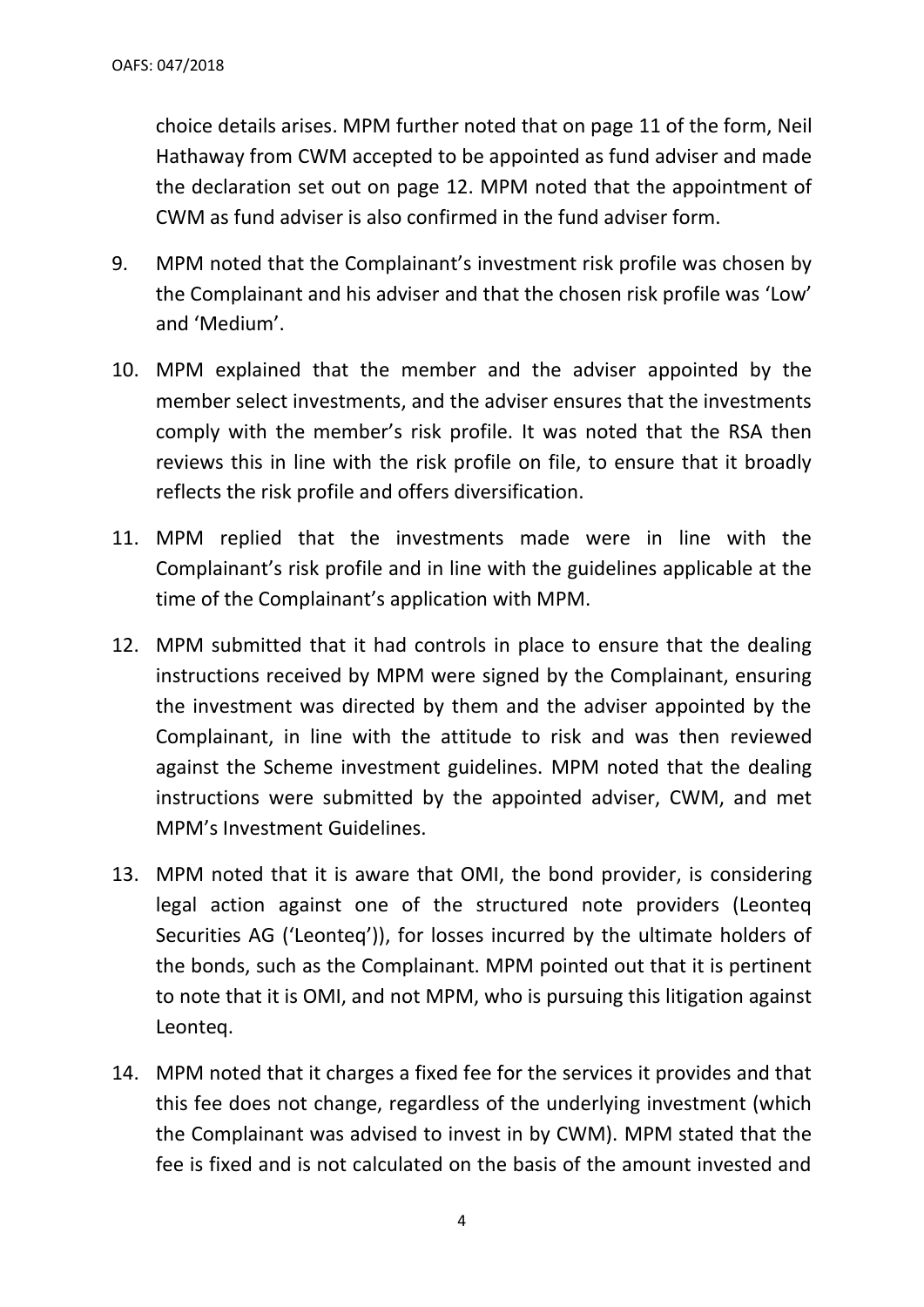that accordingly, MPM did not stand to make any gain or benefit as a result of the Complainant investing in any particular underlying investments.

- 15. MPM further replied that fees were disclosed to the Complainant. It was noted that the Complainant refers to 'extortionate fees' in his complaint, however he acknowledged MPM's fees on the 16/04/2013 and was also informed of all the Skandia Life Ireland Limited fees as per the documents attached to its reply.
- 16. MPM noted that the Complainant alleges that the dealing instructions were '*obviously forged*' and that his signature on all of the dealing instructions '*was clearly copied*'.
- 17. MPM submitted that dealing instructions are not completed by MPM. MPM further noted that it has no awareness or line of sight of what discussions and arrangements take place between the Complainant and his appointed adviser, CWM, regarding dealing instructions.
- 18. MPM pointed out that whilst the Complainant must prove that he did not sign the dealing instructions, MPM replied that it would not have accepted documents of this nature.
- 19. It was submitted that it is clear from the Skandia Life Ireland Limited application form that the Complainant had appointed Neil Hathaway as his fund adviser, and he accepted that appointment by signing the application form. It was stated that furthermore, the Complainant appointed the fund adviser to manage his investments. MPM also pointed out that it is acknowledged by the fund adviser that the adviser will be responsible to the applicant for investment decisions in relation to the proposed policy.
- 20. MPM replied that it is its duty to ensure that the Complainant's signature on the dealing instructions is verified against the proof of identification provided to MPM. It was submitted that in all cases involving the Complainant's dealing instructions, such verification was made by MPM.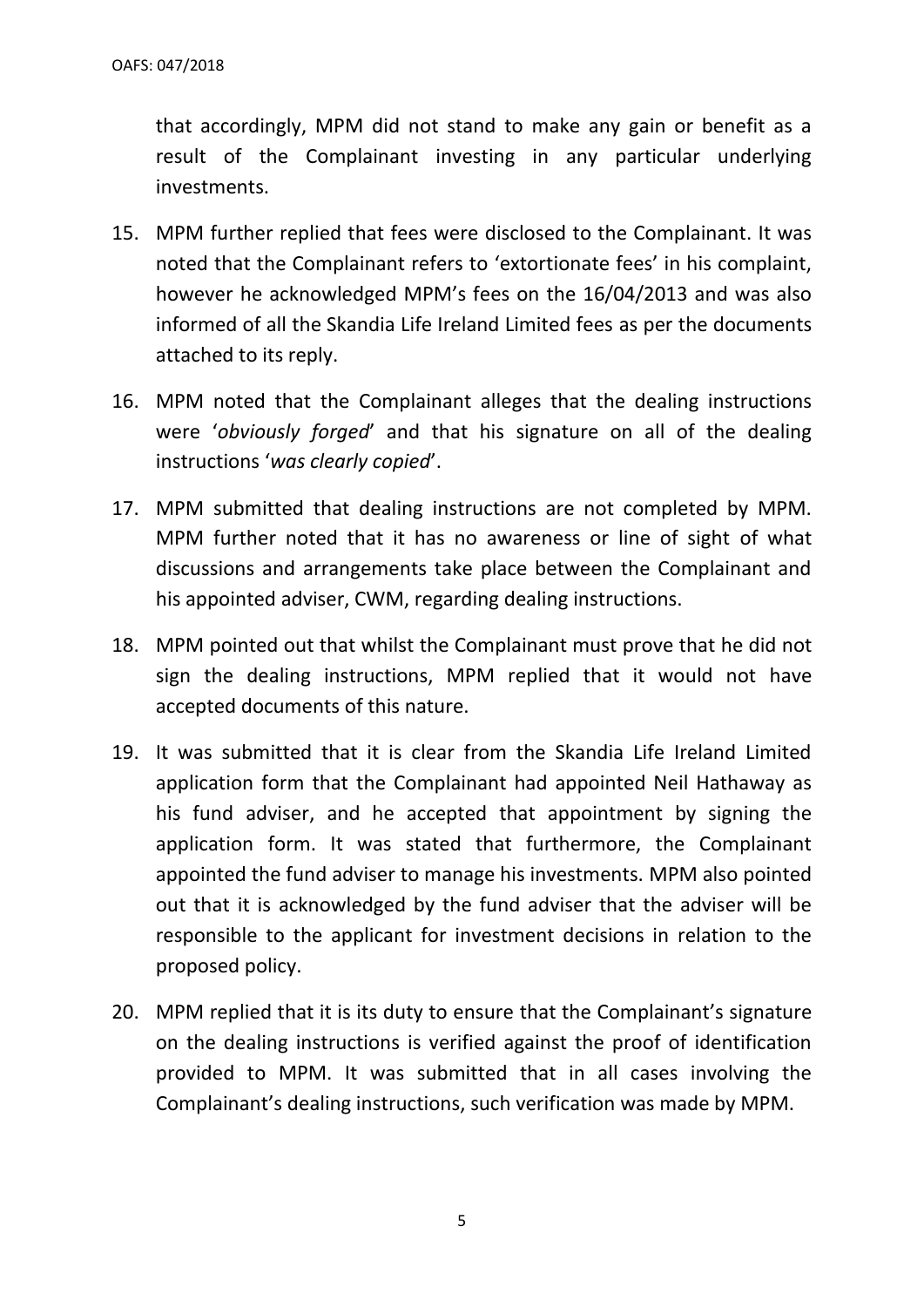- 21. MPM submitted that Trafalgar was licensed as an insurance intermediary and consultant, as well as an investment intermediary and referred to documentation attached to its reply, which had been provided to MFSA. It was noted that Trafalgar entered into an agency agreement with CWM.
- 22. MPM noted that CWM has ceased trading and is no longer operating and that this was the only reason why the Complainant has filed a claim against MPM and not against CWM. MPM submitted that it is CWM and/or Trafalgar who is the proper respondent to this claim.

MPM further noted that it no longer accepted business from CWM as from September 2017 and is aware that CWM ceased trading on or around 29 September 2017.

MPM pointed out that it is not aware of any attempt by the Complainant to initiate proceedings against CWM or its officials and/or Trafalgar and/or Global Net, who advised the Complainant to invest in products which have led to the Complainant's losses.

- 23. MPM noted that the Complainant states in his complaint that he received £8,900 from CWM '*before they went out of business*'. MPM claimed that this compensation was paid in tranches to the Complainant commencing as far back as April 2015. It was submitted that the Complainant himself therefore held CWM responsible for the losses he suffered and started receiving compensation 3 years ago.
- 24. MPM submitted that any business introduced by CWM to it fell within the MFSA's Pension Rules for Service Providers as they relate to RSAs.
- 25. It was noted that the Complainant was provided with annual member statement for the years ended 2013 to 2016 (inclusive). MPM noted that notwithstanding the yearly statement sent to the Complainant, no complaint was ever raised with MPM before November 2017.
- 26. MPM replied that it does not work on a commission basis and it neither receives commissions, nor pays commissions to any third parties.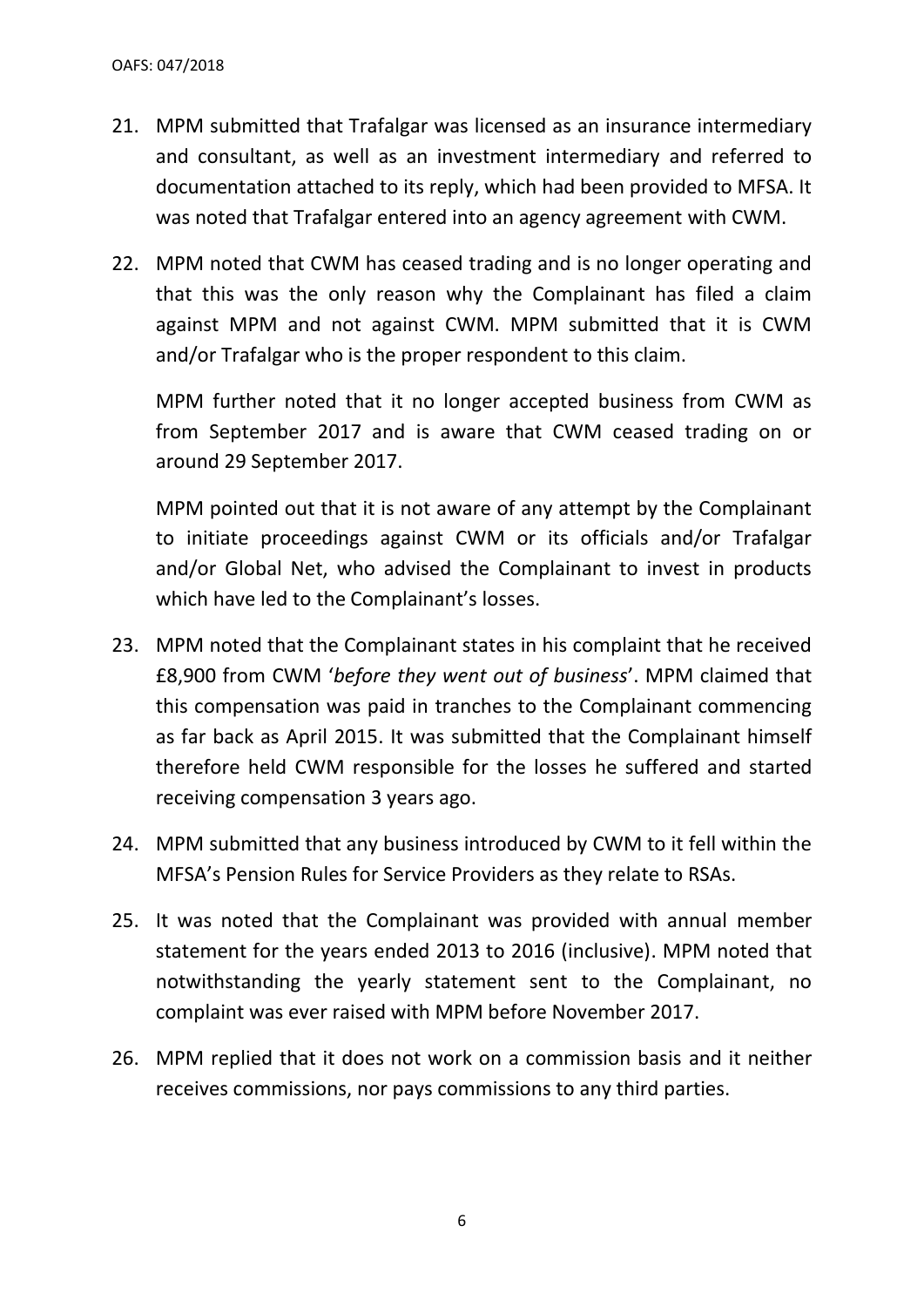- 27. MPM submitted that as already stated in its Reply, it is not licensed to and does not provide investment advice and, furthermore, it did not provide investment advice to the Complainant.
- 28. It was noted that this is clear from the application form which specifically requests the details of the Complainant's professional adviser, Neil Hathaway of CWM (page 2 thereof). MPM also noted that a declaration is also made by the adviser, and signed by the adviser, on the application itself (page 4). It was also pointed out that the Complainant also declared on the application form that he acknowledged that the services provided by MPM did not extend to financial, legal, tax or investment advice as per the declaration 8 on page 6 of the said form.
- 29. MPM noted that to further reinforce the point that MPM does not provide investment advice, it was submitted that an entire section of the terms and conditions of business as attached to the application form, is dedicated solely to this point, as per page 7 of the application form.
- 30. MPM submitted that it has not committed any fraud, nor has it acted negligently. MPM stated that it has not breached any of its obligations in any way and submitted that the losses sustained by the Complainant are attributable to the adviser appointed by the Complainant.
- 31. MPM pointed out that the Complainant must show that it was MPM's actions or omissions which caused the loss being alleged. MPM replied that in the absence of the Complainant proving this causal link, MPM cannot be found responsible for the Complainant's claims.

**Having heard the parties and seen all the documents and submissions made including the affidavits, the notes of submissions, the additional submissions made and respective attachments,**

**Further Considers:**

### *Preliminary Plea regarding the Competence of the Arbiter*

The Service Provider raised the plea that the Arbiter does not have the competence to consider this case because it is time-barred under Article 21(1)(c) of Chapter 555. Article 21(1)(c) stipulates: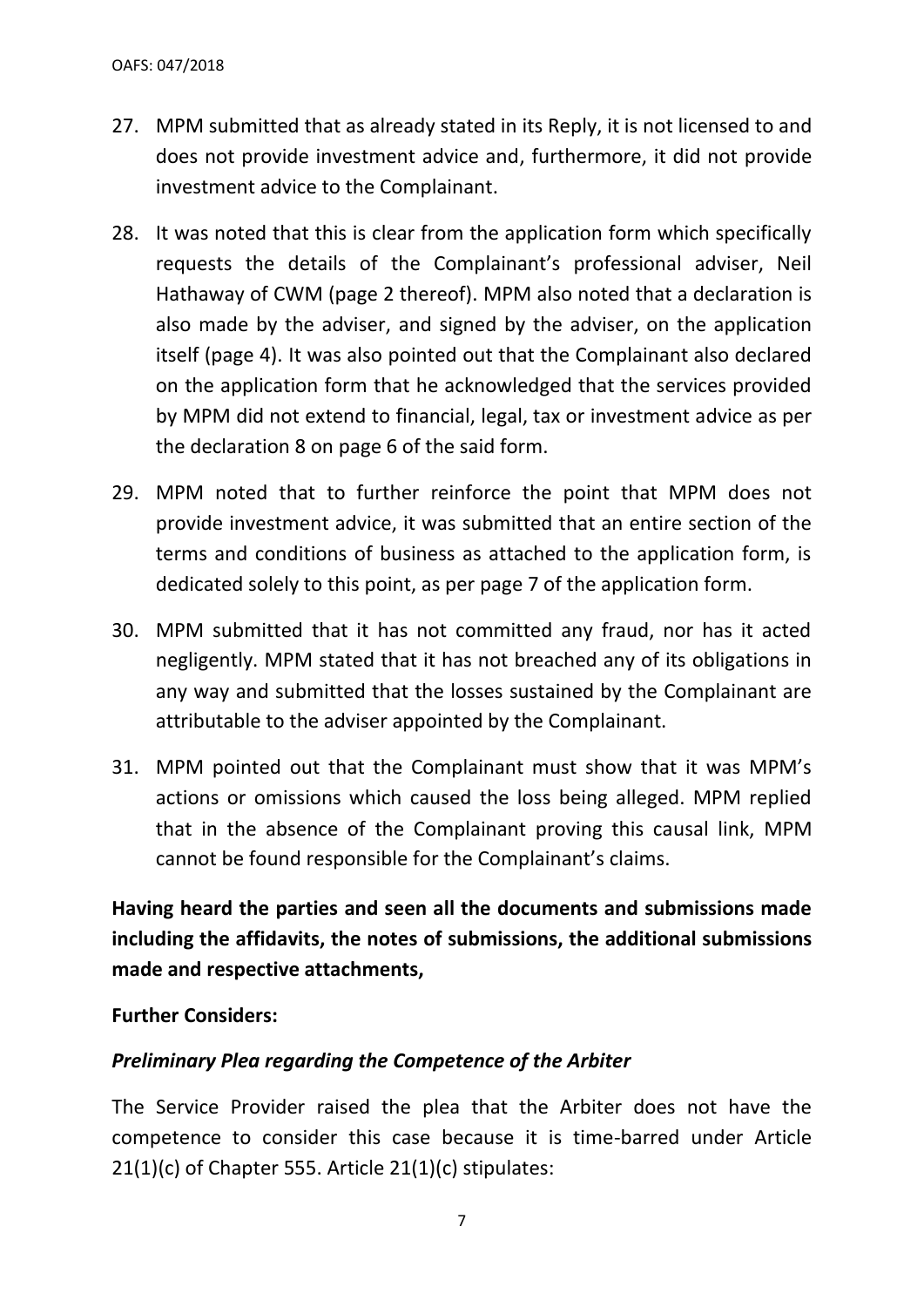*'An Arbiter shall also have the competence to hear complaints in terms of his functions under article 19(1) in relation to the conduct of a financial service provider occurring after the coming into force of this Act, if a complaint is registered in writing with the financial services provider not later than two years from the day on which the complainant first had knowledge of the matters complained of.'*

The Act came into force on 18 April 2016. As to the '*conduct of a financial service provider*' the law does not refer to the date when a transaction takes place but refers to the date when the alleged misconduct took place.

In the case of a financial investment, the conduct of the service provider cannot be determined from the date when the transaction took place and, it is for this reason that the legislator departed from that date and laid the emphasis on the date when the conduct took place.

In this case, the conduct complained of involves the conduct of the Service Provider as trustee and retirement scheme administrator of the Scheme, which role MPM occupied since April 2013, upon the member's acceptance into the Scheme, and continued to occupy after the coming into force of the Act. It is noted that the Complaint in question also involves the conduct of the Service Provider during the period in which CWM was permitted by MPM to act as the adviser of the Complainant.

In terms of Article 21(1)(c), the Complainant had two years to complain to the Service Provider '*from the day on which the complainant first had knowledge of the matters complained of'*.

In its reply, MPM noted *inter alia* that the '*Complainant states in his complaint that he received £8,900 from CWM "before they went out of business". This compensation was paid in tranches to the Complainant commencing as far back as April 2015. The Complainant himself therefore held CWM responsible for the losses he suffered and started receiving compensation 3 years ago*'.

It is noted, however, that the Complainant only confirmed that he received the indicated sum from CWM '*before they went out of busines*s', and this before September 2017. The Complainant did not specify how, and for what reasons, he received such compensation; neither did he specify the date/s, or over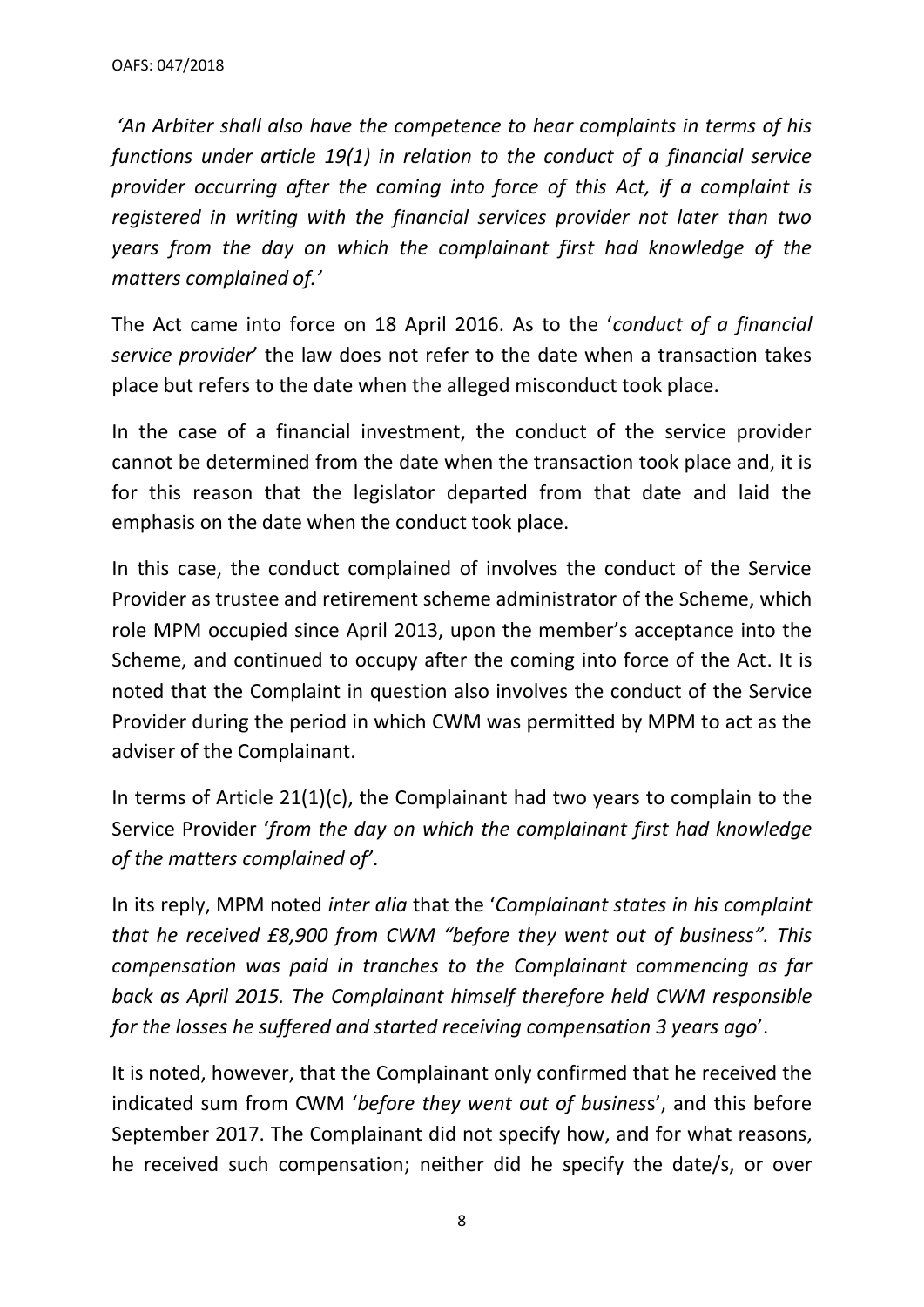which period such compensation was received. From its part, the Service Provider alleged that the Complainant received compensation from CWM '*as far back as April 2015*'. It did not, however, explain or indicate in respect of which matter/s such compensation was made nor did it substantiate its claims in this regard that compensation commenced '*as far back as April 2015*'. Indeed, during the proceedings of this case, the Arbiter has not met any evidence that can be taken into consideration with respect to the said claims and statements made.

In the absence of information and lack of evidence about such claims, the Arbiter is, in the particular circumstances of this case and on the basis of the information emerging during the proceedings, not in a position to arrive to a reasonable conclusion that the Complainant first had knowledge of the matters complained of in this complaint in relation to MPM, in 2015, as seems to be suggested by the Service Provider. Nor is it considered that there is sufficient basis on which the Arbiter can consider that the Complainant just held CWM solely responsible for the losses suffered.

As to the other matters raised, it is noted that in its reply, the Service Provider also referred to the annual member statements for the years ended 2013 and 2016 and noted that '*notwithstanding the yearly statements sent to the complainant, no complaint was ever raised with Momentum before November 2017*'.

The fact that the Complainant was sent an Annual Member Statement, as stated by the Service Provider in its notes of submissions, could not be considered as enabling the Complainant to have knowledge about the matters complained of. This taking into consideration a number of factors including that the said Annual Member Statement was a highly generic report which only listed the underlying life assurance policy.

The Annual Member Statement issued to the Complainant by MPM included no details of the specific underlying investments held within the policy, which investments contributed to the losses and are being disputed by the Complainant. Hence, the Complainant was not in a position to know, from the Annual Member Statement he received, what investment transactions were actually being carried out within his portfolio of investments.

9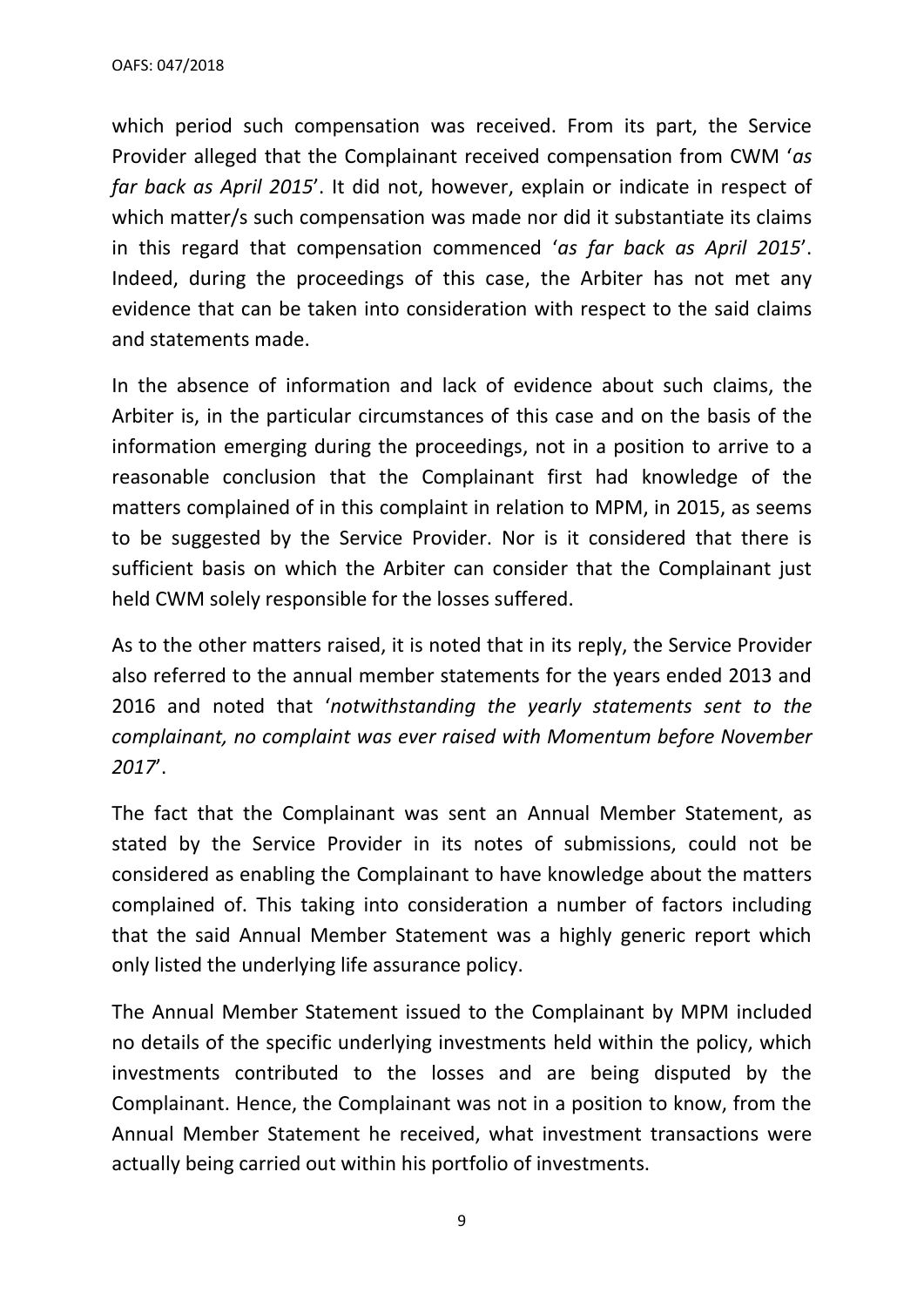The Arbiter also notes that the Annual Member Statement sent to the Complainant by the Service Provider had even a disclaimer highlighting that certain underlying investments may show a value reflecting an early encashment value or potentially a zero value prior to maturity and that such value did not reflect the true performance of the underlying assets.

The disclaimer read as follows:

'*Investment values are provided to Momentum Pensions Malta Limited by the Investment Platforms who are responsible for the accuracy of this information. Every effort has been made to ensure that this statement is correct but please accept this statement on this understanding.* 

*Certain underlying assets with the Investment, may show a value that reflects an early encashment value or potentially a zero value, prior to the maturity date. This will not reflect the true current performance of such underlying assets.*'

Such a disclaimer did not reveal much to the Complainant about the actual state of the investment and the whole scenario could not have reasonably enabled the Complainant to have knowledge about the matters being complained of.

Moreover, the Arbiter, makes reference to Case Number 137/2018 against MPM,<sup>1</sup> whereby it results that the Service Provider itself declared in July 2015, in reply to a member's concern regarding losses, that:

'… *whilst we, as Trustees, will review and assess any losses, these can only be on the maturity of the note, <sup>2</sup> as any valuations can and will be distorted ahead of the expiry'. 3*

The Service Provider did not prove the date of maturity of the structured notes comprising the portfolio of the Complainant.

<sup>&</sup>lt;sup>1</sup> Decided today

<sup>2</sup> Emphasis of the Arbiter

<sup>3</sup> Case Number 137/2018 (*a fol.* 7 of the file)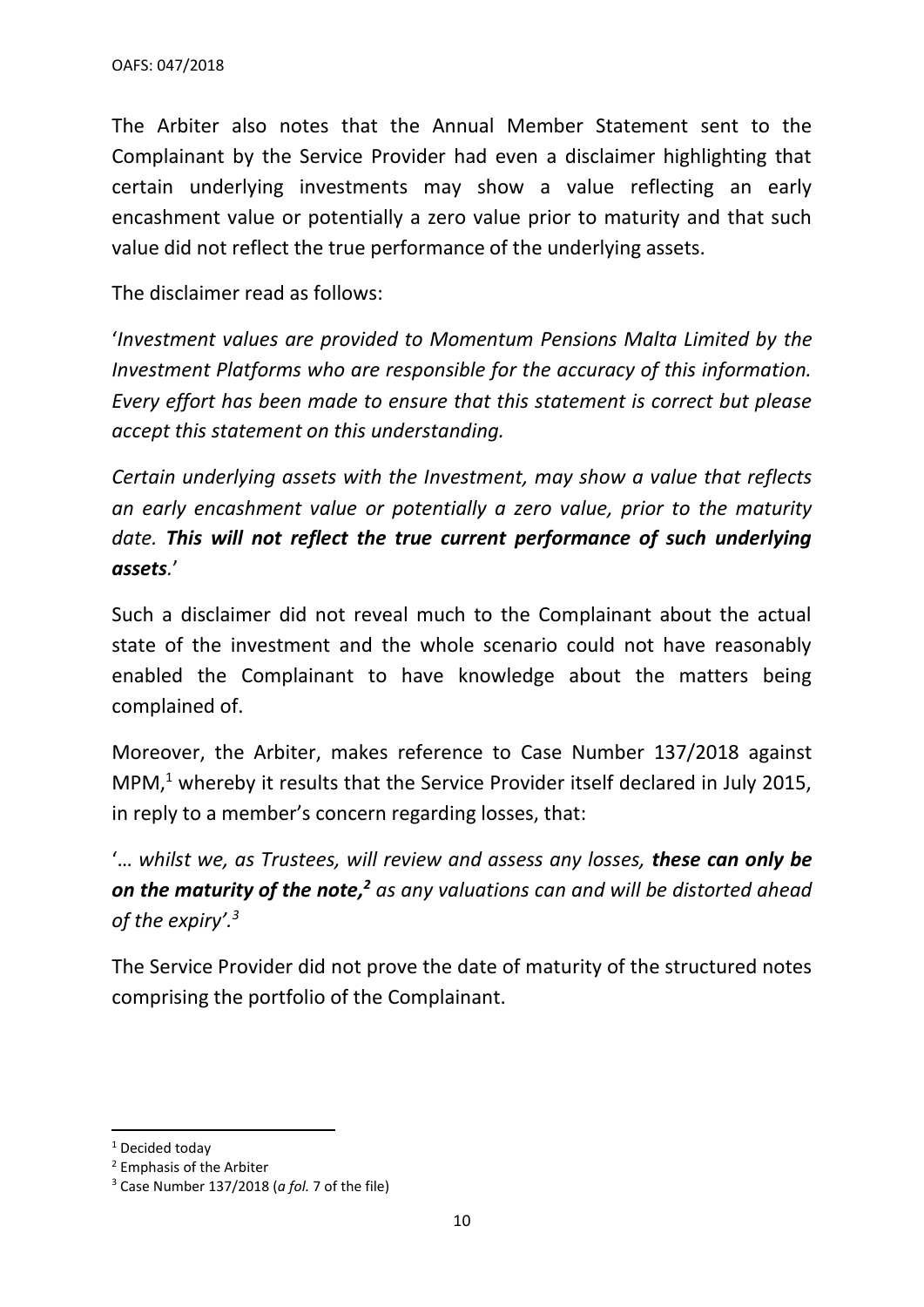# *According to a table presented by the Service Provider attached to its Additional Submissions certain structured notes were still within his portfolio after the coming into force of the Act.<sup>4</sup>*

The Arbiter has also discovered from Case Number 127/2018 against MPM,<sup>5</sup> that the Service Provider sent communication to all members of the Scheme with respect to the position with CWM. $<sup>6</sup>$  In this regard, in September 2017,</sup> members were notified by MPM about the suspension of the terms of business that MPM had with CWM. Later, in October 2017, MPM also notified the members of the Scheme about the full withdrawal of such terms of business with CWM.

The Complainant made a formal complaint with the Service Provider on the 3 November 2017 and, therefore, within the two-year period established by Art. 21(1)(c) of Chapter 555.

Moreover, the Service Provider did not prove that the Complainant raised the complaint '*later than two years from the day on which the complainant first had knowledge of the matters complained of*'.

It is incumbent on the Service Provider to prove to the satisfaction of the Arbiter this plea but with the information submitted during these proceedings it did not succeed to do so.

It is also noted that not even two years had passed from the coming into force of Chapter 555 of the Laws of Malta and the date when the formal complaint was made by the Complainant with the Service Provider.

Therefore, the Service Provider did not prove that the Complainant raised the complaint '*later than two years from the day on which the complainant first had knowledge of the matters complained of*'.

For the above-stated reasons, this plea is being rejected and the Arbiter declares that he has the competence to deal with this complaint.

<sup>4</sup> *A fol.* 186 – 'Doc. MM1' to MPM's Additional Submissions

<sup>5</sup> Decided today

<sup>6</sup> Case Number 127/2018 (*a fol.* 53 of the file)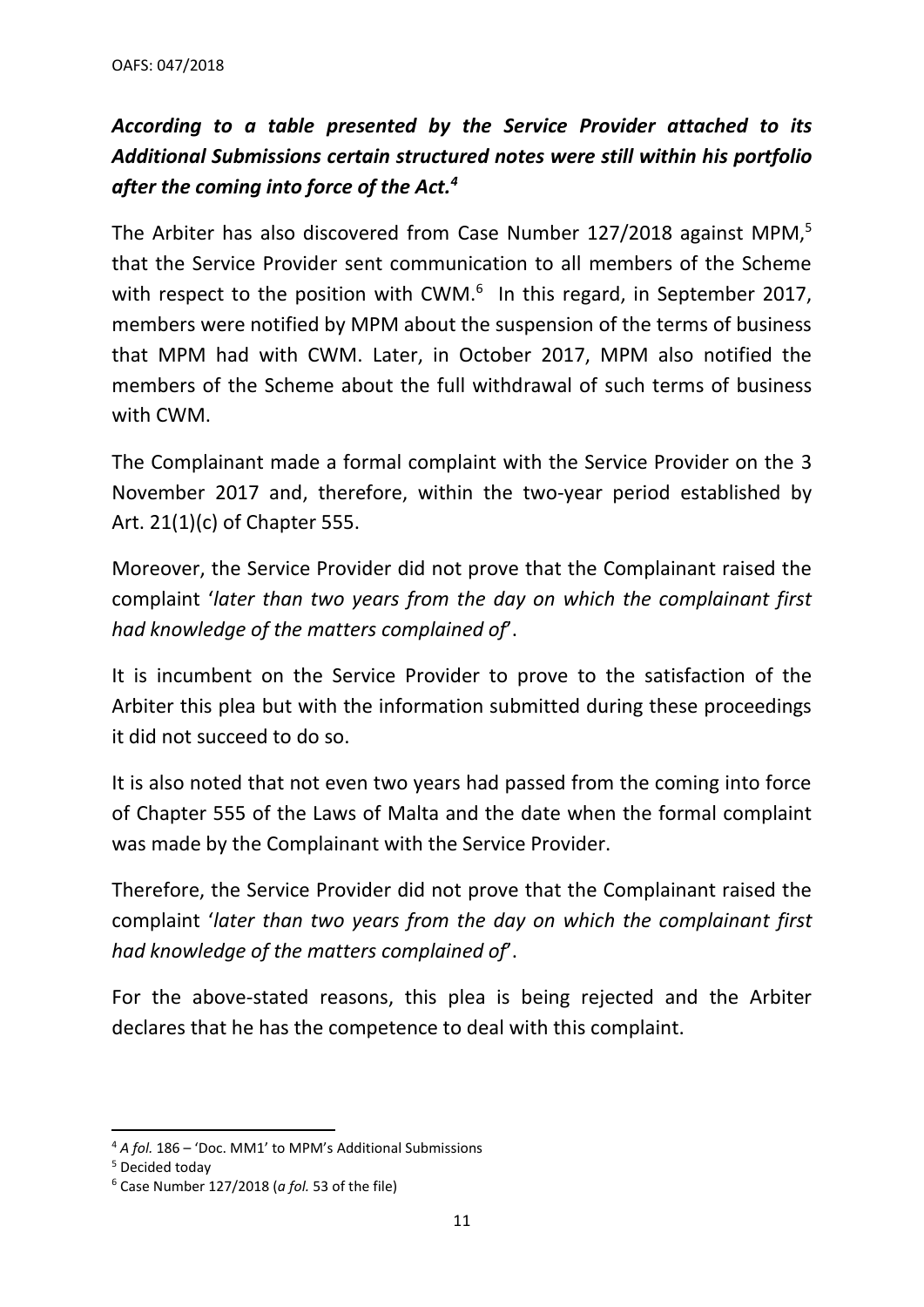## *Preliminary plea regarding the request to expunge documents*

MPM requested the Arbiter to expunge from the record of the proceedings certain documentation filed in 2019 and not take cognisance of any new allegations raised by the Complainant against Momentum as it was *inter alia* submitted that the Complainant cannot change the basis of his complaint.

The Arbiter accepts the submission that no new allegations could be raised by the Complainant and will only consider the complaint as originally filed.

### **The Merits of the Case**

**The Arbiter will decide the complaint by reference to what, in his opinion, is fair, equitable and reasonable in the particular circumstances and substantive merits of the case.<sup>7</sup>**

The Arbiter is considering all pleas raised by the Service Provider relating to the merits of the case together to avoid repetition and to expedite the decision as he is obliged to do in terms of Chapter  $555<sup>8</sup>$  which stipulates that he should deal with the complaints in '*an economical and expeditious manner'.*

### **The Complainant**

The Complainant, born in 1962, is of British nationality and resided in Spain at the time of application for membership as per the details contained in the *Application for Membership of the Momentum Malta Retirement Trust* ('the Application Form for Membership').

The Complainant's occupation was indicated as '*Editor*' in the said Application Form. It was not proven, during the case, that the Complainant was a professional investor. The Complainant can accordingly be treated as a retail client.

The Complainant was accepted by MPM as member of the Retirement Scheme on 22 April 2013.

 $7$  Cap. 555, Art 19(3)(b)

<sup>8</sup> Art. 19(3)(d)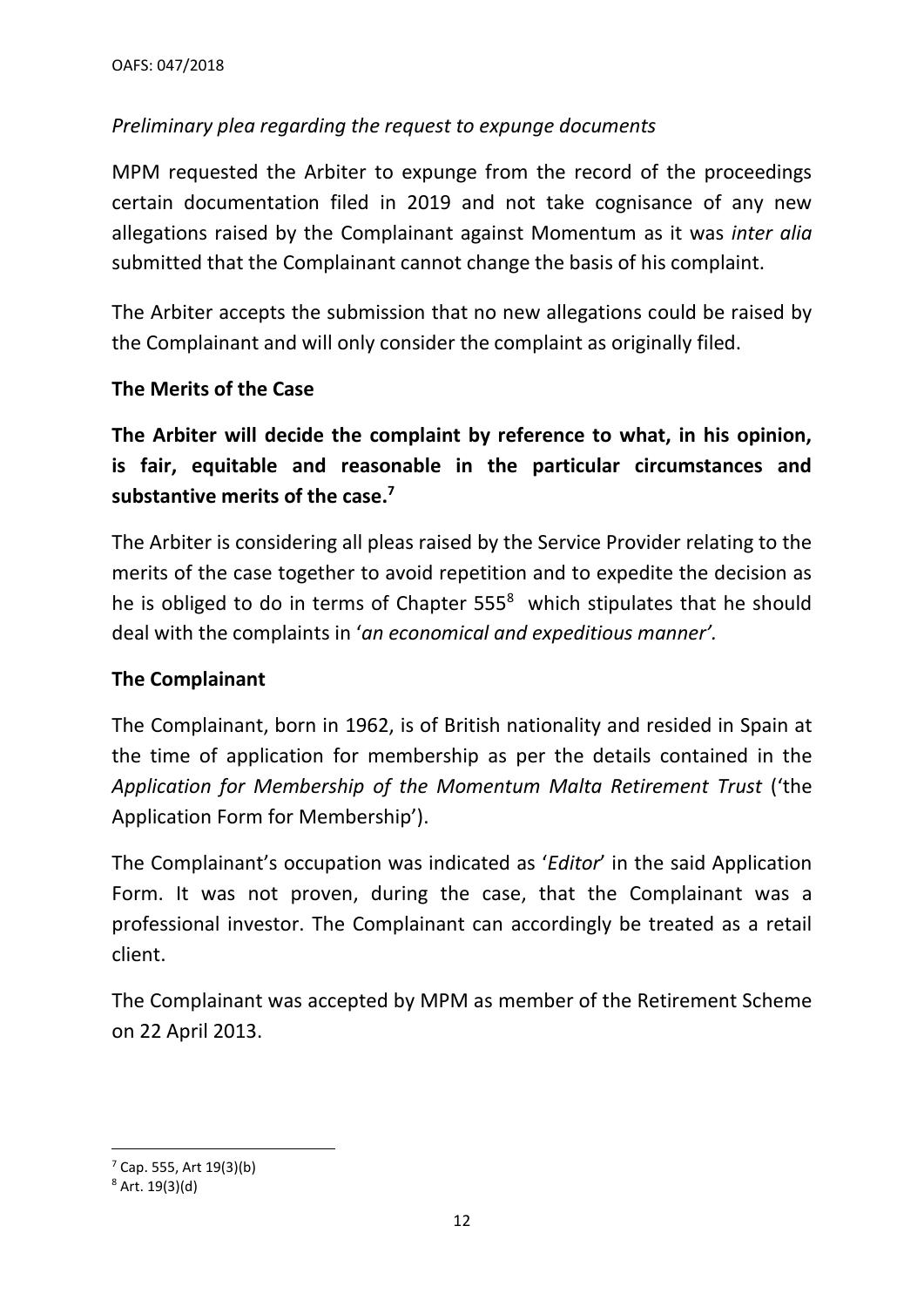## **The Service Provider**

The Retirement Scheme was established by Momentum Pensions Malta Limited ('MPM'). MPM is licensed by the MFSA as a Retirement Scheme Administrator<sup>9</sup> and acts as the Retirement Scheme Administrator and Trustee of the Scheme. 10

#### **The Legal Framework**

The Retirement Scheme and MPM are subject to specific financial services legislation and regulations issued in Malta, including conditions or pension rules issued by the MFSA in terms of the regulatory framework applicable for personal retirement schemes.

The Special Funds (Regulation) Act, 2002 ('SFA') was the first legislative framework which applied to the Scheme and the Service Provider. The SFA was repealed and replaced by the Retirement Pensions Act (Chapter 514 of the Laws of Malta) ('RPA'). The RPA was published in August 2011 and came into force on the 1 January 2015.<sup>11</sup>

There were transitional provisions in respect of those persons who, upon the coming into force of the RPA, were registered under the SFA. The Retirement Pensions (Transitional Provisions) Regulations, 2015 provided that retirement schemes or any person registered under the SFA had one year from the coming into force of the RPA to apply for authorisation under the RPA.

In terms of Regulation 3 of the said Transitional Provisions Regulations, such schemes or persons continued to be governed by the provisions of the SFA until such time that these were granted authorisation by MFSA under the RPA.

As confirmed by the Service Provider, registration under the RPA was granted to the Retirement Scheme and the Service Provider on 1 January 2016 and hence the framework under the RPA became applicable as from such date.<sup>12</sup>

<sup>9</sup> *https://www.mfsa.mt/financial-services-register/result/?id=3453*

<sup>&</sup>lt;sup>10</sup> Role of the Trustee, pg. 4 of MPM's Scheme Particulars (attached to Stewart Davies's affidavit).

<sup>11</sup> *Retirement Pensions Act, Cap. 514 / Circular letter issued by the MFSA https://www.mfsa.com.mt/firms/regulation/pensions/pension-rules-applicable-as-from-1-january-2015/*  $12$  As per pg. 1 of the affidavit of Stewart Davies and the Cover Page of MPM's Registration Certificate issued by MFSA dated 1January 2016 attached to his affidavit.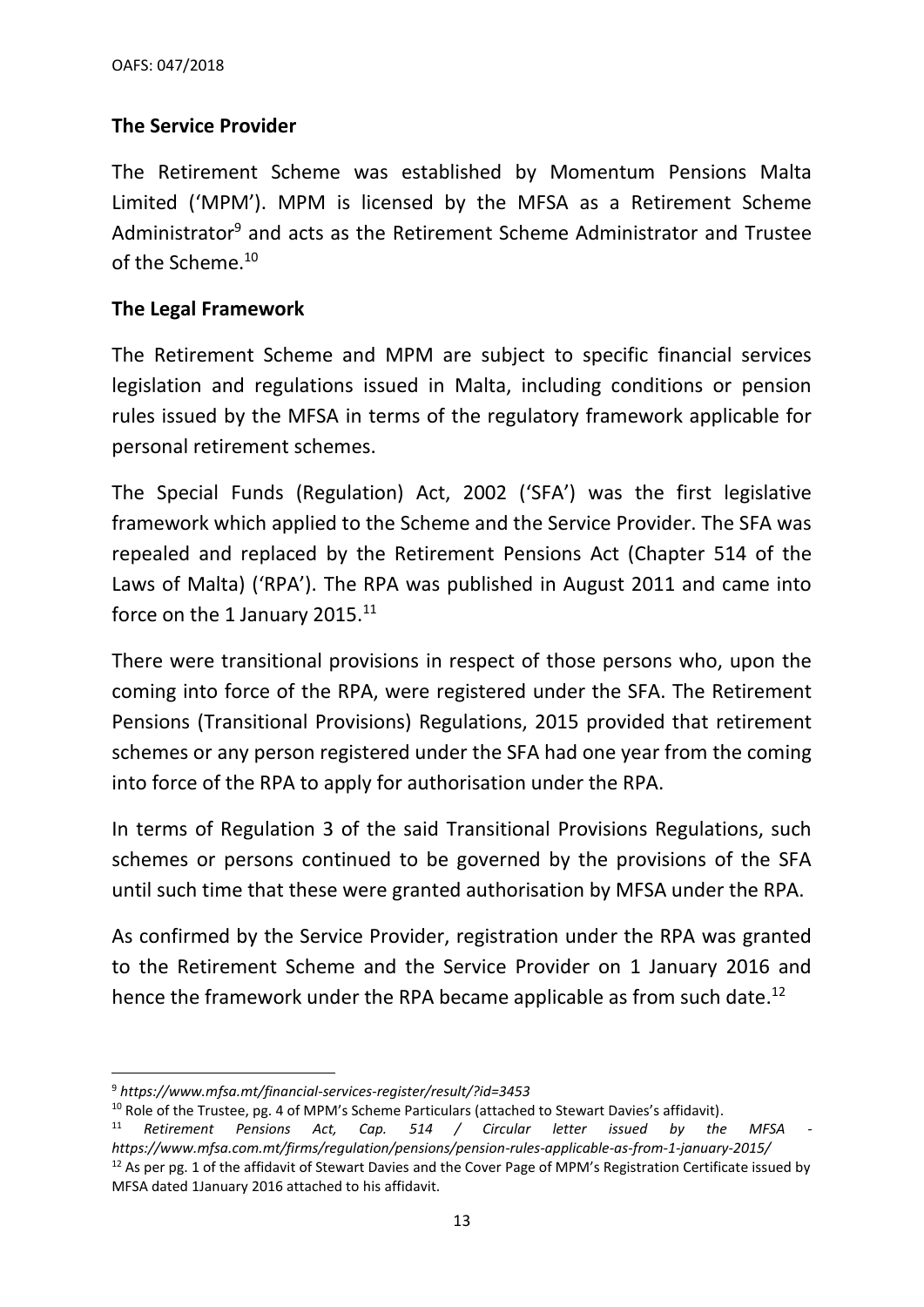Despite not being much mentioned by MPM in its submissions, the Trusts and Trustees Act (Chapter 331 of the Laws of Malta), ('TTA') is also much relevant and applicable to the Service Provider, as per Article 1(2) and Article 43(6)(c) of the TTA, in light of MPM's role as the Retirement Scheme Administrator and Trustee of the Retirement Scheme.

Indeed, Article 1(2) of the TTA provides that:

'*The provisions of this Act, except as otherwise provided in this Act, shall apply to all trustees, whether such trustees are authorised, or are not required to obtain authorisation in terms of article 43 and article 43A*',

with Article 43(6)(c) in turn providing that:

'*A person licensed in terms of the Retirement Pensions Act to act as a Retirement Scheme Administrator acting as a trustee to retirement schemes shall not require further authorisation in terms of this Act provided that such trustee services are limited to retirement schemes …'.*

#### **Particularities of the Case**

#### *The Retirement Scheme in respect of which the Complaint is being made*

The Momentum Malta Retirement Trust ('the Retirement Scheme' or 'the Scheme') is a trust domiciled in Malta. It was granted a registration by the MFSA<sup>13</sup> as a Retirement Scheme under the Special Funds (Regulation) Act in April 2011<sup>14</sup> and under the Retirement Pensions Act in January 2016.<sup>15</sup>

As detailed in the Scheme Particulars dated May 2018 presented by MPM during the proceedings of this case, the Scheme '*was established as a perpetual trust by trust deed under the terms of the Trusts and Trustees Act (Cap. 331) on the 23 March 2011*' <sup>16</sup> and is '*an approved Personal Retirement Scheme under the Retirement Pensions Act 2011*'. 17

<sup>13</sup> *<https://www.mfsa.com.mt/financial-services-register/result/?id=3454>*

<sup>&</sup>lt;sup>14</sup> Registration Certificate dated 28 April 2011 issued by MFSA to the Scheme (attached to Stewart Davies's affidavit).

<sup>&</sup>lt;sup>15</sup> Registration Certificate dated 1 January 2016 issued by MFSA to the Scheme (attached to Stewart Davies's affidavit).

<sup>&</sup>lt;sup>16</sup> Important Information section, Pg. 2 of MPM's Scheme Particulars (attached to Stewart Davies's affidavit).

<sup>&</sup>lt;sup>17</sup> Regulatory Status, Pg. 4 of MPM's Scheme Particulars (attached to Stewart Davies's affidavit).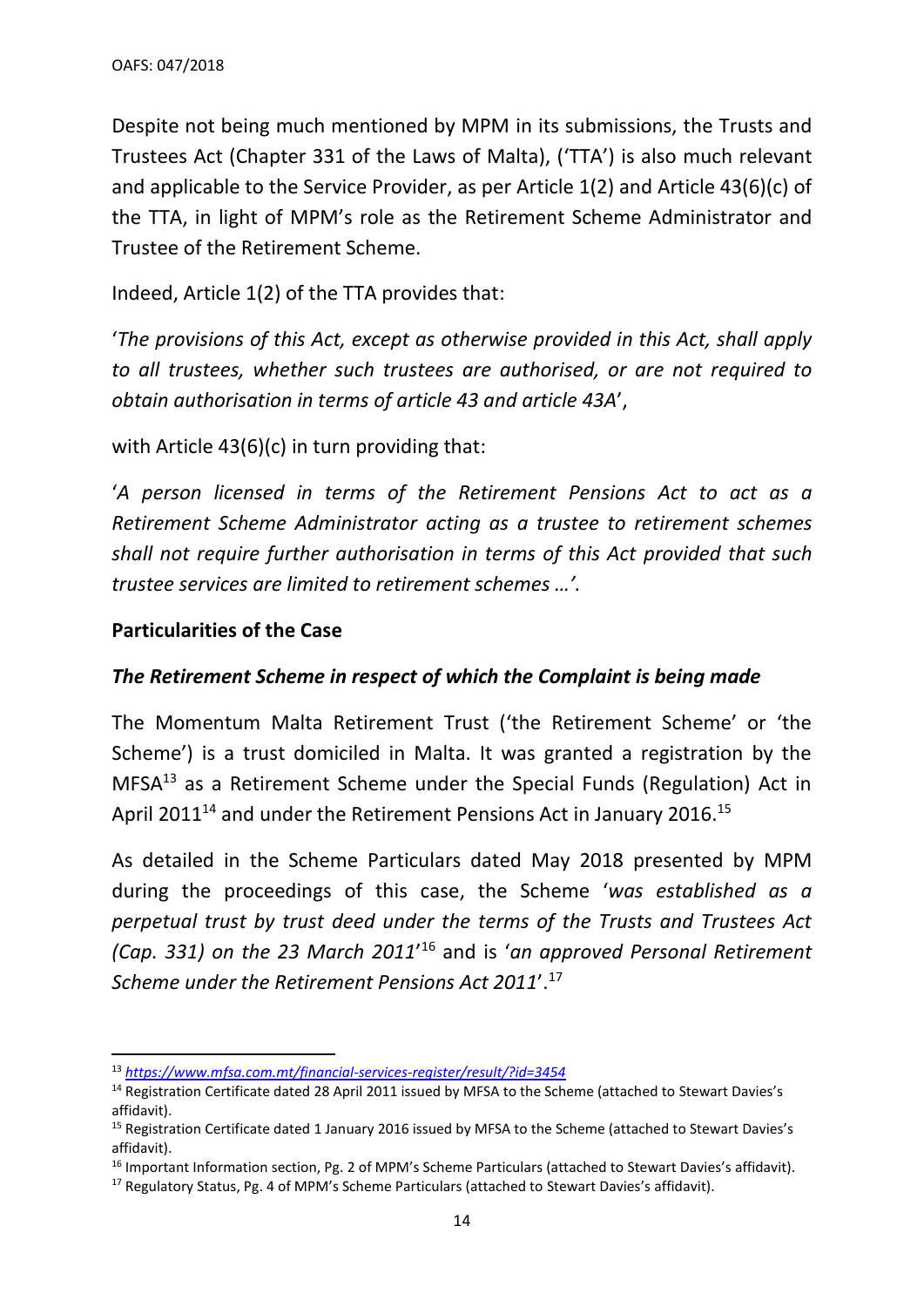The Scheme Particulars specify that:

*The purpose of the Scheme is to provide retirement benefits in the form of a pension income or other benefits that are payable to persons who are resident both within and outside Malta. These benefits are payable after or upon retirement, permanent invalidity or death*'.<sup>18</sup>

The case in question involves a member-directed personal retirement scheme where the Member was allowed to appoint an investment adviser to advise him on the choice of investments.

The assets held in the Complainant's account with the Retirement Scheme were used to acquire a whole of life insurance policy for the Complainant.

The life assurance policy acquired for the Complainant was called the European Executive Investment Bond issued by Skandia International<sup>19</sup>/Old Mutual International ('OMI'). 20

The premium in the said policy was in turn invested in a portfolio of investment instruments under the direction of the Investment Adviser and as accepted by MPM.

The underlying investments in respect of the Complainant comprised substantial investments in structured notes as indicated in the table of investments forming part of the '*Investor Profile*' presented by the Service Provider in respect of the Complainant during the proceedings of the case.<sup>21</sup>

The '*Investor Profile*' presented by the Service Provider for the Complainant also included a table with the '*current valuation'* as at 28/01/2018. The said table indicated a loss (excluding fees) of GBP35,020 as at that date. The loss experienced by the Complainant is thus higher when taking into account the fees incurred and paid within the Scheme's structure. It is to be noted that the Service Provider does not explain whether the loss indicated in the '*current valuation*' for the Complainant relates to realised or paper losses or both.

<sup>18</sup> *Ibid.*

<sup>19</sup> Skandia International eventually rebranded to Old Mutual International *[https://www.oldmutualwealth.co.uk/Media-Centre/2014-press-releases/december-20141/skandia](https://www.oldmutualwealth.co.uk/Media-Centre/2014-press-releases/december-20141/skandia-international-rebrands-to-old-mutual-international/)[international-rebrands-to-old-mutual-international/](https://www.oldmutualwealth.co.uk/Media-Centre/2014-press-releases/december-20141/skandia-international-rebrands-to-old-mutual-international/)*

<sup>&</sup>lt;sup>20</sup> Welcome Letter dated 20 May 2013 issued by Skandia International refers.

<sup>21</sup> The '*Investor Profile'* is attached to the Additional Submissions document presented by the Service Provider in respect of the Complainant.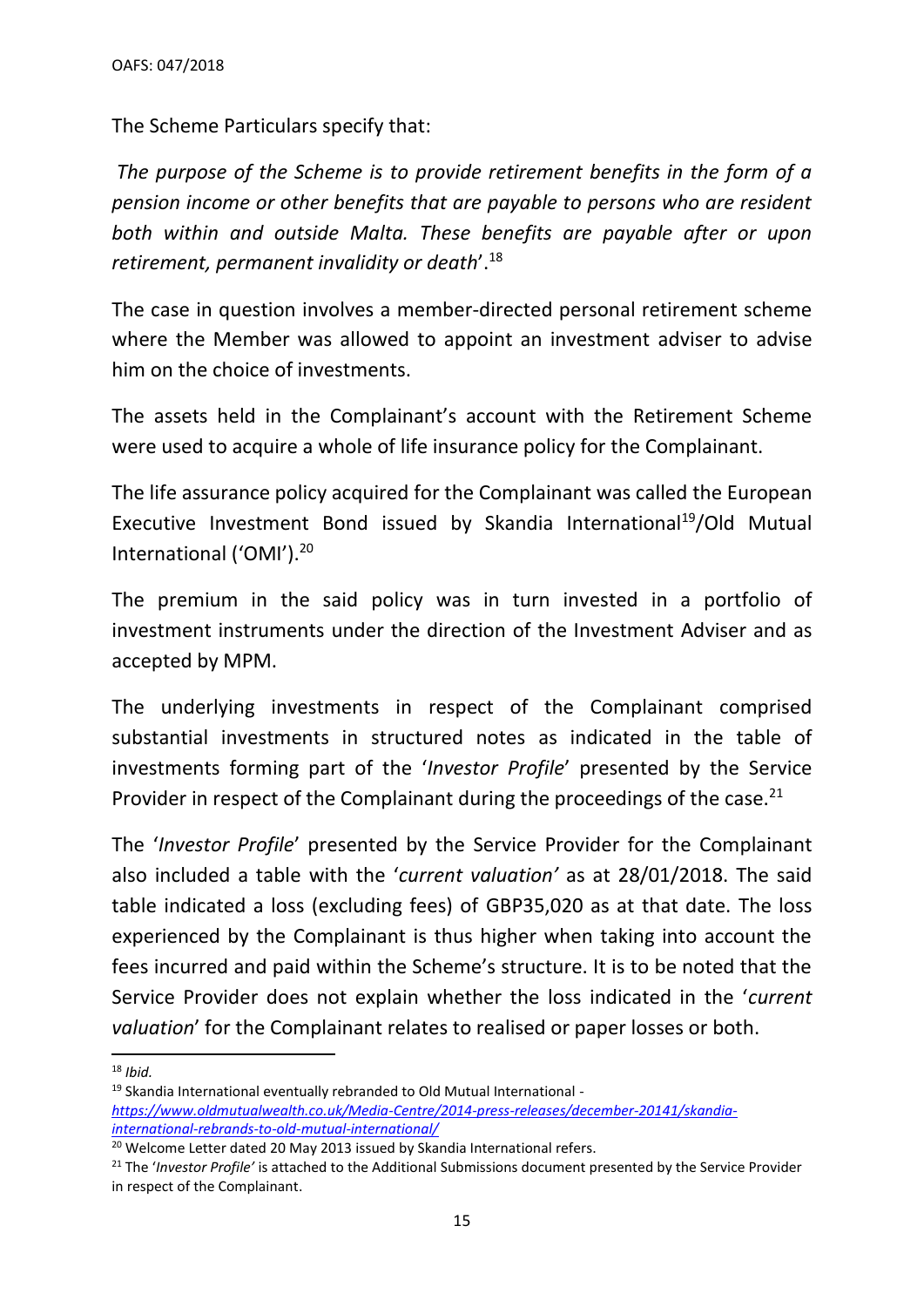#### *Investment Adviser*

Continental Wealth Management ('CWM') was the investment adviser appointed by the Complainant.<sup>22</sup> The role of CWM was to advise the Complainant regarding the assets held within his Retirement Scheme.

It is noted that in the notices issued to members of the Scheme in September and October 2017, MPM described CWM as '*an authorised representative/agent of Trafalgar International GMBH*', where CWM's was Trafalgar's '*authorised representative in Spain and France*'.

In its reply, MPM explained *inter alia* that CWM '*is a company registered in Spain. Before it ceased to trade, CWM acted as adviser and provided financial advice to investors. CWM was authorised to trade in Spain and in France by Trafalgar International GmbH*'.<sup>23</sup>

In its submissions, it was further explained by MPM that:

'*CWM was appointed agent of Trafalgar International GmbH ('Trafalgar') and*  was operating under Trafalgar International GmbH licenses<sup>'24</sup> and that Trafalgar '*is authorised and regulated in Germany by the Deutsche Industrie Handelskammer (IHK) Insurance Mediation licence 34D Broker licence number: D-FE9C-BELBQ-24 and Financial Asset Mediator licence 34F: D-F-125-KXGB-53'*. 25

#### *Underlying Investments*

As indicated above, the investments undertaken within the life assurance policy of the Complainant were summarised in the table of investment transactions included as part of the '*Investor Profile*' information sheet provided by the Service Provider.<sup>26</sup>

The extent of investments in structured notes, indicated as '*SN*' in the column titled '*Asset Type*' in the said table of investment transactions, was substantial as can be seen in the said table.

 $22$  As per pg. 1/2 of MPM's reply to the OAFS in respect of the Complainant.

<sup>&</sup>lt;sup>23</sup> Pg. 1 of MPM's reply to the OAFS.

<sup>24</sup> Para. 39, Section E titled *'CWM and Trafalgar International GmbH'* of the affidavit of Stewart Davies. <sup>25</sup> *Ibid.*

<sup>26</sup> Attachment to the '*Additional submissions*' made by MPM in respect of the Complainant.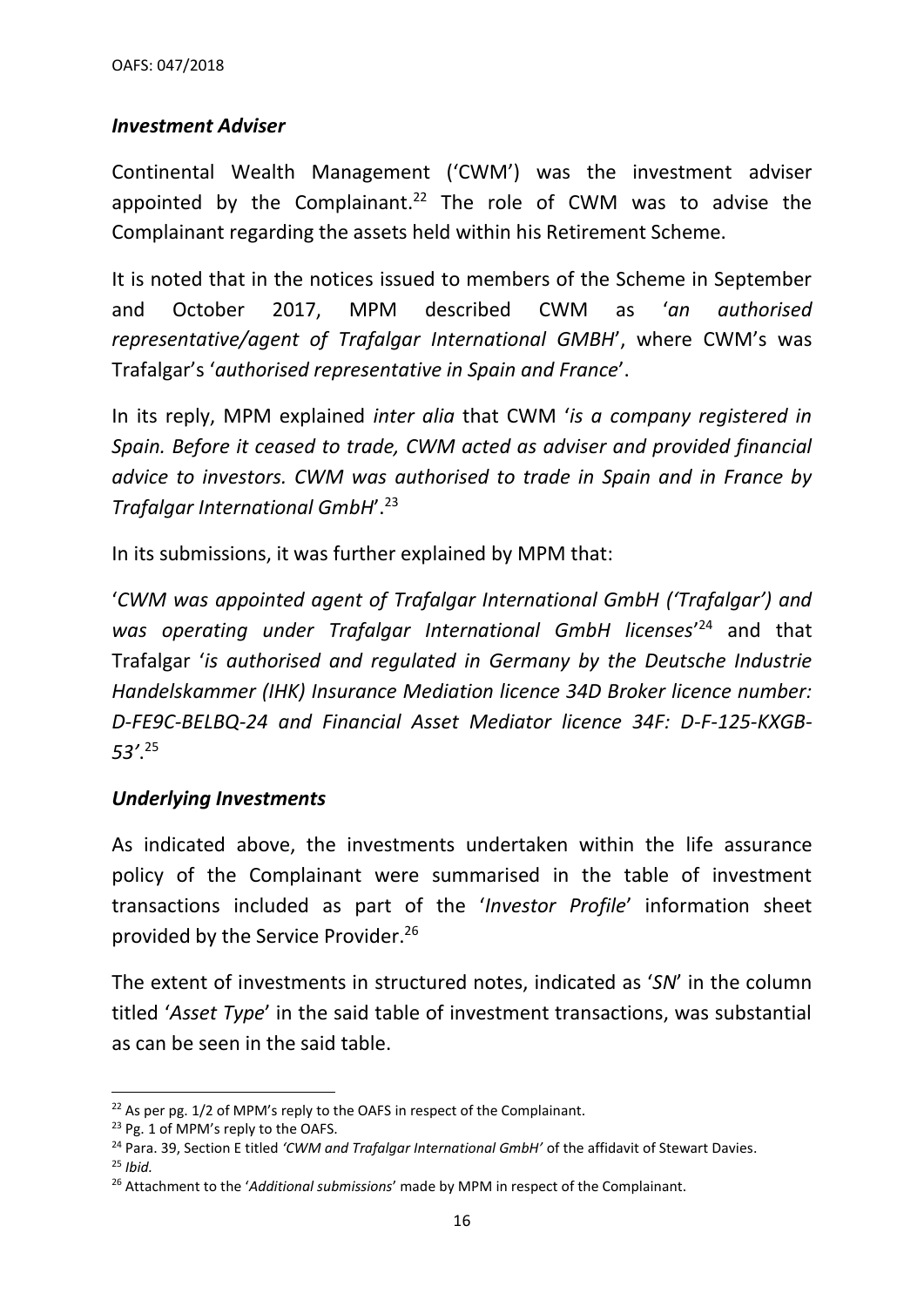The said table indicates that the portfolio of investments for the Complainant involved substantial investments in structured notes with the portfolio comprising at times solely or predominantly of structured notes during the tenure of CWM as investment adviser.

#### **Further Considerations**

#### *Responsibilities of the Service Provider*

MPM is subject to the duties, functions and responsibilities applicable as a Retirement Scheme Administrator and Trustee of the Scheme.

#### *Obligations under the SFA, RPA and directives/rules issued thereunder*

As indicated in the MFSA's Registration Certificate dated 28 April 2011 issued to MPM under the SFA, MPM was required, in the capacity of Retirement Scheme Administrator, '*to perform all duties as stipulated by articles 17 and 19 of the Special Funds (Regulation) Act, 2002 … in connection with the ordinary or day-to-day operations of a Retirement Scheme registered under the [SFA]*'.

The obligations of MPM as a Retirement Scheme Administrator under the SFA are outlined in the Act itself and the various conditions stipulated in the original Registration Certificate which *inter alia* also referred to various Standard Operational Conditions (such as those set out in Sections B.2, B.5, B.7 of Part B and Part C) of the '*Directives for Occupational Retirement Schemes, Retirement Funds and Related Parties under the Special Funds (Regulation) Act*, *2002'* ('the Directives').

In terms of the said Registration Certificate issued under the SFA, MPM was also required to assume and carry out, on behalf of the Scheme, any functions and obligations applicable to the Scheme under the SFA, the regulations and the Directives issued thereunder.

Following the repeal of the SFA and issue of the Registration Certificate dated 1 January 2016 under the RPA, MPM was subject to the provisions relating to the services of a retirement scheme administrator in connection with the ordinary or day-to-day operations of a Retirement Scheme registered under the RPA. As a Retirement Scheme Administrator, MPM was subject to the conditions outlined in the '*Pension Rules for Service Providers issued under the Retirement*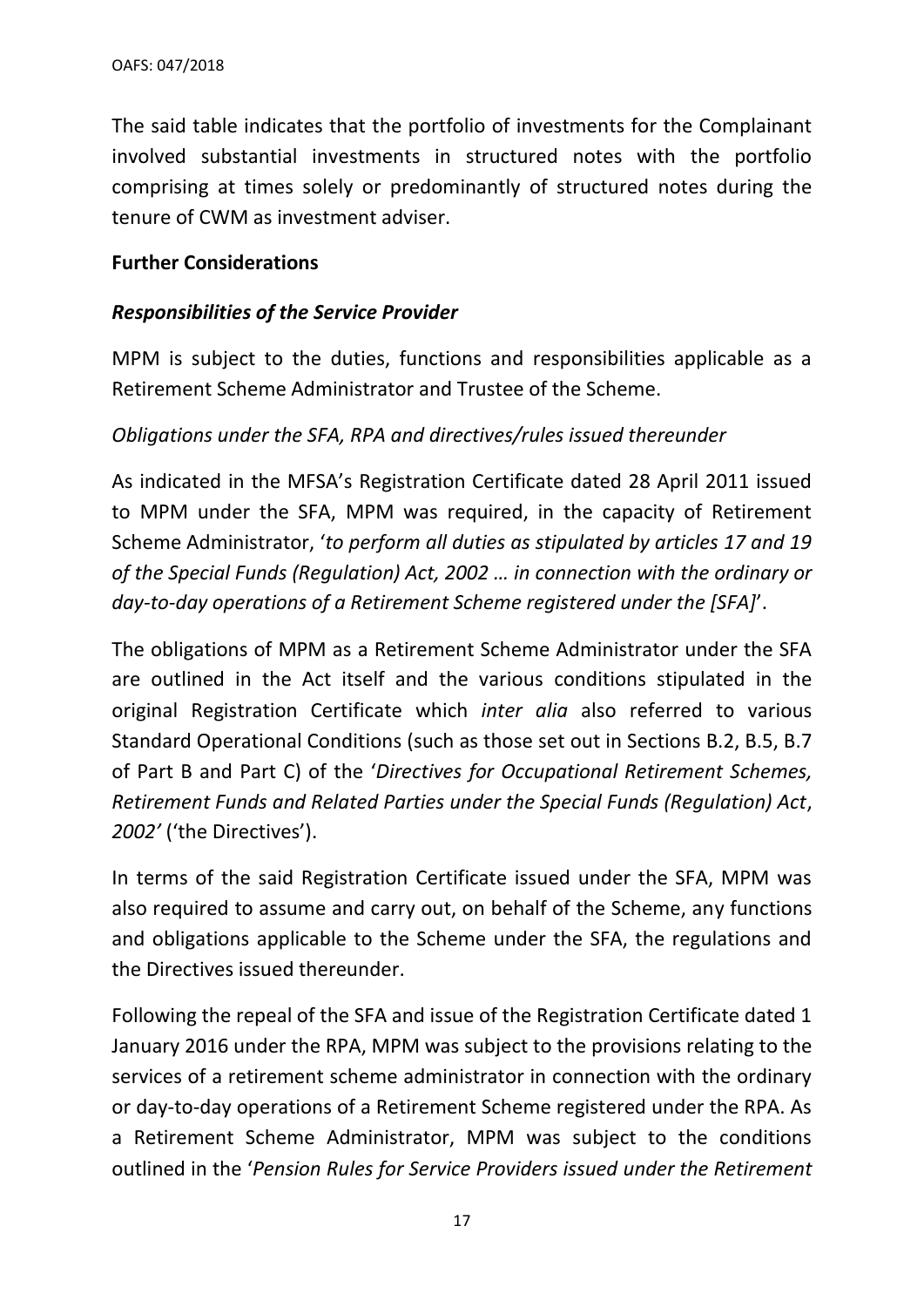*Pensions Act*' ('the Pension Rules for Service Providers') and the '*Pension Rules for Personal Retirement Schemes issued under the Retirement Pensions Act*' ('the Pension Rules for Personal Retirement Schemes').

In terms of the said Registration Certificate issued under the RPA, MPM was also required to assume and carry out, on behalf of the Scheme, any functions and obligations applicable to the Scheme under the RPA, the regulations and the Pension Rules issued thereunder.

One key duty of the Retirement Scheme Administrator emerging from the primary legislation itself is the duty to *'act in the best interests of the scheme'* as outlined in Article 19(2) of the SFA and Article 13(1) of the RPA*.* 

From the various general conduct of business rules/standard licence conditions applicable to MPM in its role as Retirement Scheme Administrator under the SFA/RPA regime respectively, it is pertinent to note the following general principles: 27

a) Rule 2.6.2 of Part B.2.6 titled '*General Conduct of Business Rules applicable to the Scheme Administrator*' of the Directives issued under the SFA, which applied to MPM as a Scheme Administrator under the SFA, provided that:

'*The Scheme Administrator shall act with due skill, care and diligence – in the best interests of the Beneficiaries* …'.

The same principle continued to apply under the rules issued under the RPA. Rule 4.1.4, Part B.4.1 titled '*Conduct of Business Rules*' of the Pension Rules for Service Providers dated 1 January 2015 issued in terms of the RPA, and which applied to MPM as a Scheme Administrator under the RPA, provided that '*The Service Provider shall act with due skill, care and diligence* …'.

b) Rule 2.7.1 of Part B.2.7 titled '*Conduct of Business Rules related to the Scheme's Assets*', of the Directives issued under the SFA, which applied to MPM as a Scheme Administrator under the SFA, provided that:

'*The Scheme Administrator shall arrange for the Scheme assets to be invested in a prudent manner and in the best interest of Beneficiaries* …'.

<sup>&</sup>lt;sup>27</sup> Emphasis added by the Arbiter.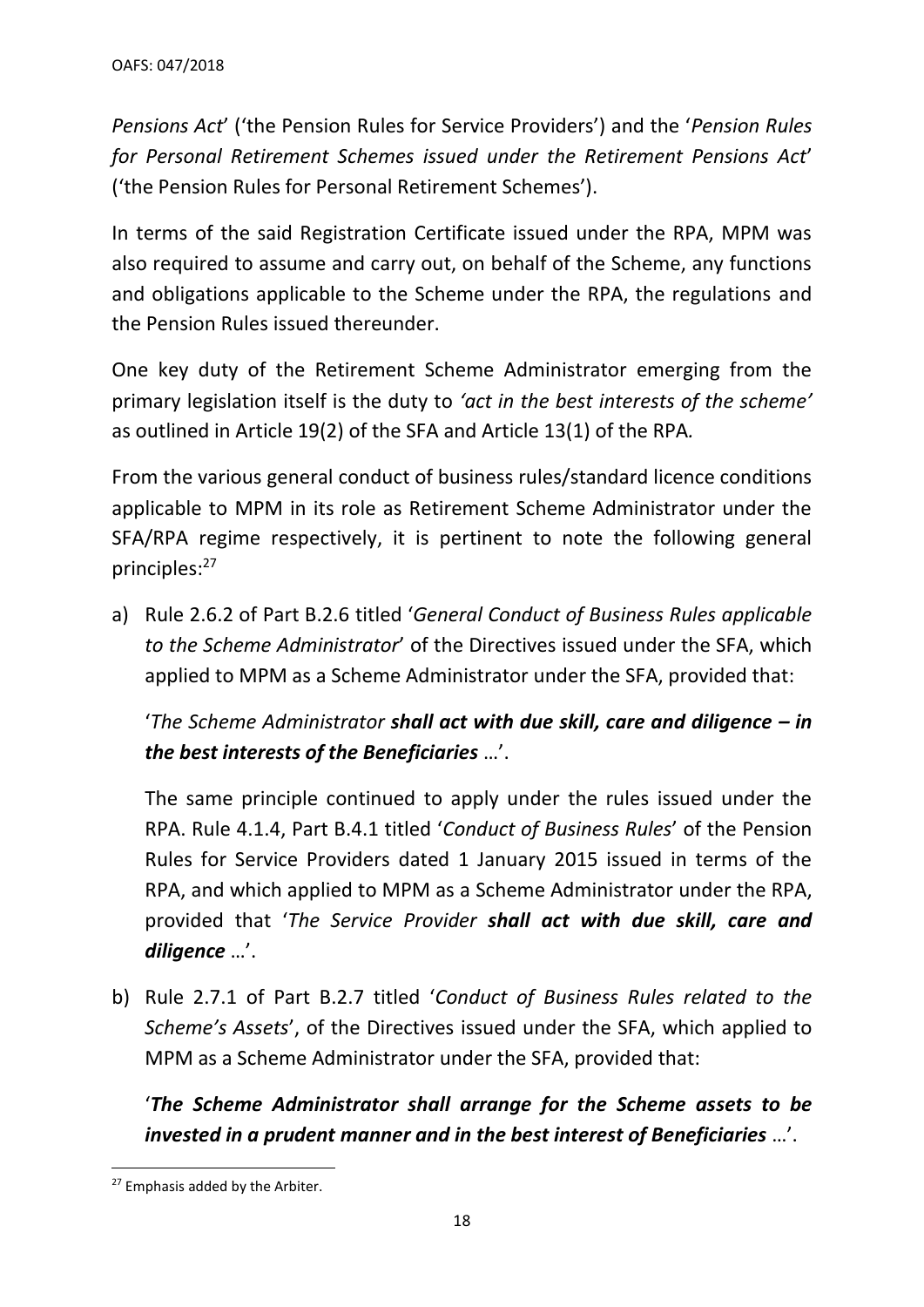The same principle continued to apply under the rules issued under the RPA. Standard Condition 3.1.2, of Part B.3 titled '*Conditions relating to the investments of the Scheme*' of the Pension Rules for Personal Retirement Schemes dated 1 January 2015 issued in terms of the RPA, provided that:

'*The Scheme's assets shall be invested in a prudent manner and in the best interest of Members and Beneficiaries and also in accordance with the investment rules laid out in its Scheme Particulars and otherwise in the Constitutional Document and Scheme Document.*'

c) Rule 2.6.4 of Part B.2.6 titled '*General Conduct of Business Rules applicable to the Scheme Administrator*' of the Directives issued under the SFA, which applied to MPM as a Scheme Administrator under the SFA provided that:

'*The Scheme Administrator shall organise and control its affairs in a responsible manner and shall have adequate operational, administrative and financial procedures and controls in respect of its own business and the Scheme to ensure compliance with regulatory conditions and to enable it to be effectively prepared to manage, reduce and mitigate the risks to which it is exposed …'.*

The same principle continued to apply under the rules issued under the RPA. Standard Condition 4.1.7, Part B.4.1 titled '*Conduct of Business Rules*' of the Pension Rules for Service Providers dated 1 January 2015 issued in terms of the RPA, provided that:

'*The Service Provider shall organise and control its affairs in a responsible manner and shall have adequate operational, administrative and financial procedures and controls in respect of its own business and the Scheme or Retirement Fund, as applicable, to ensure compliance with regulatory conditions and to enable it to be effectively prepared to manage, reduce and mitigate the risks to which it is exposed*.'

Standard Condition 1.2.2, Part B.1.2 titled '*Operation of the Scheme*, of the Pension Rules for Personal Retirement Schemes dated 1 January 2015 issued in terms of the RPA, also required that: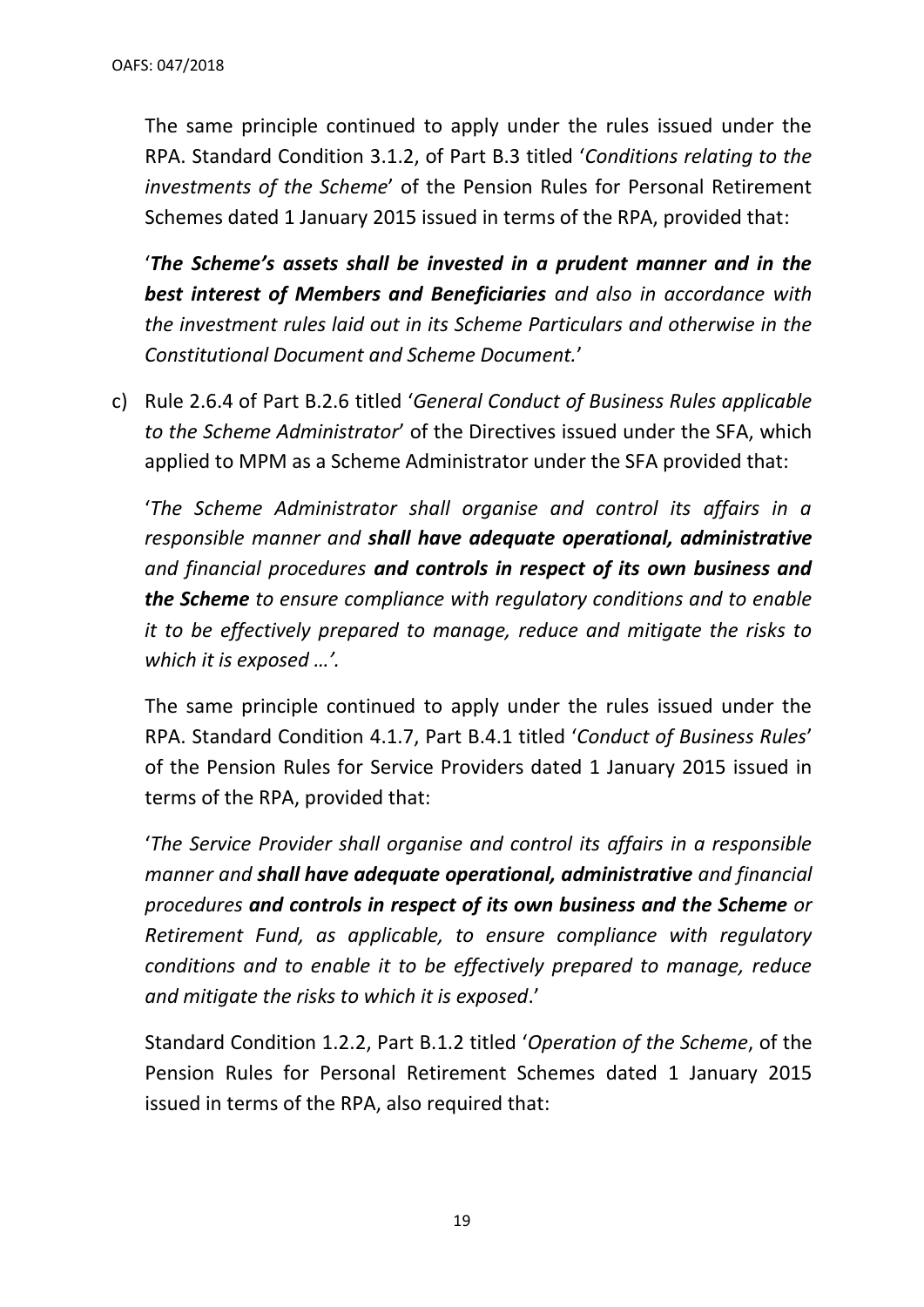'*The Scheme shall organise and control its affairs in a responsible manner and shall have adequate operational, administrative and financial procedures and controls to ensure compliance with all regulatory requirements'*.

### *Trustee and Fiduciary obligations*

As highlighted in the section titled '*The Legal Framework*' in this decision, the Trusts and Trustees Act ('TTA'), Chapter 331 of the Laws of Malta is also relevant for MPM considering its capacity as Trustee of the Scheme. This is an important aspect on which not much emphasis on, and reference to, has been made by the Service Provider in its submissions.

Article 21 (1) of the TTA which deals with the '*Duties of trustees*', stipulates a crucial aspect, that of the *bonus paterfamilias*, which applies to MPM.

The said article provides that:

*'(1) Trustees shall in the execution of their duties and the exercise of their powers and discretions act with the prudence, diligence and attention of a bonus paterfamilias, act in utmost good faith and avoid any conflict of interest'.* 

It is also to be noted that Article 21 (2)(a) of the TTA, further specifies that:

*'Subject to the provisions of this Act, trustees shall carry out and administer the trust according to its terms; and, subject as aforesaid, the trustees shall ensure that the trust property is vested in them or is under their control and shall, so far as reasonable and subject to the terms of the trust, safeguard the trust property from loss or damage …'.* 

**In its role as Trustee, MPM was accordingly duty bound to administer the Scheme and its assets to high standards of diligence and accountability**.

The trustee, having acquired the property of the Scheme in ownership under trust, had to deal with such property '*as a fiduciary acting exclusively in the interest of the beneficiaries, with honesty, diligence and impartiality*'.<sup>28</sup>

<sup>28</sup> Ganado Max (Editor) ,'*An Introduction to Maltese Financial Services Law'*, Allied Publications 2009) p.174.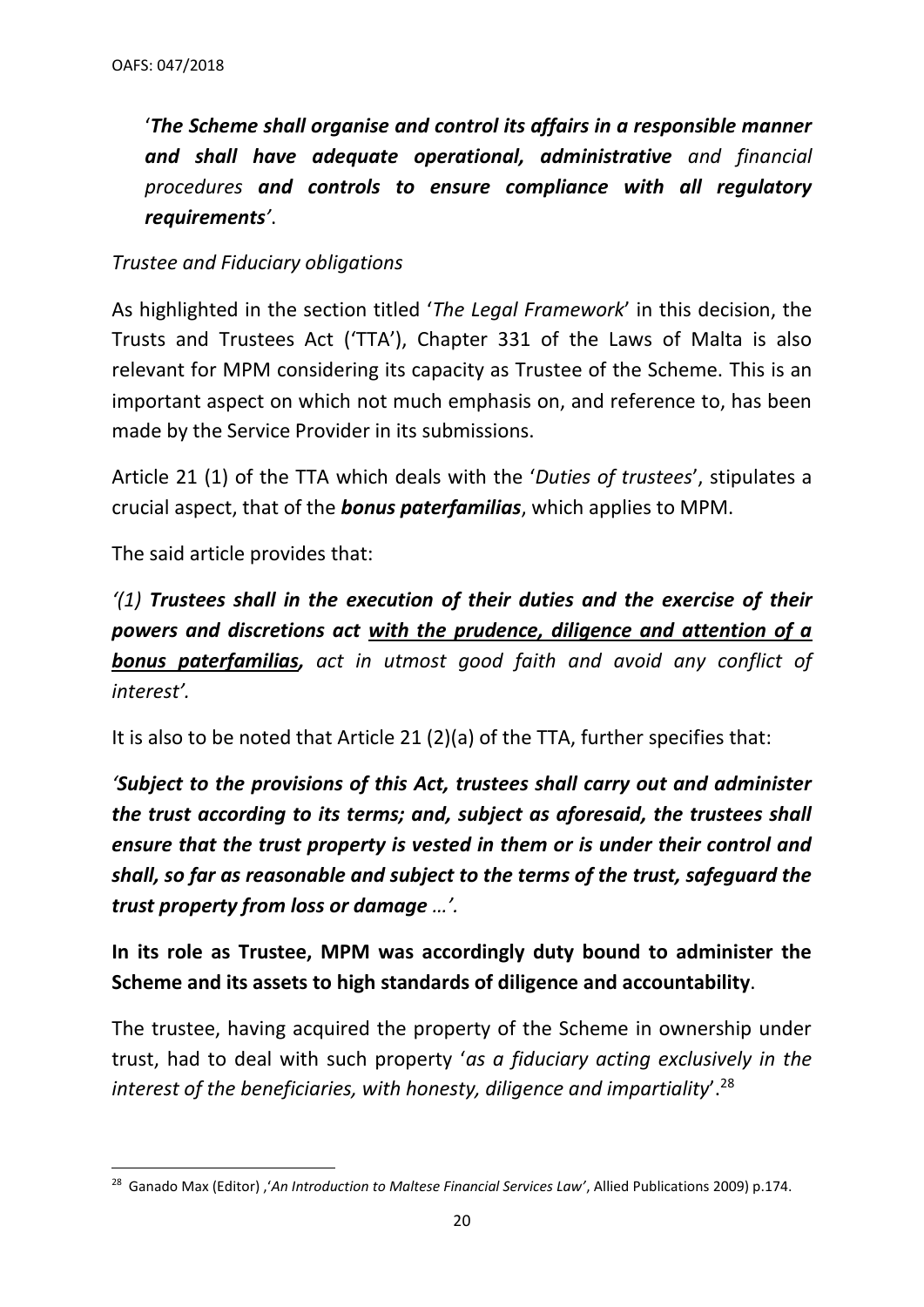As has been authoritatively stated:

'*Trustees have many duties relating to the property vested in them. These can be summarized as follows: to act diligently, to act honestly and in good faith and with impartiality towards beneficiaries, to account to the beneficiaries and to provide them with information, to safeguard and keep control of the trust property and to apply the trust property in accordance with the terms of the trust'*. 29

The fiduciary and trustee obligations were also highlighted by MFSA in a recent publication where it was stated that:

*'In carrying out his functions, a RSA [retirement scheme administrator] of a Personal Retirement Scheme has a fiduciary duty to protect the interests of members and beneficiaries. It is to be noted that by virtue of Article 1124A of the Civil Code (Chapter 16 of the Laws of Malta), the RSA has certain fiduciary obligations to members or beneficiaries, which arise in virtue of law, contract, quasi-contract or trusts. In particular, the RSA shall act honestly, carry out his obligations with utmost good faith, as well as exercise the diligence of a bonus pater familias in the performance of his obligations'.*<sup>30</sup>

Although this Consultation Document was published in 2017, MFSA was basically outlining principles established both in the TTA and the Civil Code which had already been in force prior to 2017.

**The above are considered to be crucial aspects which should have guided MPM in its actions and which shall accordingly be considered in this decision**.

#### *Other relevant aspects*

One other important duty relevant to the case in question relates to **the oversight and monitoring function of the Service Provider in respect of the Scheme including with respect to investments**.

<sup>29</sup> *Op. cit.,* p. 178

<sup>&</sup>lt;sup>30</sup> Consultation Document on Amendments to the Pension Rules issued under the Retirement Pensions Act [MFSA Ref: 09-2017], (6 December 2017) p. 9.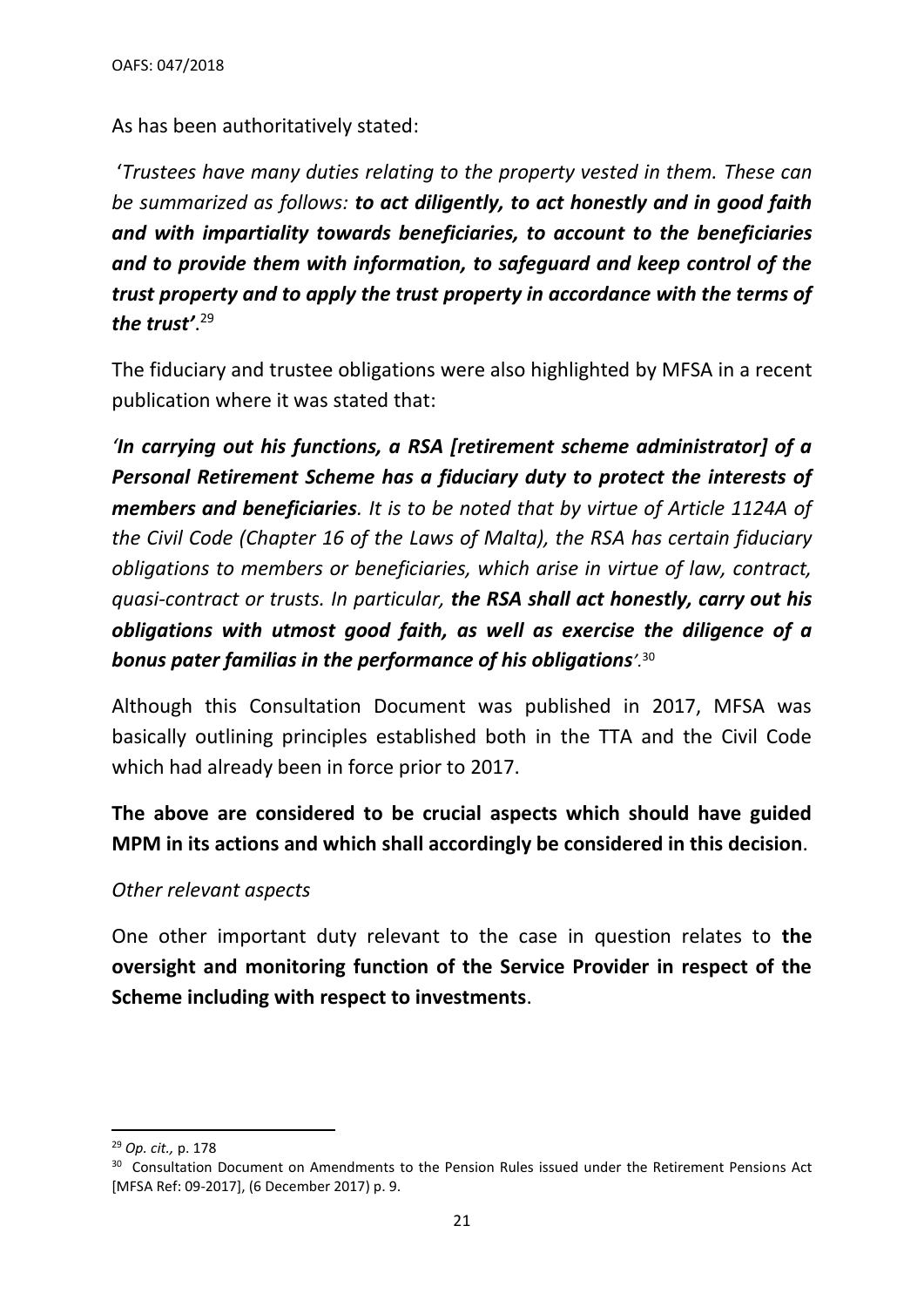As acknowledged by the Service Provider, whilst MPM's duties did not involve the provision of investment advice, however, MPM did '*… retain the power to ultimately decide whether to proceed with an investment or otherwise*'.<sup>31</sup>

Once an investment decision is taken by the member and his investment adviser and such decision is communicated to the retirement scheme administrator, MPM explained that as part of its duties:

*'The RSA will then ensure that the proposed trade on the dealing instruction, when considered in the context of the entire portfolio, ensures a suitable level of diversification, is in line with the member's attitude to risk and in line with the investment guidelines (applicable at the time the trade is placed) …'.*<sup>32</sup>

**MPM had accordingly the final say prior to the placement of a dealing instruction**, in that, if MPM was satisfied that the level of diversification is suitable and in order, and the member's portfolio as a whole is in line with his attitude to risk and investment guidelines '*the dealing instruction will be placed with the insurance company and the trade will be executed. If the RSA is not so satisfied, then the trade will not be proceeded with*'.<sup>33</sup>

This, in essence, reflected the rationale behind the statement reading:

'*I accept that I or my designated professional adviser may suggest investment preferences to be considered, however, the Retirement Scheme administrator will retain full power and discretion for all decisions relating to the purchase, retention and sale of the investments within my Momentum Pensions Retirement Fund*' which featured in the '*Declarations*' section of the Application Form for Membership signed by the Complainant.

The MFSA regarded the oversight function of the Retirement Scheme Administrator as an important obligation where it emphasised, in recent years, the said role.

<sup>&</sup>lt;sup>31</sup> Para. 17, page 5 of the affidavit of Stewart Davies

<sup>32</sup> Para. 31, Page 8 of the affidavit of Stewart Davies

<sup>33</sup> Para. 33, Page 9 of the affidavit of Stewart Davies. Para. 17 of Page 5 of the said affidavit also refers.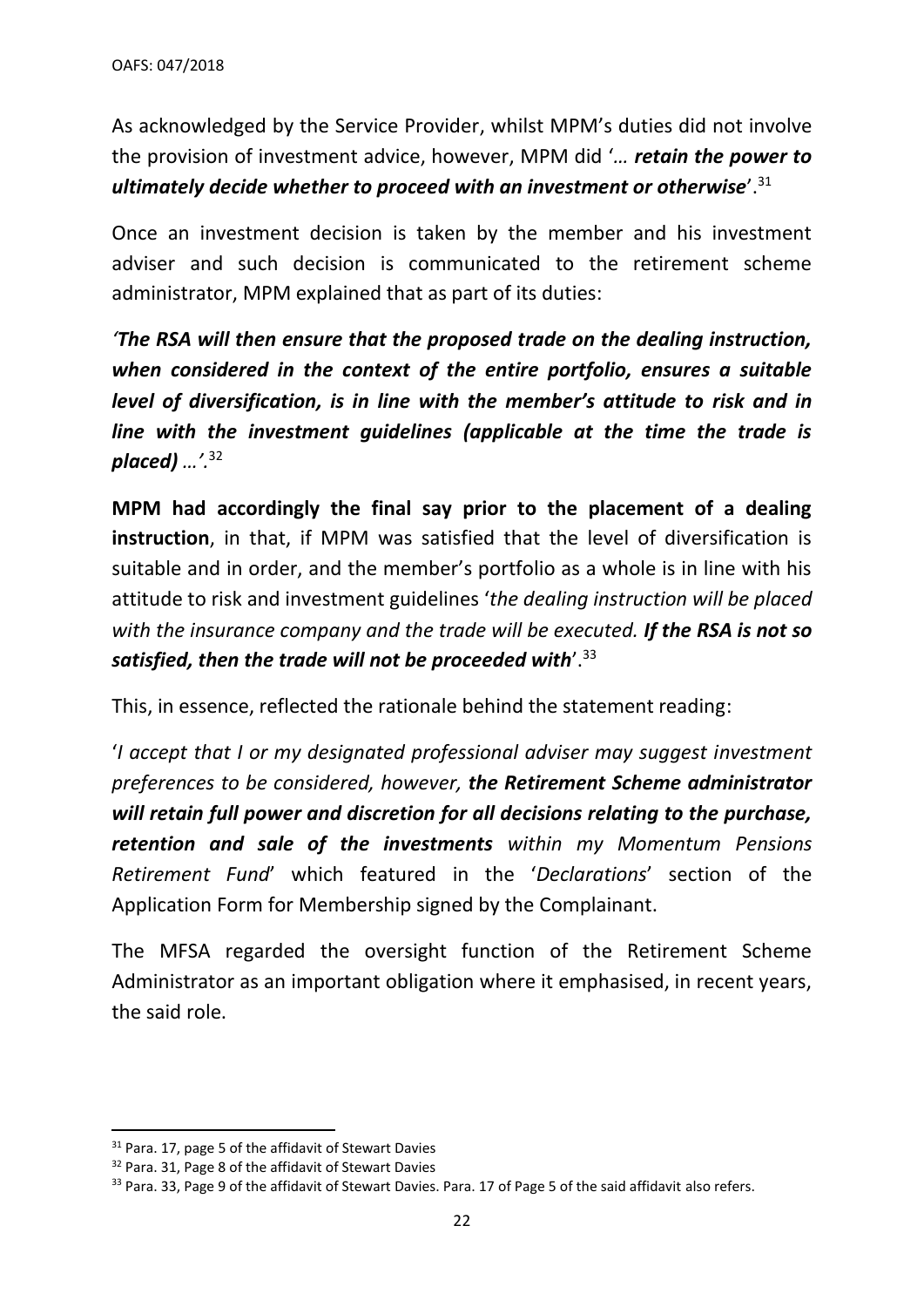The MFSA explained that it:

*'… is of the view that as specified in SLC 1.3.1 of Part B.1 (Pension Rules for Retirement Scheme Administrators) of the Pension Rules for Service Providers, the RSA, in carrying out his functions, shall act in the best interests of the Scheme members and beneficiaries. The MFSA expects the RSA to be diligent and to take into account his fiduciary role towards the members and beneficiaries, at all times, irrespective of the form in which the Scheme is established. The RSA is expected to approve transactions and to ensure that these are in line with the investment restrictions and the risk profile of the member in relation to his individual member account within the Scheme'.*<sup>34</sup>

The MFSA has also highlighted the need for the retirement scheme administrator to query and probe the actions of a regulated investment adviser stating that:

*'… the MFSA also remains of the view that the RSA is to be considered responsible to verify and monitor that investments in the individual member account are diversified, and the RSA is not to merely accept the proposed investments, but it should acquire information and assess such investments'.* <sup>35</sup>

Despite that the above-quoted MFSA statements were made in 2018, an oversight function applied during the period relating to the case in question as explained earlier on.

As far back as 2013, MPM's Investment Guidelines indeed also provided that:

'*The Trustee need to ensure that the member's funds are invested in a prudent manner and in the best interests of the beneficiaries. The key principle is to ensure that there is a suitable level of diversification …*', 36

<sup>34</sup> Pg. 7 of the MFSA's Consultation Document dated 16 November 2018 titled '*Consultation on Amendments to the Pension Rules for Personal Retirement Schemes issued under the Retirement Pensions Act*' (MFSA Ref. 15/2018) - [https://www.mfsa.com.mt/publications/policy-and-guidelines/consultation-documents-archive/.](https://www.mfsa.com.mt/publications/policy-and-guidelines/consultation-documents-archive/)

<sup>35</sup> Pg. 9 of MFSA's Consultation Document dated 16 November 2018 titled *'Consultation on Amendments to the Pension Rules for Personal Retirement Schemes issued under the Retirement Pensions Act' (MFSA Ref. 15/2018).*

<sup>&</sup>lt;sup>36</sup> Investment Guidelines titled January 2013, attached to the affidavit of Stewart Davies. The same statement is also included in page 9 of the Scheme Particulars of May 2018 (also attached to the same affidavit).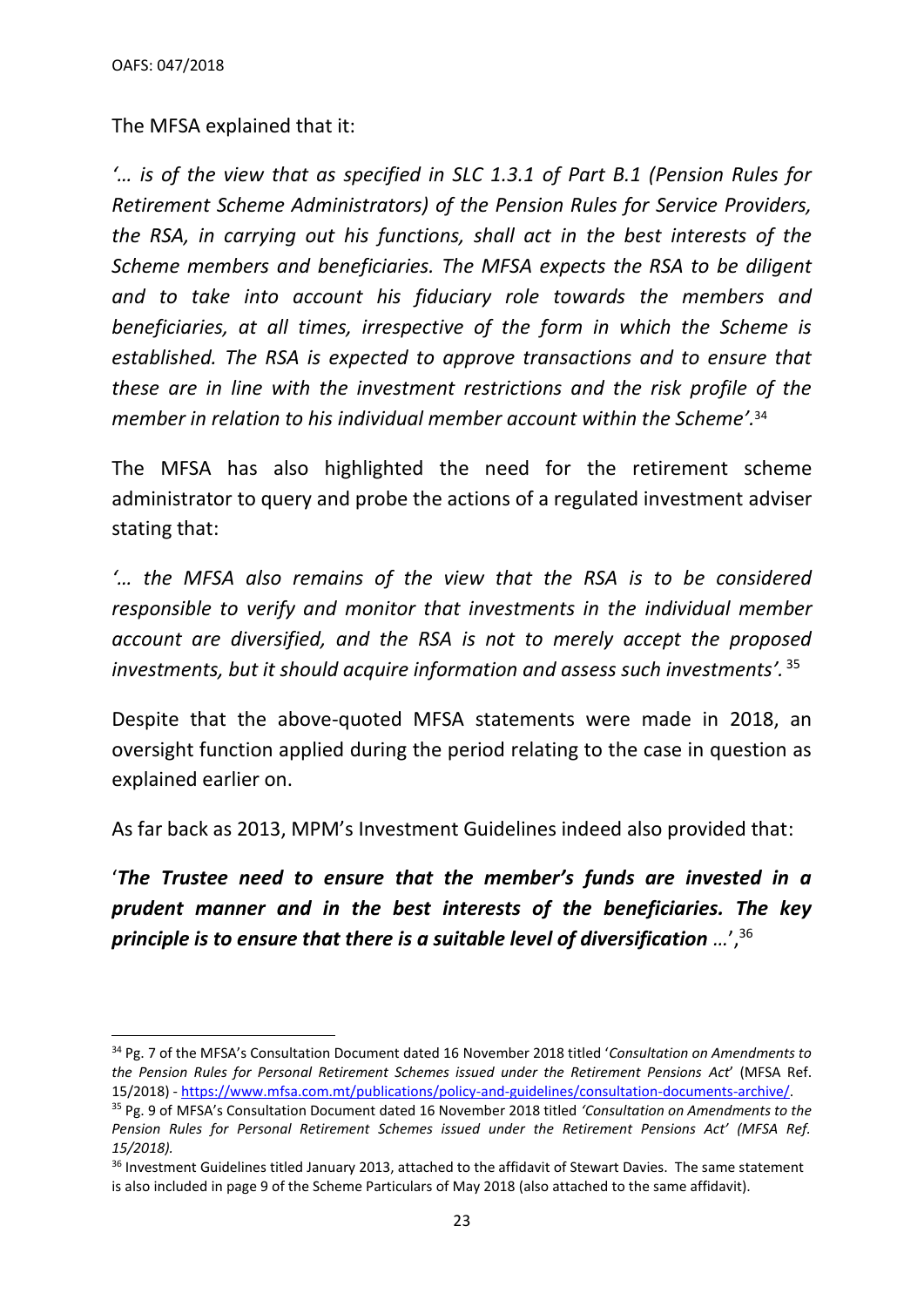whilst para. 3.1 of the section titled 'Terms and Conditions' of the Application Form for Membership into the Scheme also provided *inter alia* that:

# '… *in its role as Retirement Scheme Administrator [MPM] will exercise judgement as to the merits or suitability of any transaction …*'.

## **Other Observations and Conclusions**

## *Allegations relating to the signature on the dealing instructions*

In his formal complaint to the Service Provider, allegations were made that MPM accepted investments which were not authorised by the Complainant where it was claimed that the dealing investment instruction forms were forged.

**This is a serious allegation which had to be specifically proven by specific facts and in the case of allegations of false or copied signatures, the Arbiter must be comforted in such a way as to accept the allegation. However, the Complainant making this allegation did not provide enough evidence to the Arbiter to accept his allegation.**

Nonetheless, the Arbiter would like to comment on the practice adopted by the Service Provider.

Communications relating to dealing instructions seem to have only occurred between MPM and the investment adviser without the Complainant being in copy or made promptly and adequately aware of the investment instructions given by the investment adviser and executed by MPM. It has indeed not emerged during the proceedings of the case that the Complainant was being adequately and promptly notified by MPM about material developments relating to his portfolio of investments within the Scheme as would reasonably be expected in respect of a consumer of financial services.

Not even the statements issued annually by MPM to the Member of the Scheme provided details of the underlying investments. The Annual Member Statements were indeed generic in nature and only mentioned the underlying policy. Such statements did not include details of the investment transactions undertaken over the respective period nor details about the composition of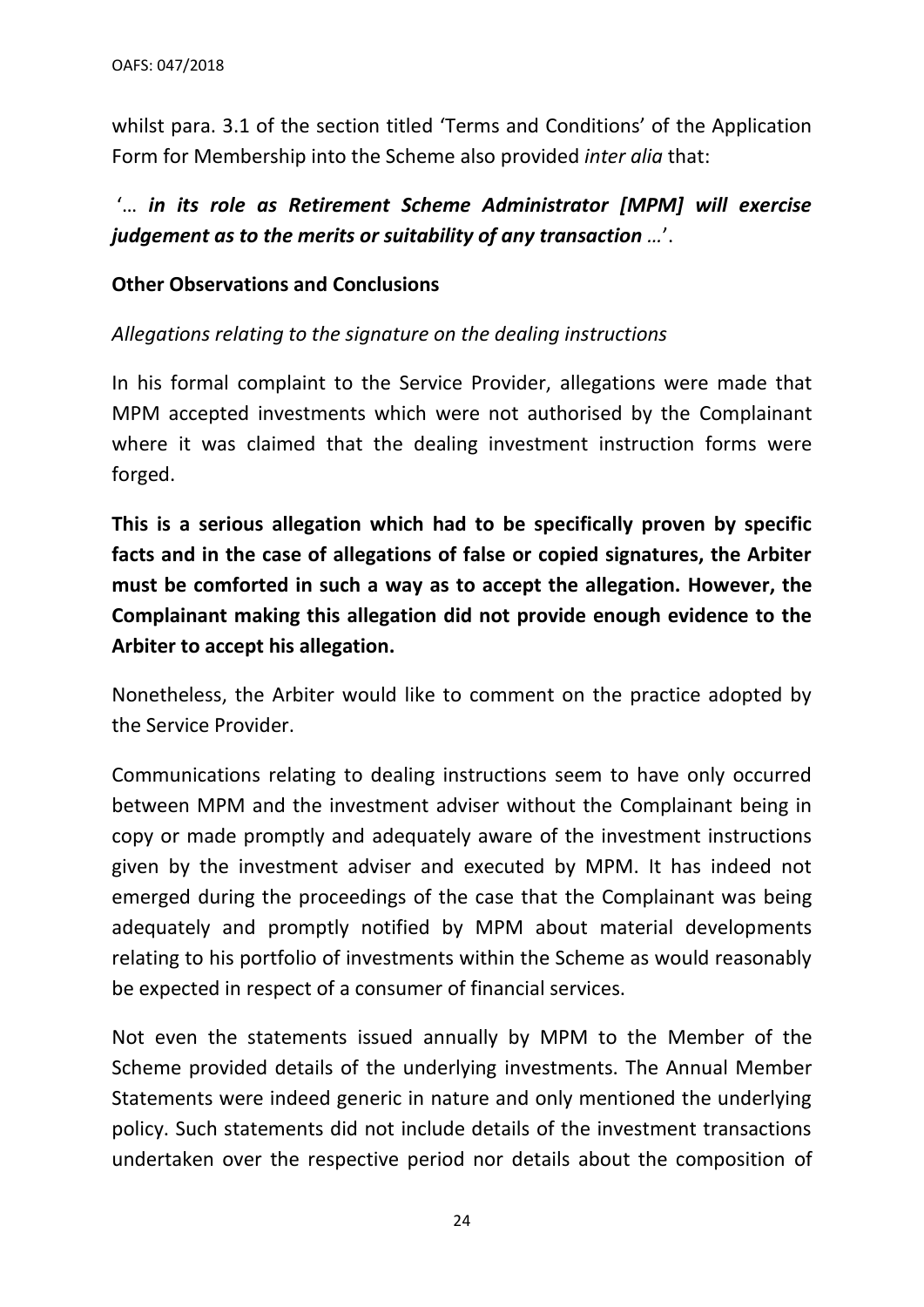the portfolio of investments as at the year end. In its capacity as Trustee and Scheme Administrator, MPM had full details of the investment transactions undertaken and the composition of the portfolio but yet did not report about such and neither did it ensure that the Member had received such information.

The procedures used and methods of communications adopted by MPM, indeed enabled a possible situation such as that claimed by the Complainant. The serious allegations about the forged dealing instructions could have been easily avoided and/or at least addressed in a timely manner with simple measures and safeguards adopted by the trustee and scheme administrator.

In the context of member-directed schemes such measures could have involved, for example, accepting communications either from the Complainant or with the Complainant being in copy in certain communications involving dealing instructions/confirmation of execution; and/or the Member being adequately and promptly informed by MPM of the purchases and redemptions being made within the portfolio of investments.

**This highlights the apparent lack of adequate controls and administrative procedures implemented by MPM which reasonably put into question MPM's adherence with the requirements to have adequate, operational, administrative procedures and controls in place in respect of its business and that of the Scheme as it was required to do in terms of Rule 2.6.4 of Part B.2.6 of the Directives under the SFA and Standard Condition 4.1.7, Part B.4.1 of the Pension Rules for Service Providers issued under the RPA as well as Standard Condition 1.2.2, Part B.1.2 of the Pension Rules for Personal Retirement Schemes issued in terms of the RPA during the respective periods when such rules applied as outlined above**.

**The lack of adequate controls and administrative procedures is not just an aspect that features with respect to the handling of dealing instructions and verification of consent by the Member of such instructions, but also on other aspects involving the ongoing activities of the Scheme Administrator. This is particularly so with respect to the controls on the verification of compliance with the Investment Guidelines and also the reporting to the Member amongst others as shall be considered below in this decision**.

25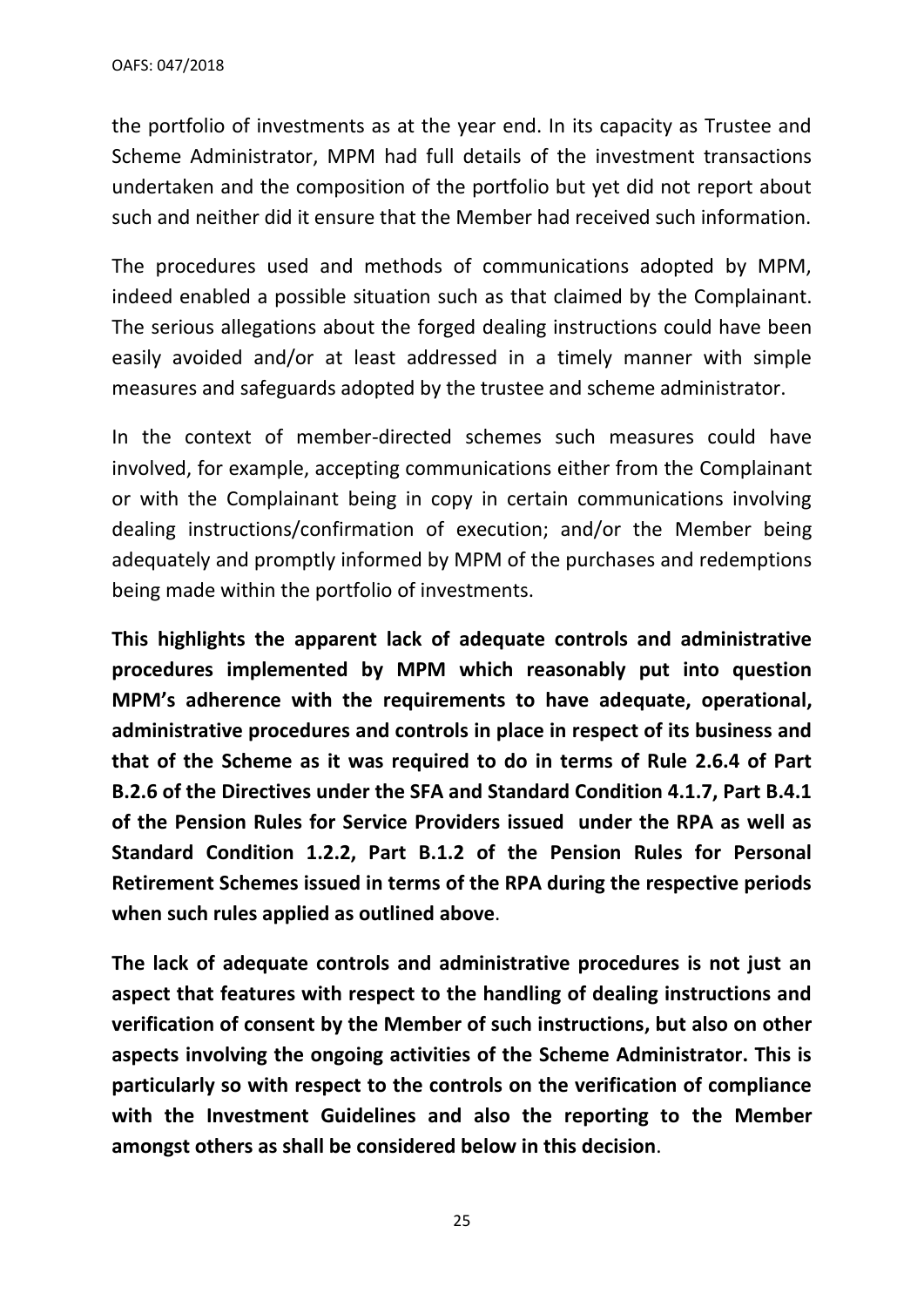#### *Allegations in relation to fees*

In his Complaint Form, the Complainant also made reference to '*the extortionate fees that were charged and continue to be charged*'.

With respect to the fees being high, the Arbiter considers that there is insufficient evidence for him to determine whether, in the particular circumstances of the case, the contested fees were either reflective of or, on the other hand, not in line with market practice.

**On the point of fees, the Arbiter would, however, like to make a general observation. The Arbiter considers that the trustee and scheme administrator of a retirement scheme, in acting in the best interests of the member as duty bound by law and rules to which it is subject to, is required to be sensitive to, and mindful of, the implications and level of fees applicable within the whole structure of the retirement scheme and not just limit consideration to its own fees.** 

**In its role of a** *bonus paterfamilias,* **the trustee of a retirement scheme is reasonably expected to ensure that the extent of fees applicable within the whole structure of a retirement scheme is reasonable, justified and adequate overall when considering the purpose of the scheme. Where there are issues or concerns these should be reasonably raised with the prospective member or member as appropriate. Consideration would in this regard need to be given to a number of aspects including: the extent of fees vis-à-vis the size of the respective pension pot of the member; that the extent of fees are not such as to inhibit or make the attainment of the objective of the Scheme difficult to be actually reached without taking excessive risks; neither that the level of fees motivate investment in risky instruments and/or the construction of risky portfolios.**

### *Key considerations relating to the principal alleged failures*

The Arbiter will now consider the principal alleged failures. As indicated above, the principal alleged failures of the Service Provider can, in essence, be construed to relate to: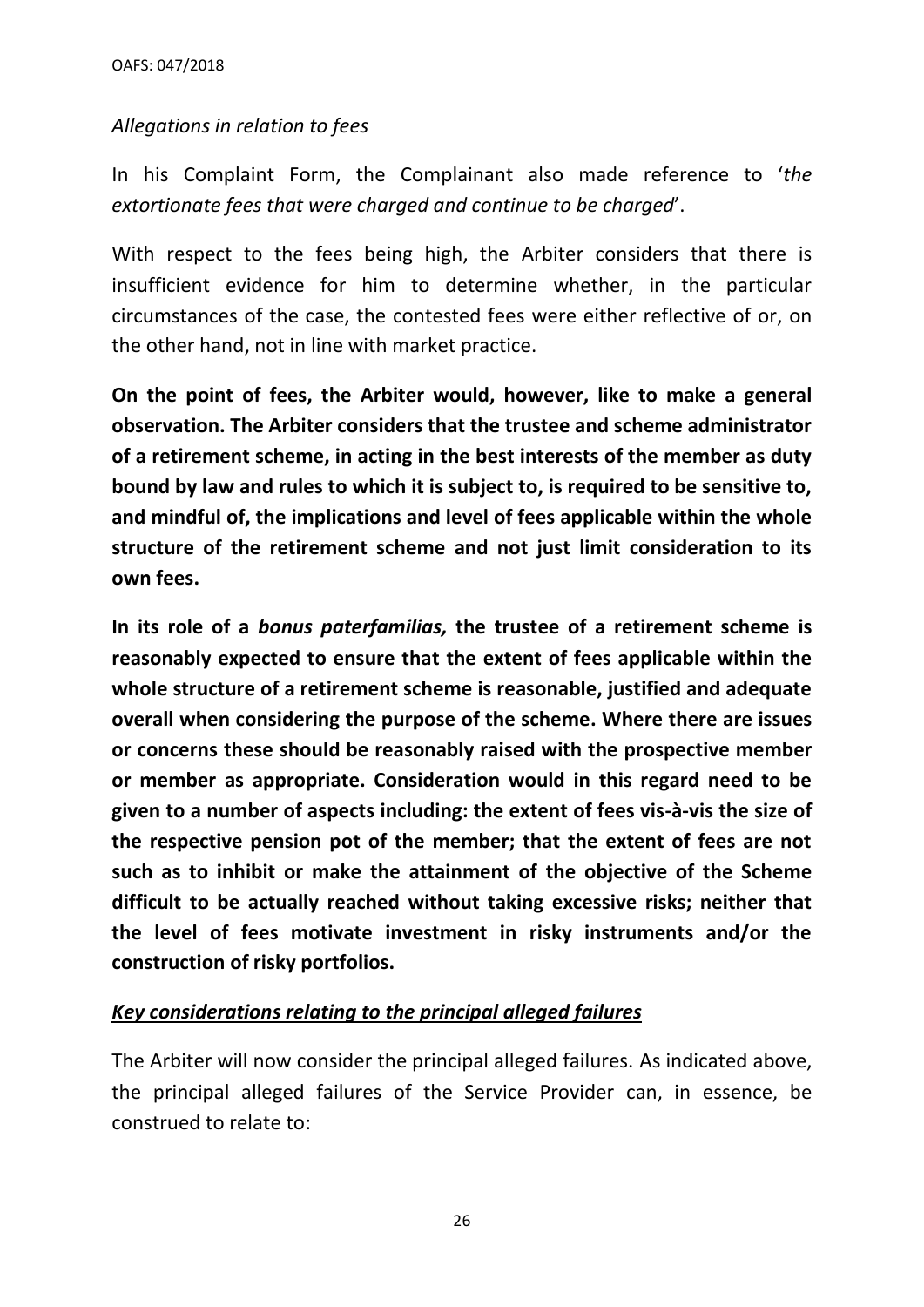- (i) MPM allegedly accepting business and/or allowed the appointment of CWM as an unlicensed investment adviser;
- (ii) MPM allegedly allowing an unsuitable portfolio of underlying investments to be created within the Retirement Scheme which portfolio comprised high risk structured products of a non-retail nature which was not in line with his risk profile.

### *General observations*

On a general note, it is clear that MPM did not provide investment advice in relation to the underlying investments of the member-directed scheme. The role of the investment adviser was the duty of other parties, such as CWM.

# **This would reflect** *on the extent* **of responsibility that the financial adviser and the RSA and Trustee had in this case as will be later seen in this decision.**

However, despite that the Retirement Scheme Administrator was not the entity which provided the investment advice to invest in the contested financial instruments, **MPM had nevertheless certain obligations to undertake in its role of Trustee and Scheme Administrator. The obligations of the trustee and retirement scheme administrator in relation to a retirement plan are important ones and could have a substantial bearing on the operations and activities of the scheme and affect direct, or indirectly, its performance**.

Consideration thus needs to be made as to whether MPM failed in any relevant obligations and duties, and if so, to what extent any such failures are considered to have had a bearing or otherwise on the financial performance of the Scheme and the resulting losses for the Complainant.

### *A. The appointment of the Investment Adviser*

It is noted that the Complainant chose the appointment of CWM to provide him with investment advice in relation to the selection of the underlying investments and composition of the portfolio within his member-directed Scheme.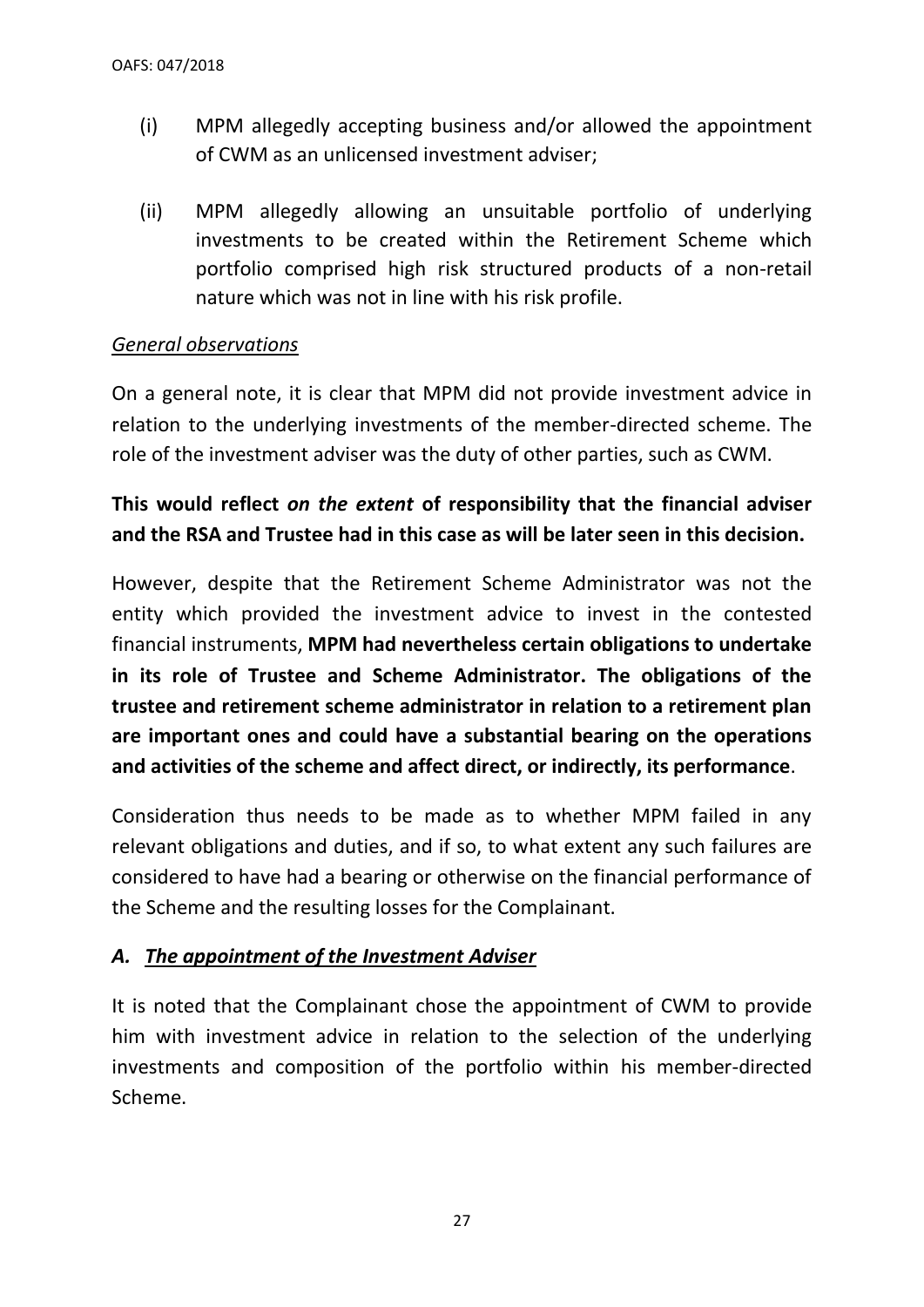**However, from its part, MPM allowed and/or accepted CWM to provide investment advice to the Complainant within the Scheme's structure**. **MPM even had itself an introducer agreement with CWM**.

**There are a number of aspects which give rise to concerns on the diligence exercised by MPM when it came to the acceptance of, and dealings with, the investment adviser as further detailed below.** 

#### *Inappropriate and inadequate material issues involving the Investment Adviser*

i. *Inaccurate, incorrect and unclear information relating to the adviser in MPM's Application Form for Membership*

It is considered that **MPM accepted and allowed inaccurate, incorrect and unclear information relating to the Adviser to prevail in its own Application Form for Membership** in respect of the Complainant. MPM should have been in a position to identify, raise and not accept the material deficiencies included in the Application Form.

**If inaccurate, unclear and incorrect material information was made in the Application Form for Membership on such a key party, it was only appropriate and in the best interests of the Complainant, and reflective of the role as Trustee as a** *bonus paterfamilias***, for MPM to raise and flag such matters to the Complainant and not accept such inadequacies in its form**. **MPM had ultimately the prerogative whether to accept the application, the selected investment adviser and also decide with whom to enter into terms of business**.

The section titled '*Professional Adviser's Details*' in the Application Form for Membership in respect of the Complainant indicated '*CWM'* as the company's name of the professional adviser.

In the same section of the Application Form, CWM was indicated as having a registered address in Spain and that it was regulated. In the same section '*InterAlliance Worldnet*' ('Inter-Alliance') was identified as being the regulator of the professional adviser.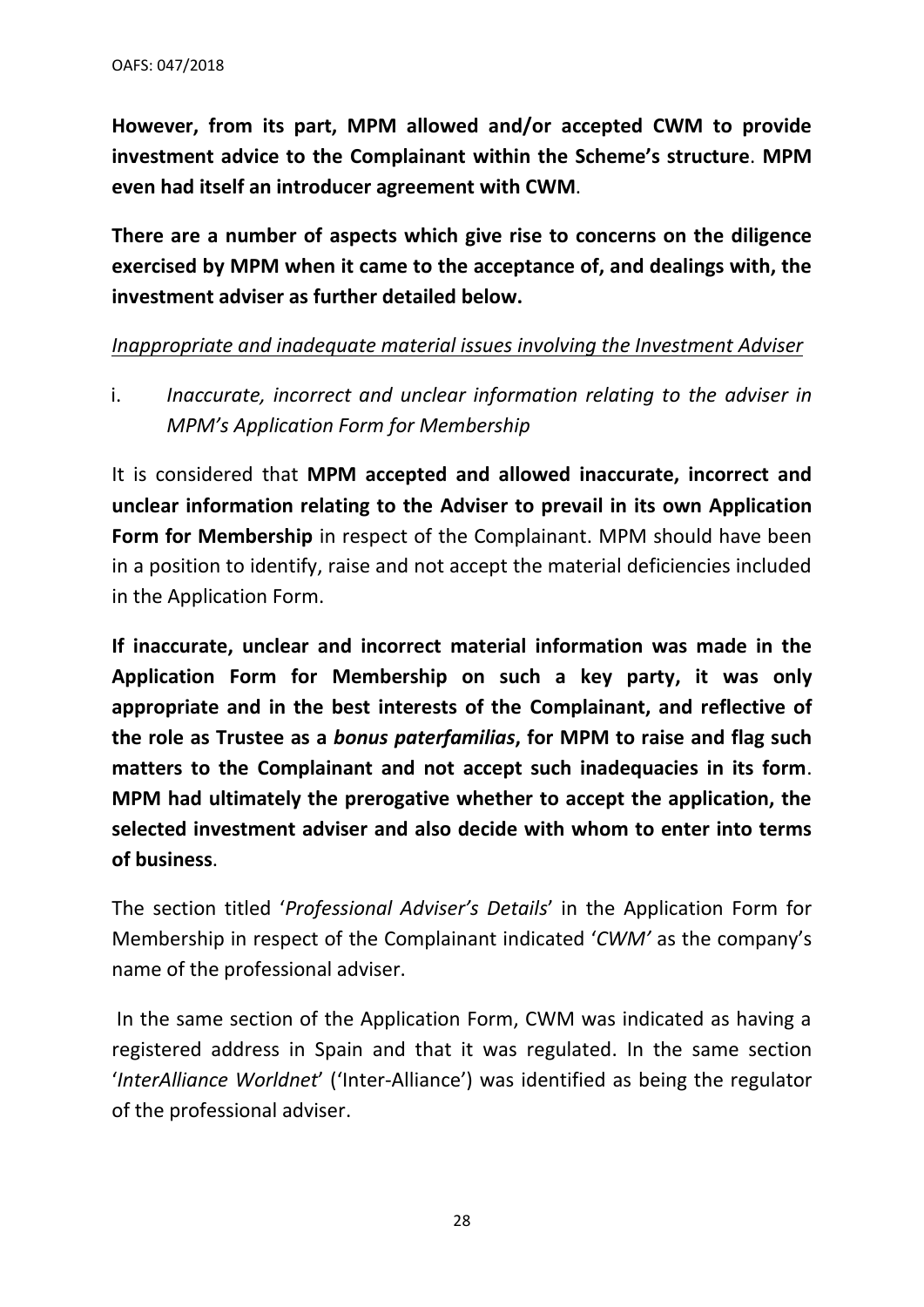The Arbiter considers the reference to Inter-Alliance as regulator to be inadequate and misleading.

With respect to the reference to '*Inter-Alliance*' such reference was not defined or explained in the Application Form. Neither was such reference ever explained or referred to during the comprehensive submissions made by the Service Provider during the proceedings of the case. It has not emerged either that Inter-Alliance are, or were, a regulatory authority for investment advisers in Spain or in any other jurisdiction. It appears that 'InterAlliance Worldnet', an abbreviation apparently for '*Inter Alliance WorldNet Insurance Agents & Advisers Ltd'* was a service provider itself in Cyprus, but clearly it was not a regulatory authority.<sup>37</sup>

**Indeed, no evidence was actually submitted by MPM of CWM being truly regulated.**

**The reference to Inter-Alliance could also not have reasonably provided any comfort to MPM that this was a regulator of CWM and neither that there was some form of regulation and adequate controls and/or supervision on CWM equivalent to that applicable for regulated investment services providers**.

ii. *Lack of clarity/convoluted information relating to the adviser in the Application Form of the Underlying Policy*

**It is noted that the lack of clarity and convolution relating to the investment adviser has also prevailed in the Application Form submitted in respect of the acquisition of the underlying policy**, that is, the one issued by Skandia International/Old Mutual International.

MPM, as Trustee of the Scheme, had clear sight of the said application and had indeed signed the application for the acquisition of the policy for the Complainant in its role as trustee.

It is noted that the Application Form of the policy provider refers to, and includes, the stamp of another party as financial adviser. The first page of the said application form includes a section titled '*Financial adviser details*' and a

<sup>37</sup> <https://international-adviser.com/iaw-fined-cypriot-regulator/>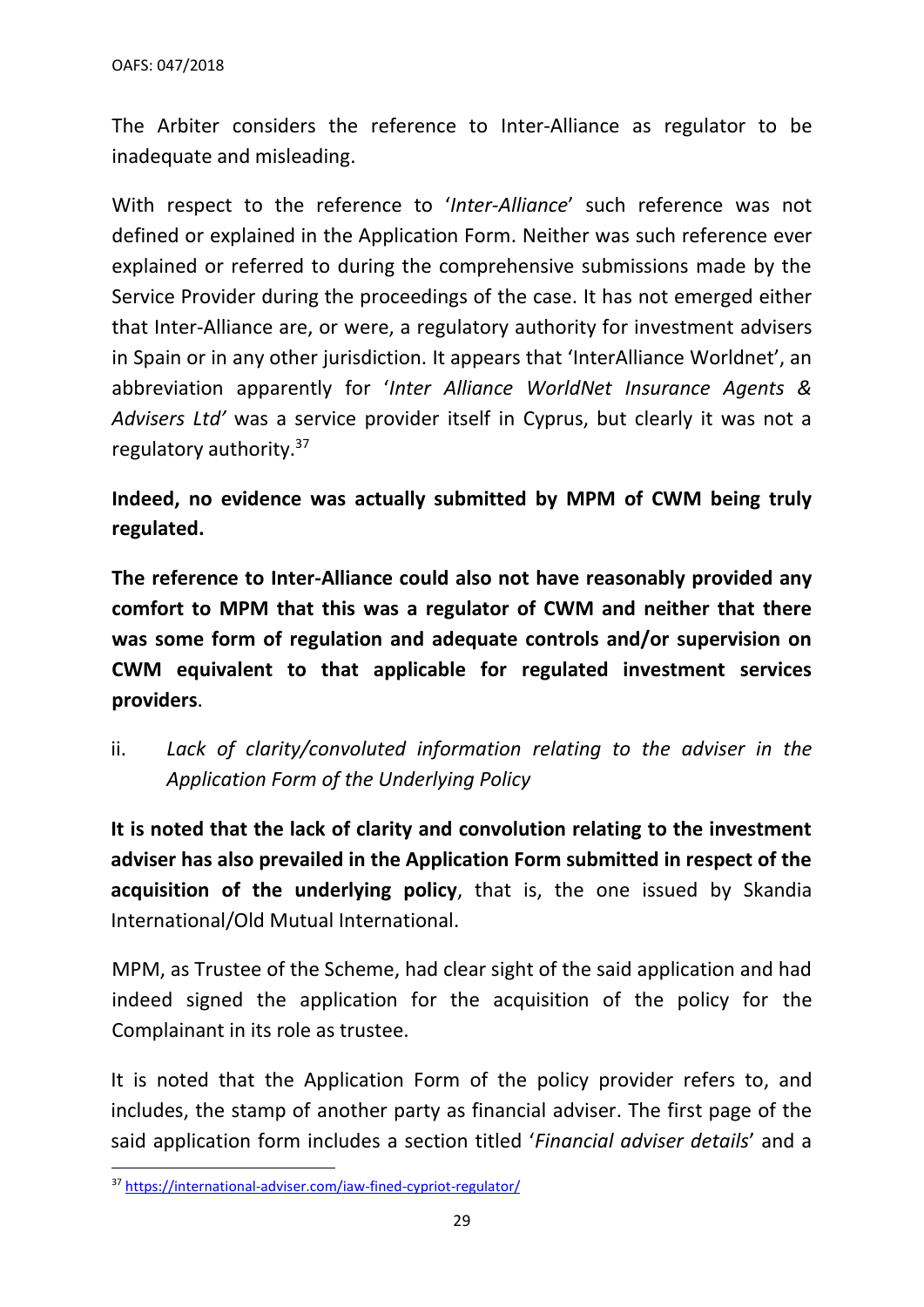field for '*Name of financial adviser*', with such section including a stamp bearing the name of Inter-Alliance with a P.O. Box address in Cyprus. The two entities, both CWM and Inter-Alliance, are then featured in the section titled '*Financial adviser declaration*' of the said form with the same stamp of Inter-Alliance, again featuring here in the part titled *'Financial adviser stamp*' in the same section.

**There is accordingly a lack of clarity on the exact entity ultimately taking responsibility for the investment advice provided to the Complainant. For the reasons explained, the information on the financial adviser is also somewhat inconsistent between that included in MPM's application form and the application form of the issuer of the underlying policy.** 

### iii. *No proper distinctions between CWM, Inter-Alliance and/or Trafalgar*

It is unclear why the Annual Member Statement sent by MPM to the Complainant for the years ending December 2015 and 2016 indicated in the same statement '*Continental Wealth Management*' as '*Professional Adviser*' whilst at the same time indicated another party, '*Trafalgar International GmbH*' as the '*Investment Adviser'*.

No indication or explanation of the distinction and differences between the two terms of '*Professional Adviser*' and '*Investment Adviser*' were either provided or emerged nor can reasonably be deduced.

**Besides the lack of clarity on the entity taking responsibility for the investment advice, the lack of clear distinction and links between the indicated parties, it has also not emerged that clear and adequate information was provided regarding the respective roles and responsibilities between the different mentioned entities throughout.**

If CWM was acting as an appointed agent of another party, such capacity, as an agent of another firm, should have been clearly reflected in the application forms and other documentation relating to the Scheme. Relevant explanations and implications of such agency relationship should have also been duly indicated without any ambiguity.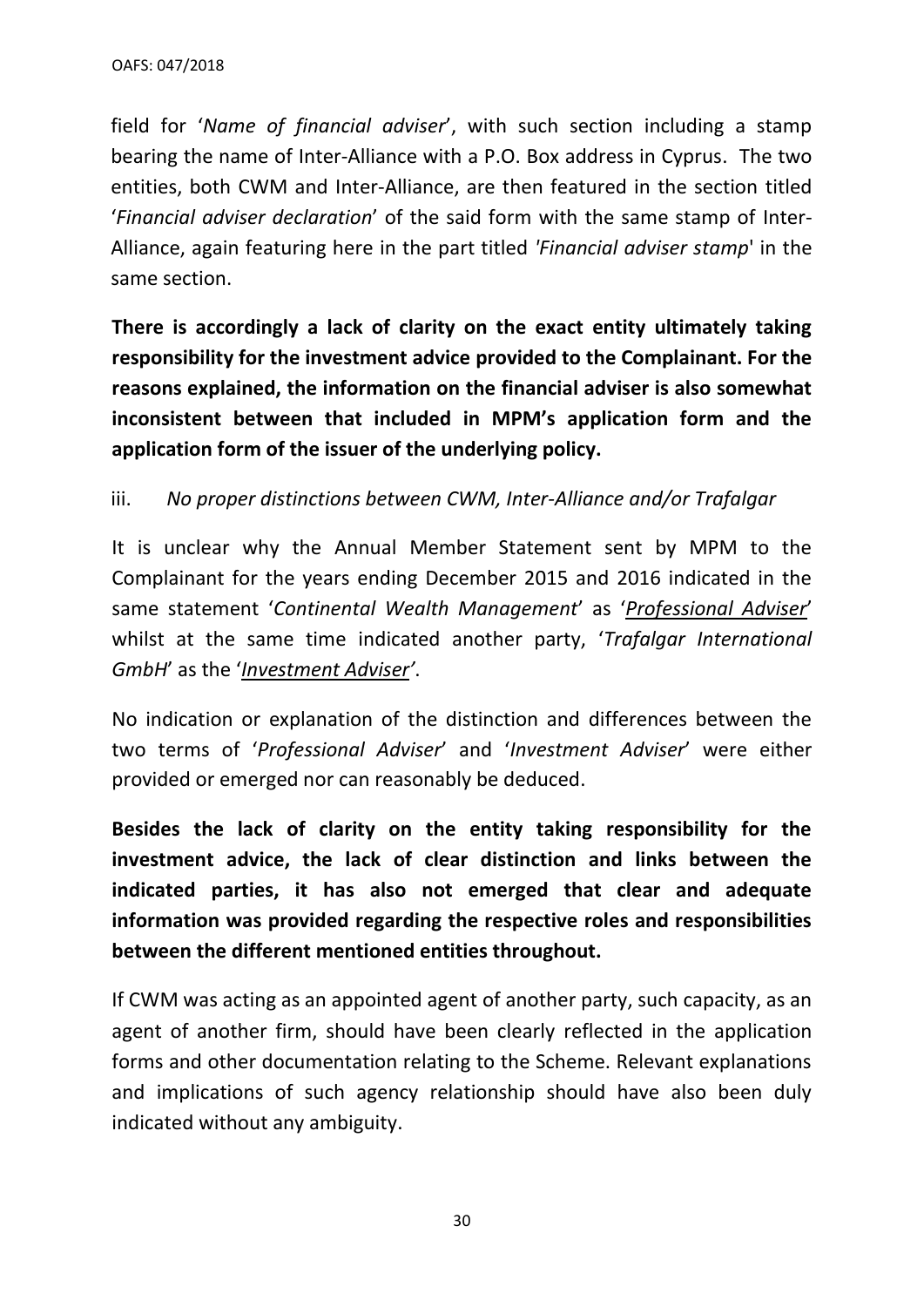Indeed, during the proceedings of this case MPM has not provided evidence of any agency agreement between CWM and Inter-Alliance nor between CWM and Trafalgar.

**In the reply that MPM sent to the Complainant in respect of his formal complaint, MPM itself explained that:**

**'***Momentum in its capacity as Trustee and RSA, in exercising its duty to you ensured: The full details of the Scheme, including all parties' roles and responsibilities were clearly outlined to you in the literature provided ensuring no ambiguity***<sup>38</sup>***, including but not limited to the initial application form and T&C, the Scheme Particulars and Trust Deed and Rules***'.**<sup>39</sup>

**The Arbiter does not have comfort that such a duty has been truly achieved in respect of the adviser for the reasons amply explained above.**

### iv. *No regulatory approval in respect of CWM*

During the proceedings of this case no evidence has emerged about the regulatory status of CWM. As indicated earlier, MPM provided no details about Inter-Alliance, and in its submissions only referred to the alleged links between CWM and Trafalgar. MPM only provided a copy of the authorisations issued to Trafalgar International GmbH in Germany which just indicated that Trafalgar (and not CWM) held an authorisation as at 05.02.2016 as '*Investment intermediary*' and '*Insurance intermediary and insurance consultant*' from IHK Frankfurt am Main, the Chamber of Commerce and Industry in Frankfurt with the '*Insurance Mediation licence 34D Broker licence number: D-FE9C-BELBQ-24 and Financial Asset Mediator licence 34F: D-F-125-KXGB-53*'.<sup>40</sup>

With respect to authorisations issued by IHK, the Arbiter makes reference to Case 068/2018 and Case 172/2018 against MPM, $41$  in which replies issued by

<sup>&</sup>lt;sup>38</sup> Emphasis added by the Arbiter.

<sup>39</sup> Section 3, titled '*Overview of Momentum Controls in place in exercising a duty to all members*' in MPM's reply to the complainant in relation to the complaint made in respect of the Momentum Malta Retirement Trust.

<sup>&</sup>lt;sup>40</sup> Copy of authorisations issued to Trafalgar were attached to the Reply of MPM submitted before the Arbiter for Financial Services and/or specifically referred to in para. 39 Section E, titled '*CWM and Trafalgar International GmbH*' in the affidavit of Stewart Davies.

<sup>41</sup> Decided today. The information obtained from these cases is part of the Arbiter's function to 'investigate' and to make the necessary research to obtain all the facts necessary for the better administration of justice.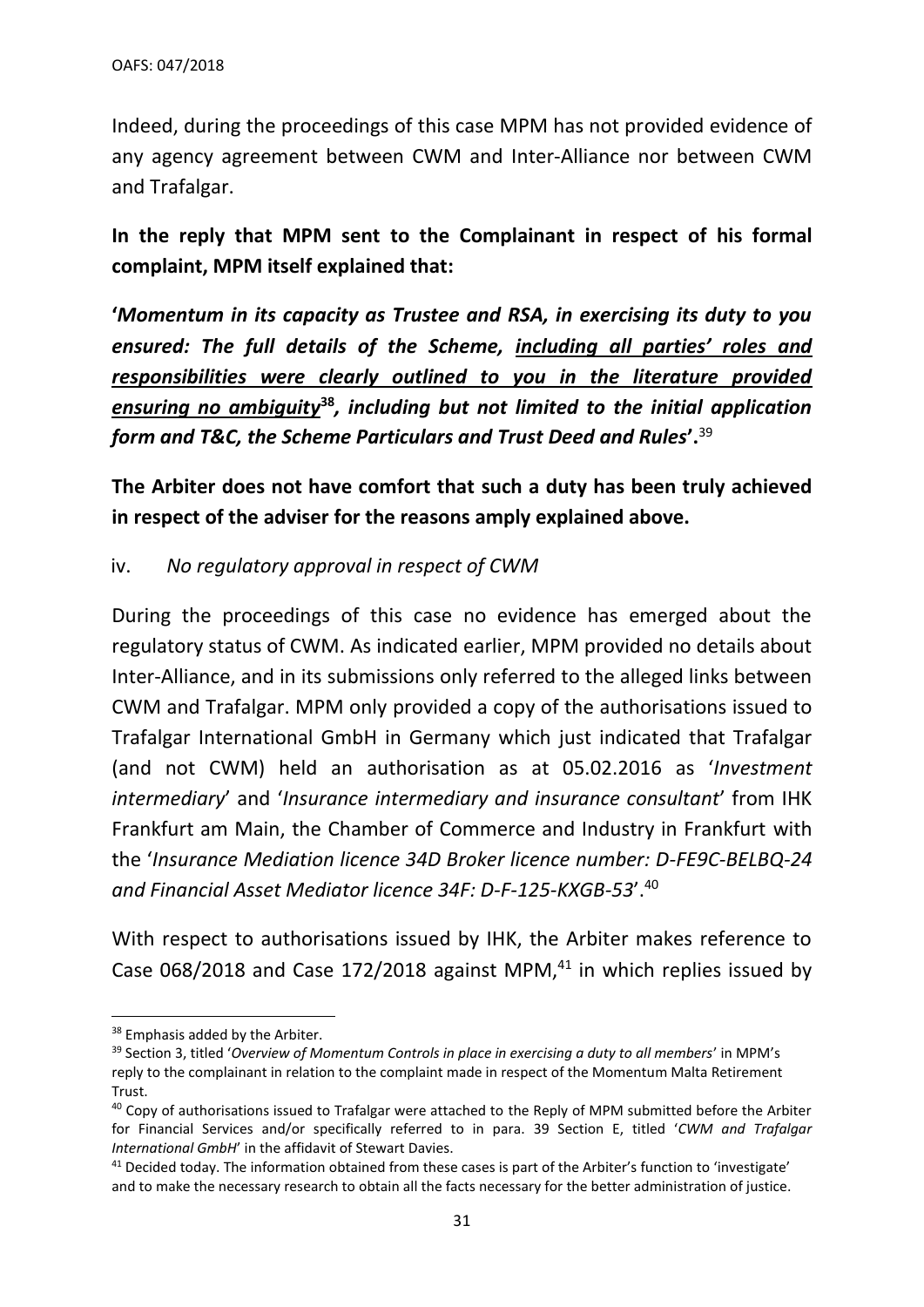IHK in 2018 to queries made in respect of CWM was produced. In this regard, it is noted that in an email from IHK dated 19 April 2018, IHK indicated *inter alia* that it was not aware of an official affiliation between CWM and Trafalgar and that Trafalgar held the financial investment intermediation licence (34f para. 1 GewO) from June 2013 until March 2016 where the licence was '*not extendable'* and *'even back then it did not cover the activities of another legal personality*'.<sup>42</sup>

Similarly, in a letter dated 20 April 2018 issued by IHK it was *inter alia* noted by IHK that:

'*Trafalgar International GmbH is a German limited company headquartered in Frankfurt am Main. The company currently holds a licence under 34d para.1 German Trade Law (German: Gewerbeordnung, GewO) (insurance intermediation). The German licence as an insurance intermediary cannot be extended to another legal personality and it does not authorize the licence holder to regulate other insurance or financial investment intermediaries.'* <sup>43</sup>

MPM's statement that CWM '*was operating under Trafalgar International GmbH licenses*' <sup>44</sup> has not been backed up by any evidence during the proceedings of this case and has actually been contradicted by communications issued by IHK as indicated above. It is accordingly clear that no comfort can either be taken from the authorisation/s held by Trafalgar.

**Indeed, no evidence of any authorisation held by CWM in its own name or as an agent of a licensed institution, authorising it to provide advice on investment instruments and/or advice on investments underlying an insurance policy has, ultimately been produced or emerged during the proceedings of this case.** 

In the absence of such, **the mere explanations provided by MPM regarding the regulatory status of CWM, including that CWM '***was authorised to trade in Spain and in France by Trafalgar International GmbH***', <sup>45</sup> are rather vague, inappropriate and do not provide sufficient comfort of an adequate** 

<sup>42</sup> Email from IHK dated 19 April 2018 – *a fol.* 166/167 of Case Number 068/2018 against MPM decided today

<sup>43</sup> Letter from IHK dated 20 April 2018 – *a fol.* 12/13 of Case Number 172/2018 against MPM decided today

<sup>44</sup> Para. 39, Section E titled *'CWM and Trafalgar International GmbH'* of the affidavit of Stewart Davies.

<sup>45</sup> Pg. 1, Section A titled '*Introduction',* of the Reply of MPM submitted before the Arbiter for Financial Services.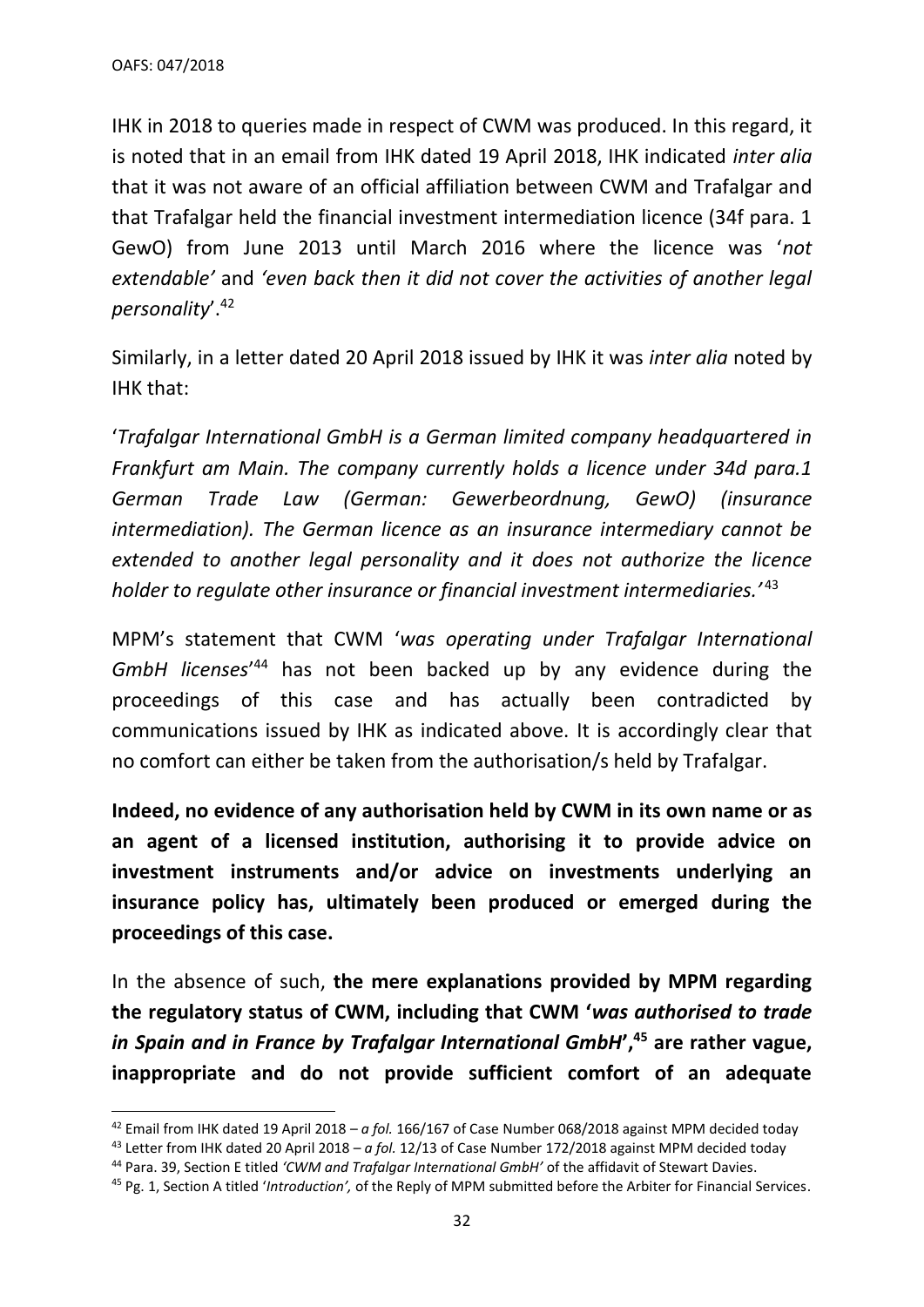# **regulatory status for CWM to undertake the investment advisory activities provided to the Complainant**.

This also taking into consideration that:

- (i) Trafalgar is itself no regulatory authority but a licensed entity itself. Similarly, Inter-Alliance was not a regulatory authority;
- (ii) the lack of clarity as to the regulatory status of the investment adviser included in the Application Form for Membership in respect of the Complainant as well as the confusing and unclear references in the sections relating to the investment adviser in other documentation as indicated above;
- (iii) legislation covering the provision of investment advisory services in relation to investment instruments, namely the Markets in Financial Instruments Directive (2004/39/EC) already applied across the European Union since November 2007.

**No evidence was provided that CWM, an entity indicated as being based in Spain, held any authorisation to provide investment advisory services, in its own name or in the capacity of an agent of an investment service provider under MiFID**.

Article 23(3) of the MiFID I Directive, which applied at the time, indeed provided specific requirements on the registration of tied agents.<sup>46</sup>

**No evidence of CWM featuring in the tied agents register in any EU jurisdiction was either produced or emerged.** 

**Neither was any evidence produced of any exemption from licence under MiFID or that CWM held an authorisation or exemption under any other applicable European legislation for the provision of the contested investment advice**.

<sup>46</sup> <https://eur-lex.europa.eu/legal-content/EN/TXT/PDF/?uri=CELEX:32004L0039&from=EN>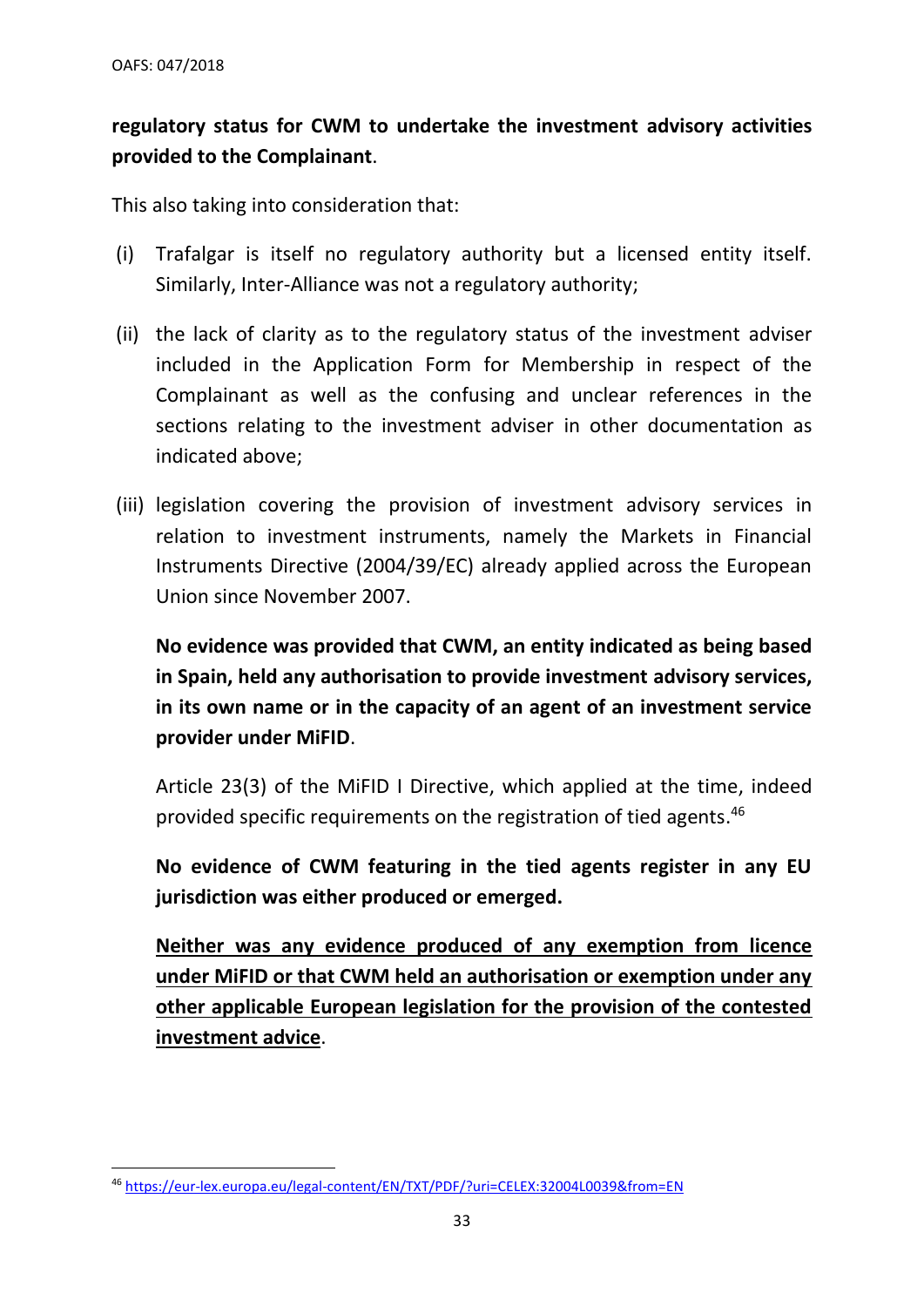The Service Provider noted *inter alia* that '*CWM was appointed agent of Trafalgar International GmbH*'.<sup>47</sup>

**The nature of the agency agreement that CWM was claimed to have was not explained nor defined, and it was not indicated either in terms of which European financial services legislation such agency agreement was in force and permitted the provision of the disputed investment advice. Nor evidence of any agency agreement existing between CWM and any other party was produced during the proceedings of this case as indicated above**.

#### *Other observations & synopsis*

As explained above, albeit being appointed by the Complainant, the investment adviser was however accepted, at MPM's sole discretion, to act as the Complainant's investment adviser within the Scheme's structure.

The responsibility of MPM in accepting and allowing CWM to act in the role of investment adviser takes even more significance when one takes into consideration the scenario in which CWM was accepted by MPM. As indicated above, MPM accepted CWM when, as verified in the Complainant's Application Form for Membership, it was being stated in MPM's own application form that CWM was a regulated entity. However, no evidence has transpired that this was so, as amply explained above.

**MPM allowed and left uncontested incorrect, misleading and unclear key information to feature in its own Application Form for Membership of the Retirement Scheme with respect to the regulatory status of the investment adviser. In so doing, it abetted a fundamentally wrong impression and perception that the investment adviser being selected was regulated when, in reality, no evidence has emerged that CWM was indeed a regulated entity.**

The Service Provider argued *inter alia* in its submissions that it was not required, in terms of the rules, to require the appointment of an adviser which was regulated during the years 2013-2015 under the SFA regime and until the

<sup>47</sup> Para. 39, Section E titled '*CWM and Trafalgar International GmbH'* of the affidavit of Stewart Davies.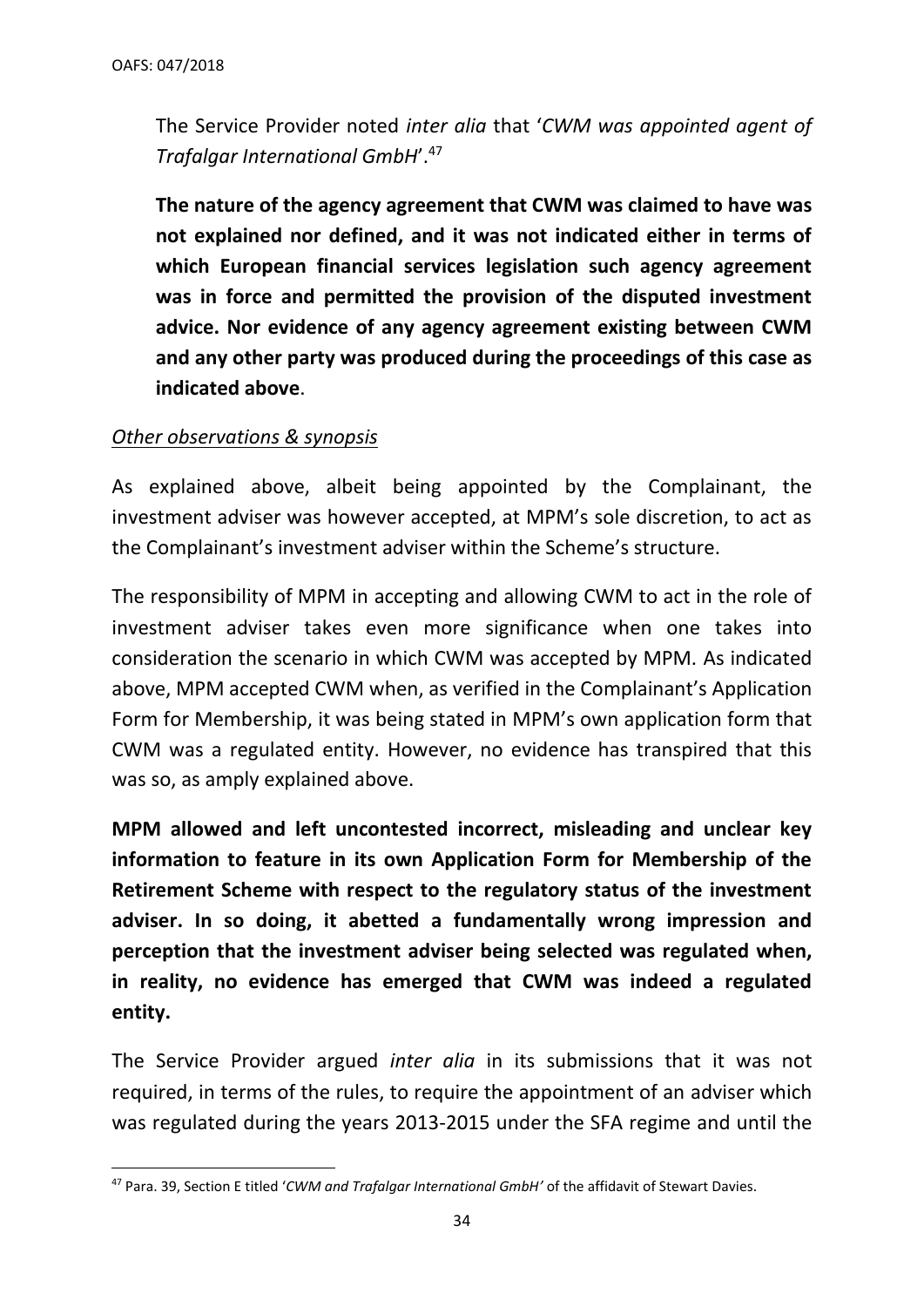implementation of Part B.9 titled '*Supplementary Conditions in the case of entirely Member Directed Schemes*' of the Pension Rules for Personal Retirement Schemes issued in terms of the RPA updated in December 2018, where the latter clearly introduced the requirement for the investment adviser to be regulated.

**However, the Arbiter believes that MPM as Trustee had in any case the obligation to act with the required diligence of a** *bonus paterfamilias*  **throughout, and was duty bound to raise with the respective member, and not itself accept, material aspects relating to the investment adviser, which it should have reasonably been in a position to know that where incorrect, misleading and inappropriate. Instead it chose to allow and accept such material incorrect, misleading and inappropriate information relating to the adviser to even prevail in its own application form.**

**The appointment of an entity such as CWM as investment adviser meant, in practice, that there was a layer of safeguard in less for the Complainant as compared to a structure where an adequately regulated adviser is appointed**. **An adequately regulated financial adviser is subject to, for example, fitness and properness assessments, conduct of business requirements as well as ongoing supervision by a financial services regulatory authority. MPM, being a regulated entity itself, should have been duly and fully cognisant of this**. **It was only in the best interests of the Complainant for MPM to ensure that the Complainant had correct and adequate key information about the investment adviser.**

**Besides the issue of the regulatory status of the adviser, MPM also allowed and left uncontested important information, which was convoluted, misleading, unclear and lacking, with respect to the investment adviser, namely in relation to:**

- **- CWM's alleged role as agent of another party, and the respective responsibilities of CWM and its alleged principal/s;**
- **- the entity actually taking responsibility for the investment given to the Complainant, as more than one entity was at times being mentioned with respect to investment advice;**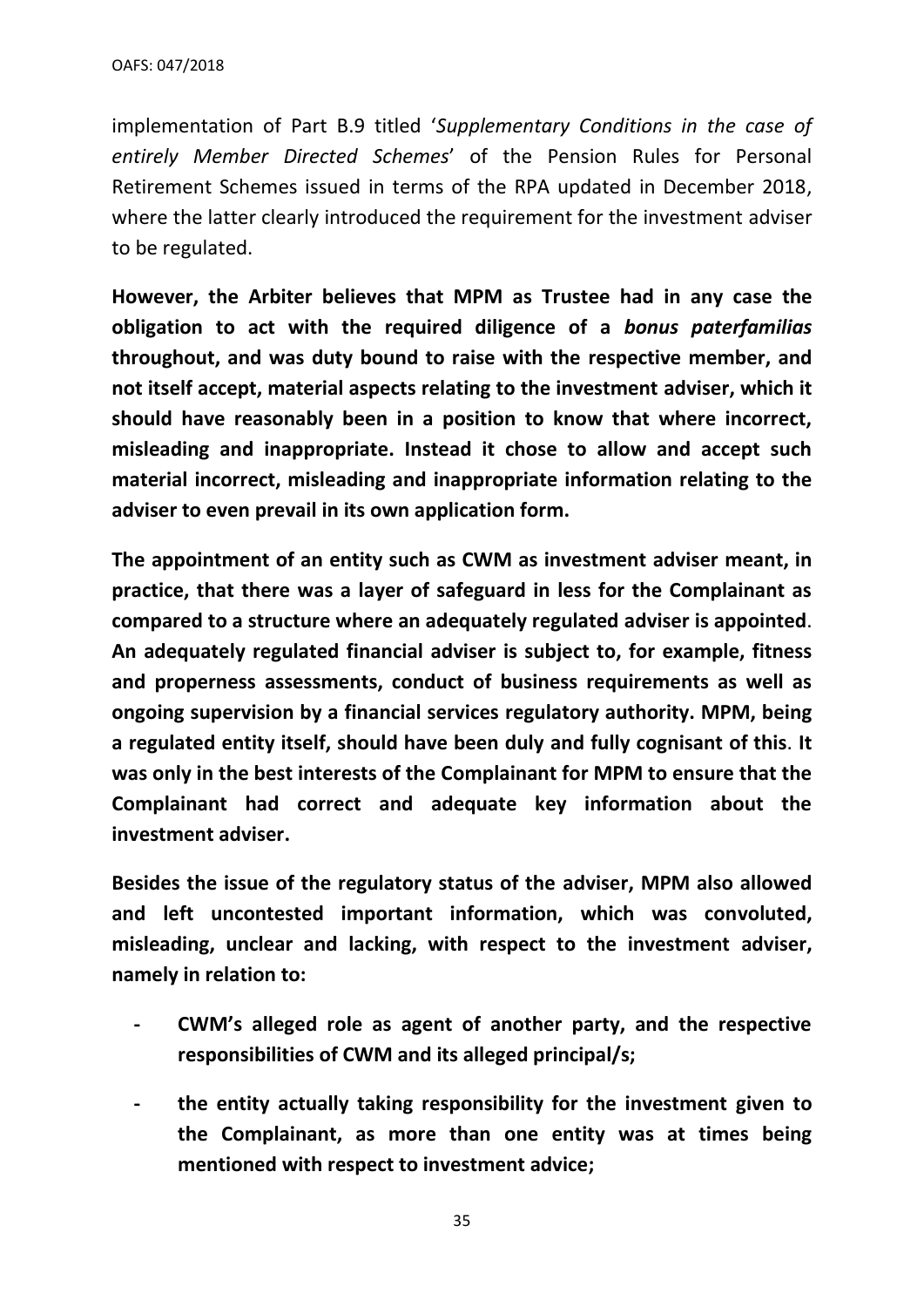**- the distinctions between CWM and Inter-Alliance/Trafalgar.**

**It is also to be noted that apart from the above, MPM had itself a business relationship with CWM, having accepted it to act as its introducer of business. Such relationship gave rise to potential conflicts of interest, where an entity whose actions were subject to certain oversight by MPM on one hand was on the other hand channelling business to MPM.** 

Even in case where under the previous applicable regulatory framework, an unregulated adviser was allowed by the trustee and scheme administrator to provide investment advice to the member of a member-directed scheme, **one would, at the very least, reasonably expect the retirement scheme administrator and trustee of such a scheme to exercise even more caution and prudence in its dealings with such a party in such circumstances.** 

This is even more so, when the activity in question, that is, one involving the recommendations on the choice and allocation of underlying investments, has such a material bearing on the financial performance of the Scheme and the objective to provide for retirement benefits.

It would have accordingly been only reasonable to expect MPM, as part of its essential and basic obligations and duties as a retirement scheme administrator and trustee of the Scheme, to have an even higher level of disposition in the probing and querying of the actions of an unregulated investment adviser in order to also ensure that the interests of the member of the scheme are duly safeguarded and risks mitigated in such circumstances.

The Arbiter does not have comfort that such level of diligence and prudence has been actually exercised by MPM for the reasons already stated in this section of the decision.

### *B. The permitted portfolio composition*

### *Investment into Structured Notes*

### *Preliminary observations*

The sale of, and investment into, structured notes is an area which has attracted various debates internationally including reviews by regulatory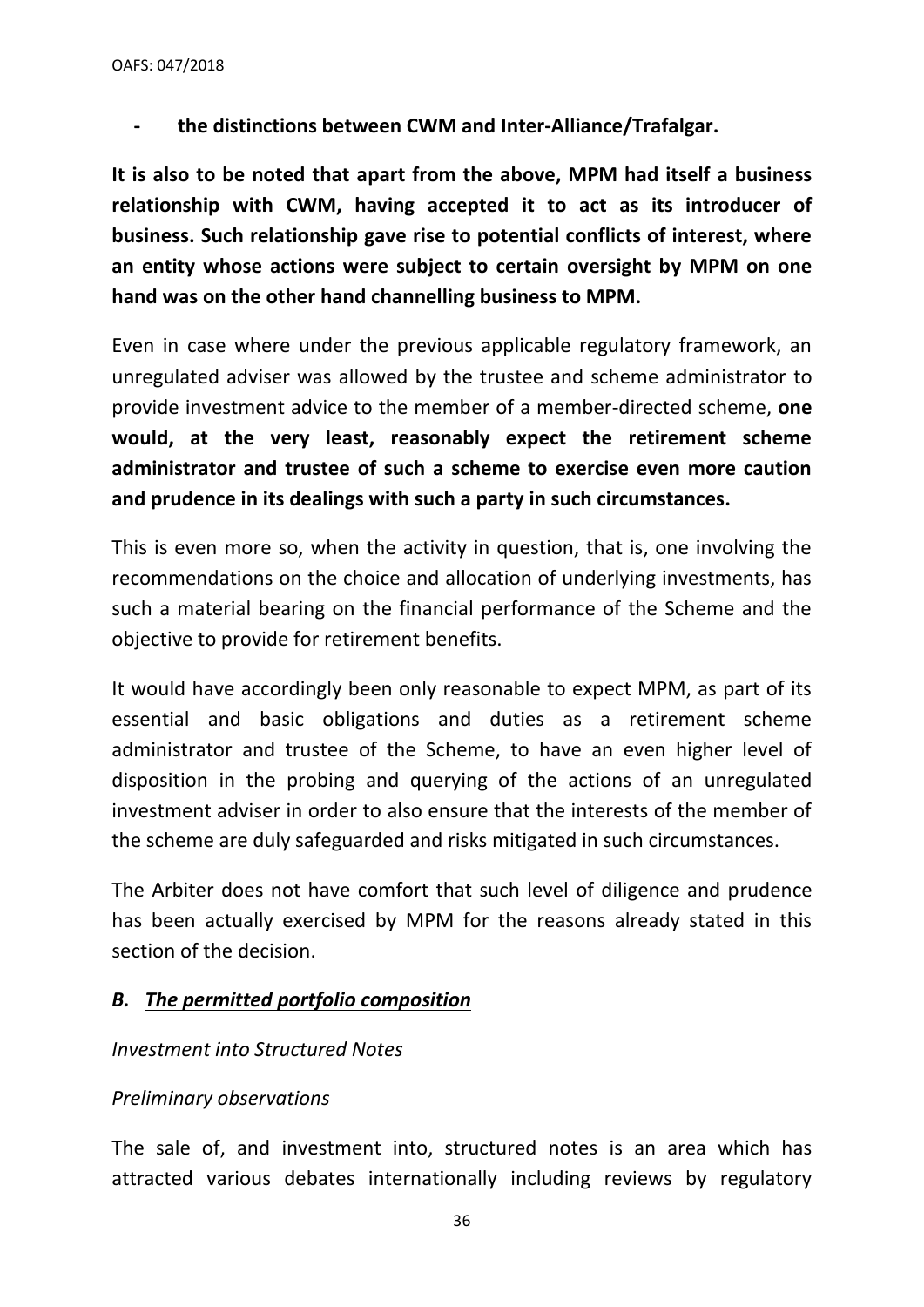authorities over the years. Such debates and reviews have been occurring even way back since the time when the Retirement Scheme was granted registration in 2011.

**The Arbiter considers that caution was reasonably expected to be exercised with respect to investments in, and extent of exposure to, such products since the time of the Scheme's registration. Even more so when taking into consideration the nature of the Retirement Scheme and its specific objective.**

**Nevertheless, the exposure to structured notes allowed within the Complainant's portfolio was extensive, with the insurance policy underlying the Scheme being fully invested into such products.**

A typical definition of a structured note provides that:

'*A structured note is a [debt security](https://www.investopedia.com/terms/d/debtsecurity.asp) issued by financial institutions; its return is based on equity indexes, a single equity, a basket of equities, interest rates, commodities or foreign currencies. The return on a structured note is linked to the performance of an [underlying asset,](https://www.investopedia.com/terms/u/underlying-asset.asp) group of assets or index*'. 48

A structured note is further described as:

'*A [debt obligation](https://www.investopedia.com/terms/c/cdo.asp) – basically like an [IOU](https://www.investopedia.com/terms/i/iou.asp) from the issuing [investment bank](https://www.investopedia.com/terms/i/investmentbank.asp) – with an embedded [derivative](https://www.investopedia.com/terms/d/derivative.asp) component; in other words, it invests in [assets](https://www.investopedia.com/terms/a/asset.asp) via derivative instruments'*. 49

The Arbiter notes that various fact sheets of structured notes that featured in the portfolio of the Complainant, as sourced by the Office of the Arbiter for Financial Services ('OAFS'), highlighted a number of risks in respect of the capital invested into these products.

Apart from *inter alia* the credit risk of the issuer and the liquidity risk, the fact sheets of the said structured products also highlighted risk warnings about the notes not being capital protected, warning that the investor could possibly receive less than the original amount invested, or potentially even losing all of the investment.

<sup>48</sup> <https://www.investopedia.com/terms/s/structurednote.asp>

<sup>49</sup> <https://www.investopedia.com/articles/bonds/10/structured-notes.asp>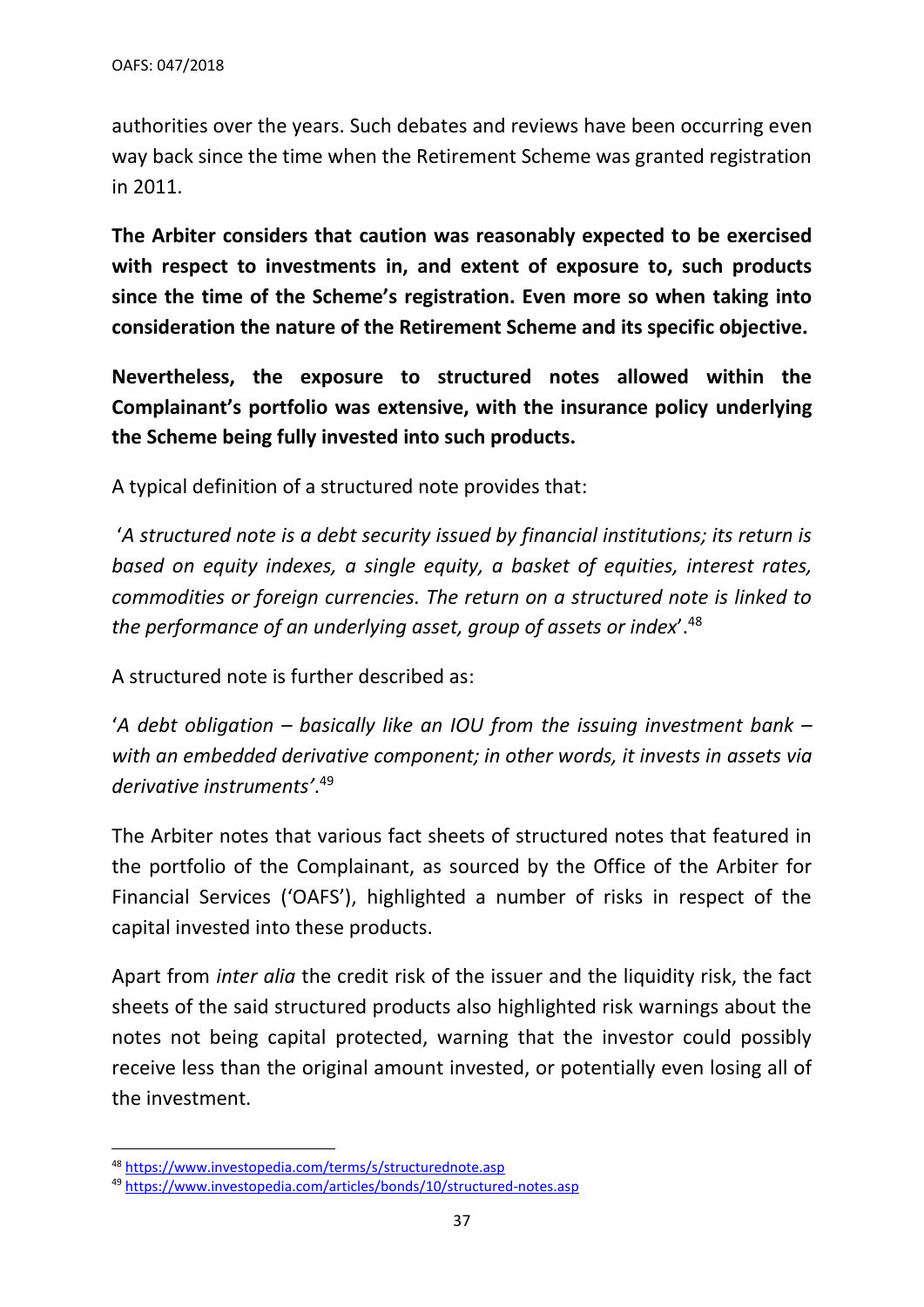A particular frequent feature emerging of the type of structured notes invested into, involved the application of capital buffers and barriers. In this regard, the fact sheets of such products described and included warnings that the invested capital was at risk in case of a particular event occurring. Such event typically comprised a fall, observed on a specific date of more than a percentage specified in the respective fact sheet, in the value of any underlying asset to which the structured note was linked. The fall in value would typically be observed on maturity/final valuation of the note. The specified percentage in the fall in value in the fact sheets sourced in the case of the Complainant was typically 50% of the initial value. The underlying asset to which the structured notes were linked typically comprised stocks or indices.

The said fact sheets further included a warning, on the lines of:

'*If any stock has fallen by more than 50% (a Barrier breach) then investors receive the performance of the Worst Performing Stock at Maturity*'.<sup>50</sup>

Such features and warnings featured, in essence, in the fact sheets of similar structured notes.

**It is accordingly clear that there were certain specific risks in various structured products invested into and there were material consequences if just one asset, out of a basket of assets to which the note was linked, fell foul of the indicated barrier**. **The implication of such a feature should have not been overlooked nor discounted. Given the particular features of the structured notes invested into, neither should have comfort been derived regarding the adequacy of such products just from the fact that the structured notes were linked to a basket of fully quoted shares or indices.**

The Arbiter would also like to make reference to a particular communication presented in another separate case made against MPM which is relevant to the case in question. In this regard, it is particularly revealing to note the statements made by Trafalgar itself, in its email communication dated 17

<sup>&</sup>lt;sup>50</sup> Example – Fact Sheet of the RBC Festive Income Note - https://www.portman-associates.com/wpcontent/uploads/2013/11/RBC-Festive-Fixed-Income-FACTSHEET.pdf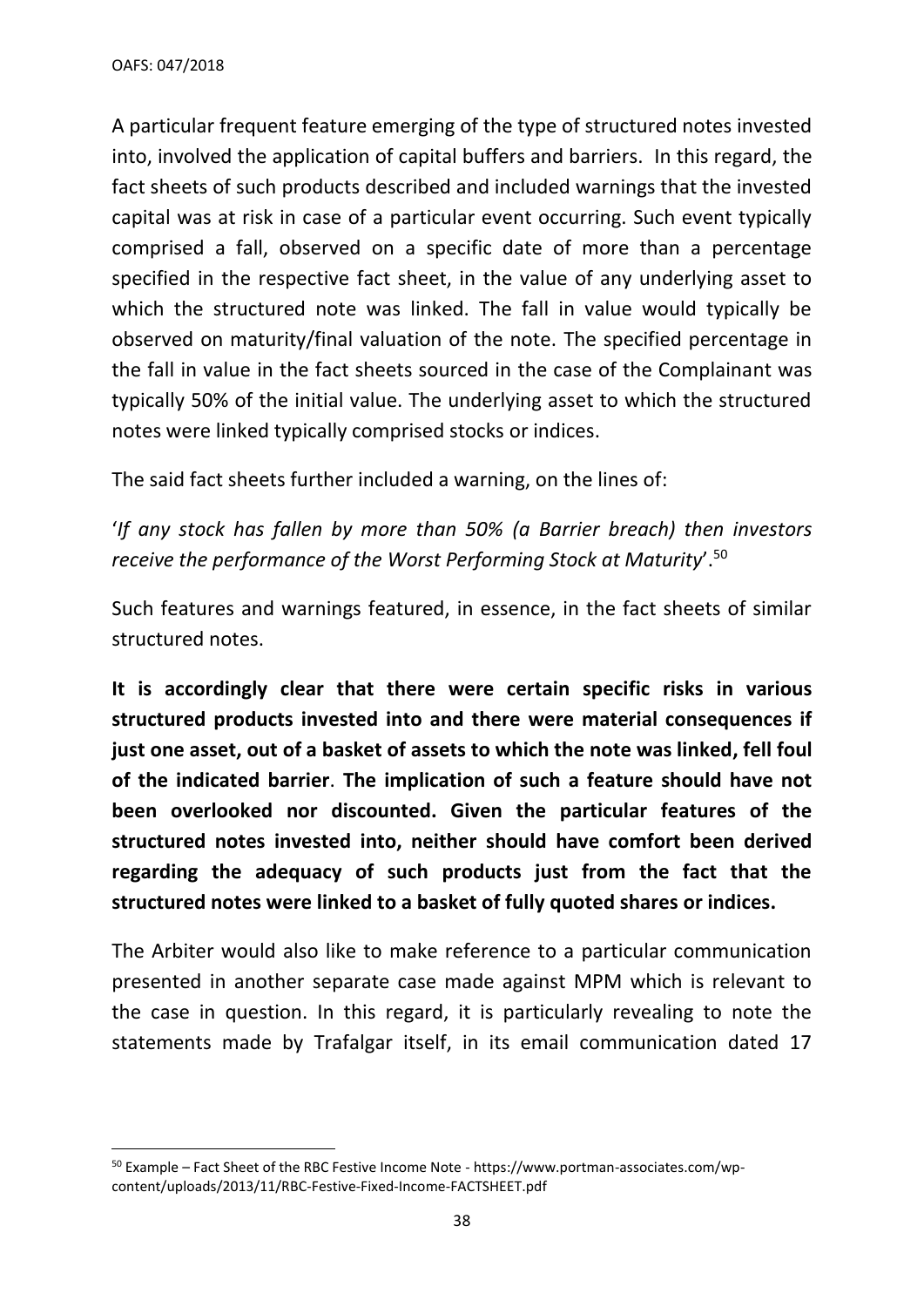September 2017 to CWM w**herein MPM was in copy**, and which communication was presented in Case Number 185/2018 against MPM.<sup>51</sup>

In the said case, MPM did not contest that such communication was untrue or did not exist, but only challenged the way in which the said email was obtained by the complainant.

The email sent by Trafalgar's official *inter alia* stated the following:

# '*Structured Notes – It is my opinion we need to get as far away from these vehicles as possible. They have no place in an uneducated investor's portfolio and when they breech their barriers untold amounts of damage is done*'.<sup>52</sup>

Such a statement indeed summarily highlighted the pertinent issues with respect to investments in structured notes which are relevant to the case in question.

# *Excessive exposure to structured products and to single issuers in respect of the Complainant's portfolio*

As indicated above, the portfolio of investments in respect of the Complainant comprised at times solely or predominantly of structured products. Such excessive exposure to structured products occurred over a long period of time. This clearly emerges from the Table of Investments forming part of the '*Investor Profile*' provided by the Service Provider for the Complainant.

In addition, the said table indicates investments resulting in high exposures to the same single issuer/s, both through a singular purchase and through cumulative purchases in products issued by the same issuer.

**Even in case where the issuer of the structured product was a large institution, the Arbiter does not consider this to justify or make the high exposure to single issuers acceptable even more in the Scheme's context. The maximum limits relating to exposures to single issuers outlined in the MFSA rules and MPM's own Investment Guidelines did not make any distinctions according to the standing of the issuer. Hence, the maximum exposure limits** 

<sup>51</sup> Decided today

<sup>52</sup> Emphasis added by the Arbiter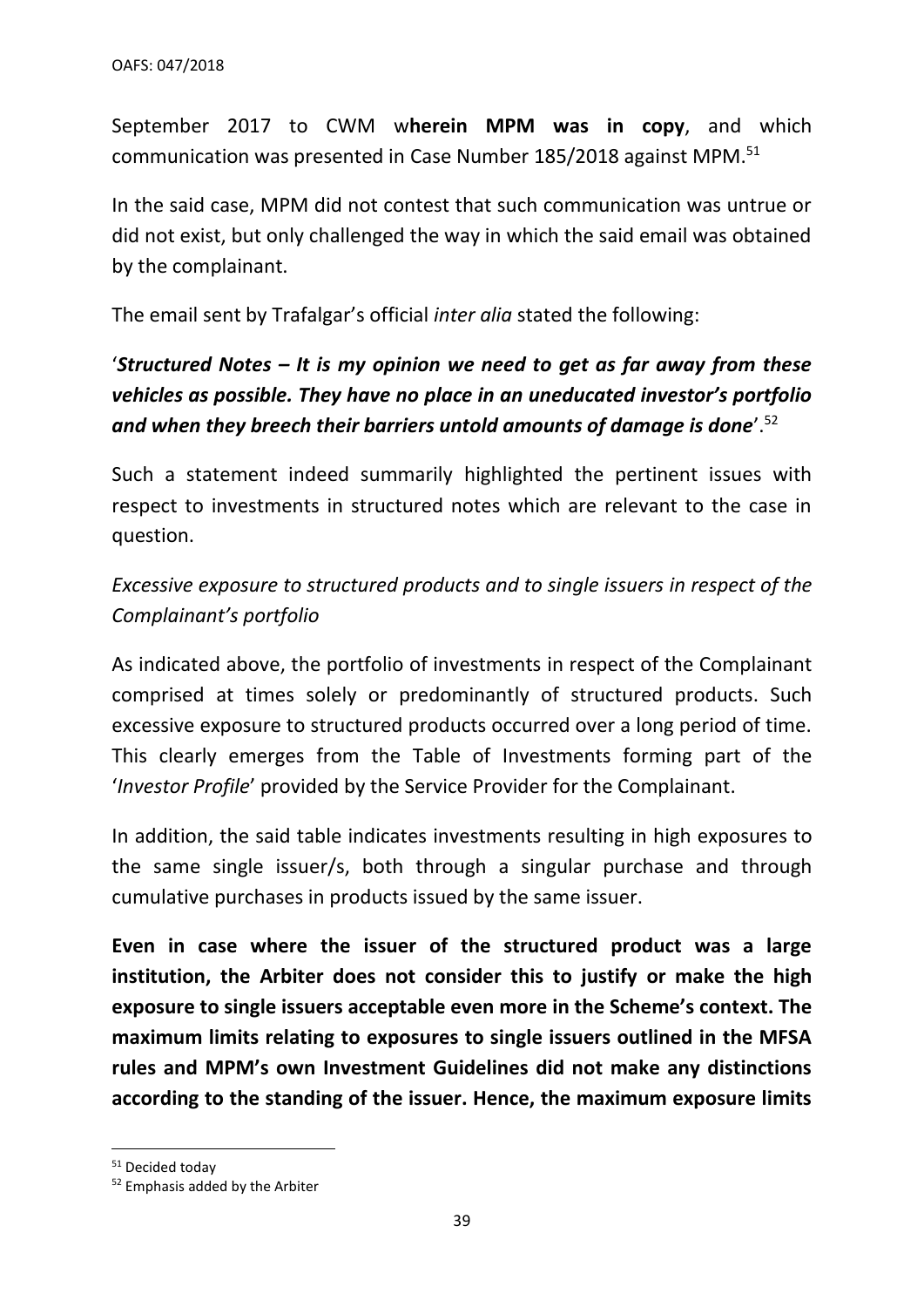**to single counterparties should have been applied and ensured that they are adhered to across the board. The credit risk of the respective issuer was indeed still one of the risks highlighted in various fact sheets of structured products invested into.**

## *Portfolio not reflective of the MFSA rules*

The high exposure to structured products (as well as high exposure to single issuers in respect of the Complainant), which was allowed to occur by the Service Provider in the Complainant's portfolio, jars with the regulatory requirements that applied to the Retirement Scheme at the time, particularly Standard Operational Condition ('SOC') 2.7.1 and 2.7.2 of the '*Directives for Occupational Retirement Schemes, Retirement Funds and Related Parties under the Special Funds (Regulation) Act, 2002'*, ('the Directives') which applied from the Scheme's inception in 2011 until the registration of the Scheme under the RPA on 1 January 2016*.* The applicability and relevance of these conditions to the case in question was highlighted by MPM itself. $53$ 

SOC 2.7.1 of Part B.2.7 of the Directives required *inter alia* that the assets were to '*be invested in a prudent manner and in the best interest of beneficiaries …*'.

SOC 2.7.2 in turn required the Scheme to ensure *inter alia* that, the assets of a scheme are '*invested in order to ensure the security, quality, liquidity and profitability of the portfolio as a whole*' <sup>54</sup> and that such assets are '*properly diversified in such a way as to avoid accumulations of risk in the portfolio as a whole*'.<sup>55</sup>

SOC 2.7.2 of the Directives also provided other benchmarks including for the portfolio to be '*predominantly invested in regulated markets*'; <sup>56</sup> to be '*properly diversified in such a way as to avoid excessive exposure to any particular asset, issuer or group of undertakings'<sup>57</sup>* where the exposure to single issuer was: in the case of investments in securities issued by the same body limited to no more than 10% of assets; in the case of deposits with any one licensed credit

<sup>53</sup> Para. 21 & 23 of the Note of Submissions filed by MPM in 2019.

<sup>54</sup> SOC 2.7.2 (a)

<sup>55</sup> SOC 2.7.2 (b)

<sup>56</sup> SOC 2.7.2 (c)

<sup>57</sup> SOC 2.7.2 (e)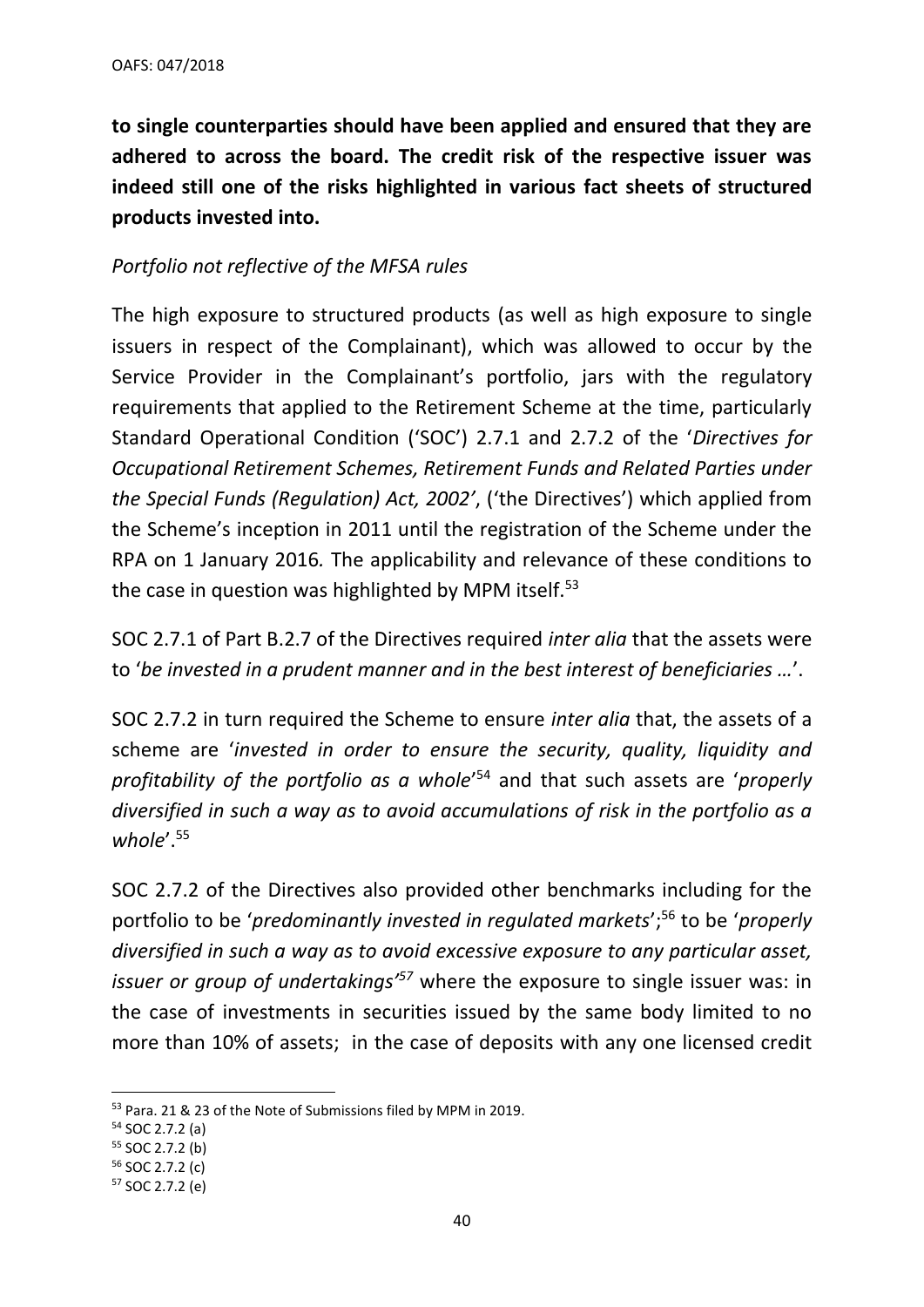institution limited to 10%, which limit could be increased to 30% of the assets in case of EU/EEA regulated banks; and where in case of investments in properly diversified collective investment schemes, which themselves had to be predominantly invested in regulated markets, limited to 20% of the scheme's assets for any one collective investment scheme.<sup>58</sup>

Despite the standards of SOC 2.7.2, MPM allowed the portfolio of the Complainant to, at times, comprise solely and/or predominantly of structured products.

In the case of the Complainant it has also clearly emerged that individual exposures to single issuers were at times even higher than 30%, this being the maximum limit applied in the Rules to relatively safer investments such as deposits as outlined above. The structured products invested into were also not indicated, during the proceedings of this case, as themselves being traded in or dealt on a regulated market. The portfolio also included material positions into high risk investments. The high risk is reflected in, for example, the high rate of return of 9%/ 10% p.a. which featured in the name of some structured products invested into as indicated in the Complainant's portfolio.

### *Portfolio not reflective of MPM's own Investment Guidelines*

In its submissions MPM produced a copy of the Investment Guidelines marked 'January 2013' and 'Mid-2014', which guidelines featured in the Application Form for Membership, and also Investment Guidelines marked '2015', '2016', 'Mid-2017', 'Dec-2017' and '2018' where, it is understood the latter respectively also formed part of the Scheme's documentation such as the Scheme Particulars issued by MPM.

Despite that the Service Provider claimed that the investments made in respect of the Complainant were in line with the Investment Guidelines, **MPM has, however, not adequately proven such a claim**.

The investment portfolio in the case reviewed was solely or predominantly invested in structured notes for a long period of time. It is unclear how a

<sup>58</sup> SOC 2.7.2 (h)(iii) & (v)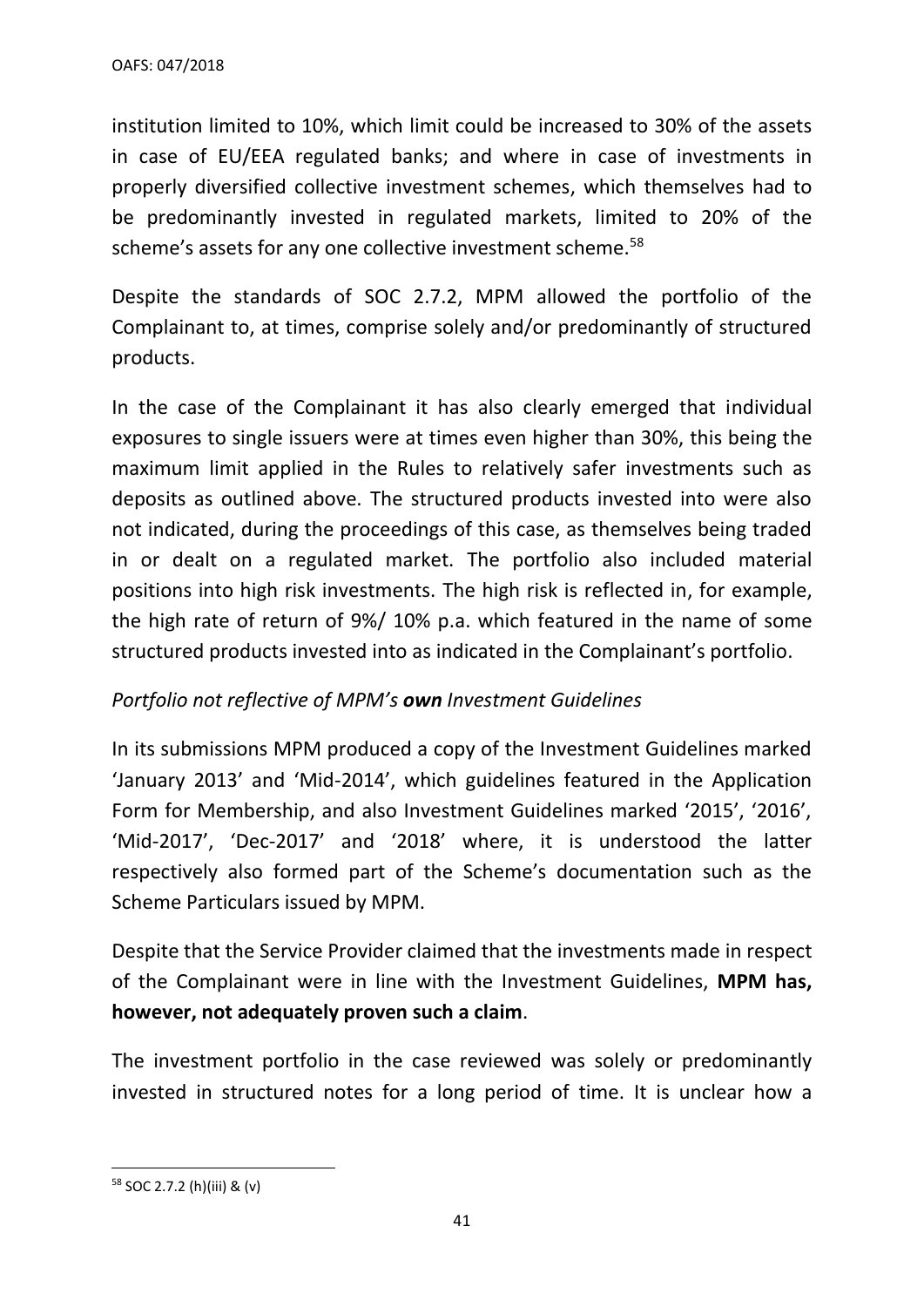portfolio composition solely invested in structured notes truly satisfied certain conditions specified in MPM's own Investment Guidelines such as:

# (i) **The requirement that the member's assets had to be '***predominantly invested in regulated markets***'**.

This was a condition which prevailed in all of the presented MPM's Investment Guidelines since January 2013 till that of 2018. 59

The said requirement of being '*predominantly invested in regulated markets*' meant, and should have been construed to mean, that investments had to be predominantly invested in listed instruments, that is financial instruments that were admitted to trading. With reference to industry practice, the terminology of '*regulated markets*' is referring to a regulated exchange venue (such as a stock exchange or other regulated exchange). The term '*regulated markets*' is in fact commonly referred to, defined and applied in various EU Directives relating to financial services, including diversification rules applicable on other regulated financial products.<sup>60</sup> Hence, the interpretation of '*regulated market*s' has to be seen in such context.

The reference to '*predominantly invested in regulated markets*' cannot be interpreted as referring to the status of the issuers of the products and it is typically the product itself which has to be traded on the regulated market and not the issuer of the product.

Moreover, a look through approach, could not either be sensibly applied to the structured notes for the purposes of such condition taking into consideration the nature and particular features of the structured notes invested into.

No evidence was submitted that predominantly the portfolio, which comprised solely/predominantly of structured notes, constituted listed structured notes in respect of the Complainant. The fact sheets sourced

<sup>&</sup>lt;sup>59</sup> Investment Guidelines attached to the affidavit of Stewart Davies.

<sup>&</sup>lt;sup>60</sup> Such as UCITS schemes - the Undertakings for Collective Investments in Transferable Securities (UCITS) Directive (Directive 2009/65/EC as updated). The Markets in Financial Instruments Directive (MiFID) (Directive 2004/39/EC as repealed by Directive 2014/65/EU) also includes a definition as to what constitutes a '*regulated market'.*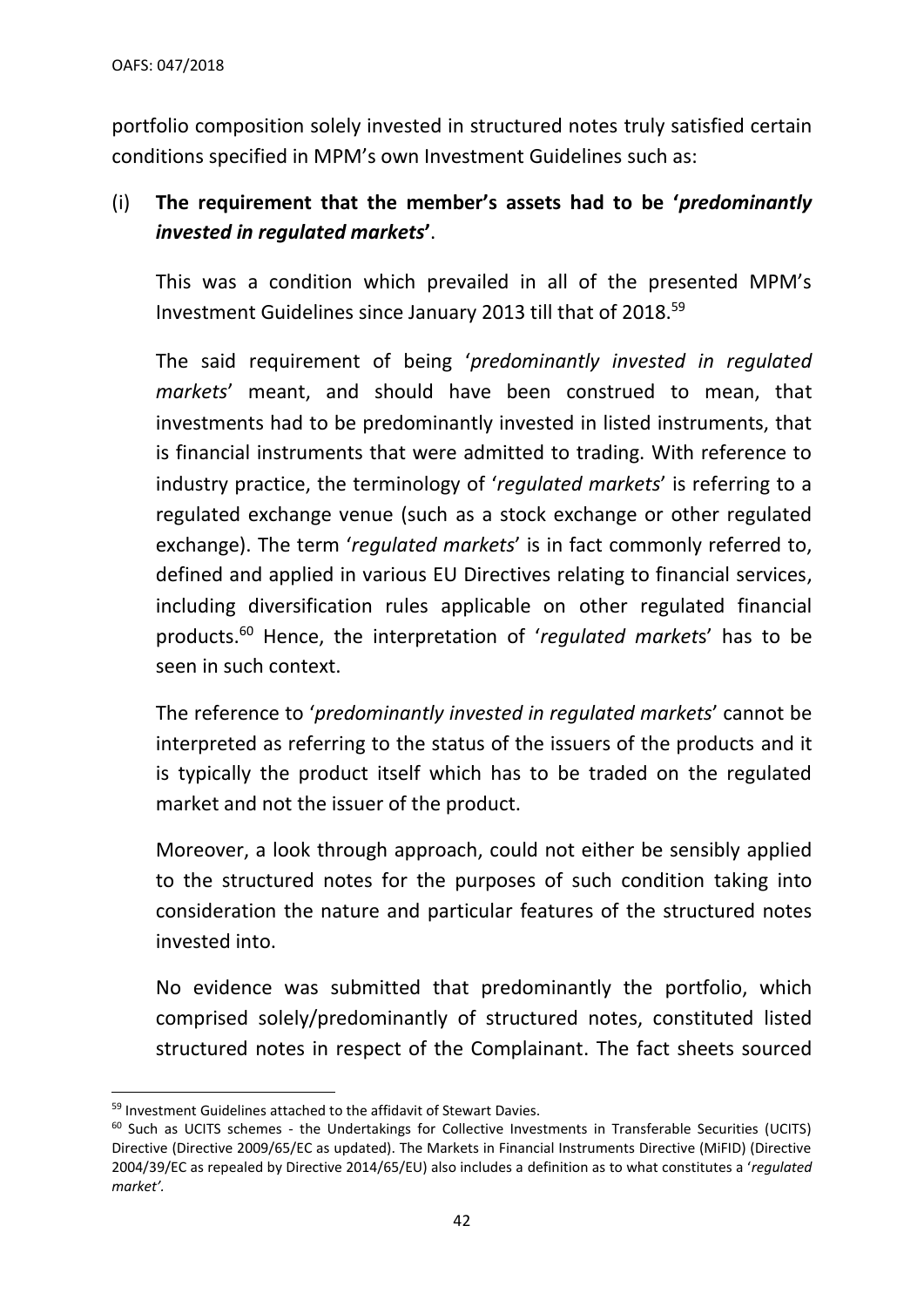by the OAFS of structured notes forming part of the Complainant's portfolio, actually indicated that the products in question were not listed on an exchange. On its part, the Service Provider did not prove either that the portfolio of the Complainant was '*predominantly invested in regulated markets*' on an ongoing basis.

**Furthermore, when investment in unlisted securities was itself limited to 10% of the Scheme assets, as stipulated throughout MPM's own Investment Guidelines for 2013 to 2018, it is unclear how the Trustee and Scheme Administrator chose to allow much higher exposures (as will be indicated further below) to structured notes, a debt security, which were themselves unlisted.** 

#### (ii) **The requirement relating to the liquidity of the portfolio.**

The Investment Guidelines of MPM marked January 2013 required no more than a '*maximum of 40% of the fund<sup>61</sup> in assets with liquidity of greater than 6 months*'. This requirement remained, in essence, also reflected in the Investment Guidelines marked 'Mid-2014' which read, '*Has a maximum of 40% of the fund in assets with expected liquidity of greater than 6 months*' as well as in the subsequent Investment Guidelines marked 2015 till 2018 which were updated by MPM and tightened further to read a '*maximum of 40% of the fund in assets with expected liquidity of greater than 3 months but not greater than 6 months*'.

It is evident that the scope of such requirement was to ensure the liquidity of the portfolio as a whole by having the portfolio predominantly (that is, at least 60%) exposed to liquid assets which could be easily redeemed within a short period of time, that is 3-6 months (as reflected in the respective conditions) whilst limiting exposure to those assets which take longer to liquidate to no more than 40% of the portfolio.

With reference to the Complainant's portfolio, it is noted that the structured notes invested into typically had a maturity or investment term of 1-2 years as evidenced in the product fact sheets. The bulk of the assets

<sup>61</sup> The reference to *'fund'* is construed to refer to the member's portfolio.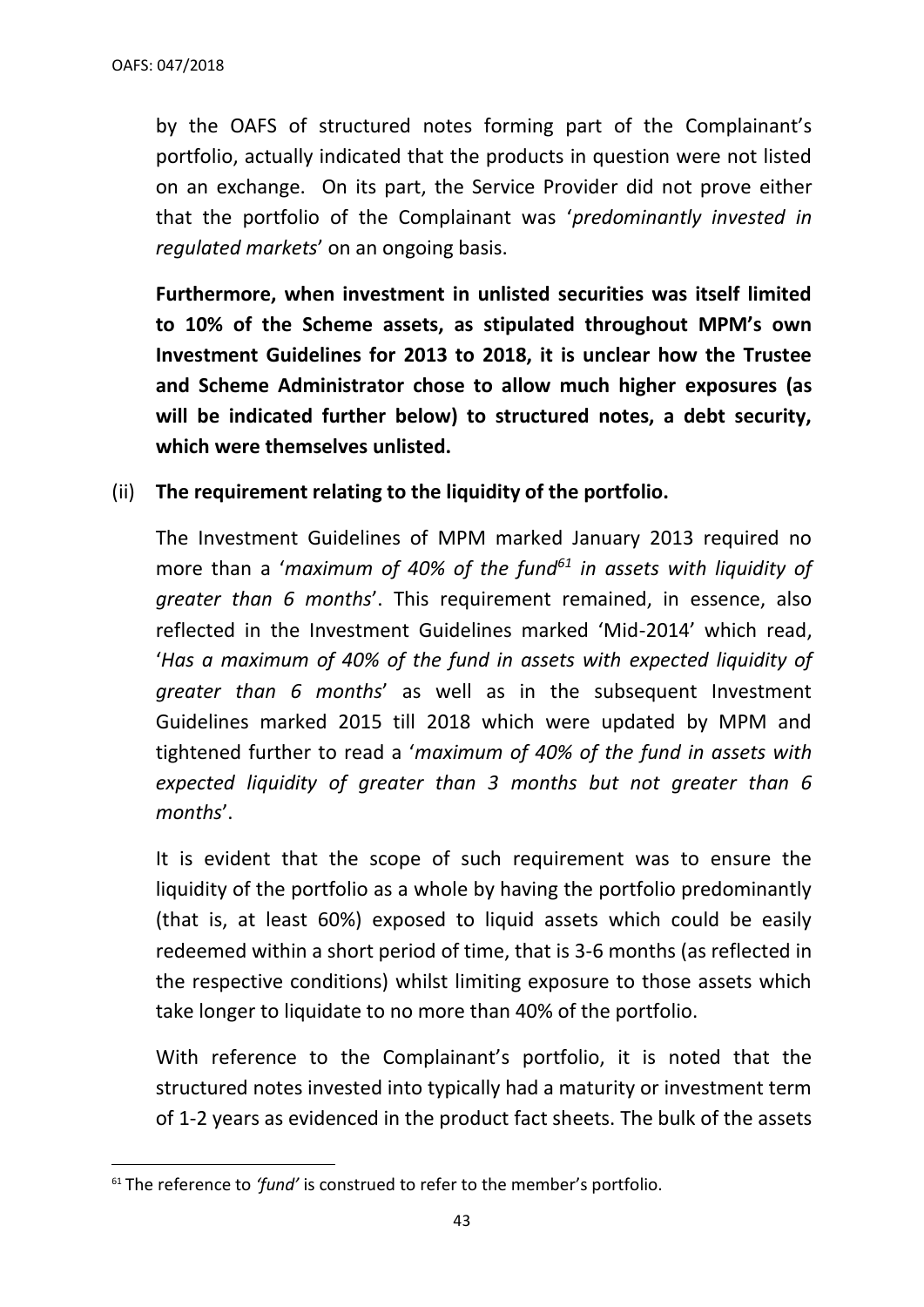within the policy was, at times, invested into a few structured notes. It is unclear how the 40% maximum limit referred to above could have been satisfied in such circumstances where the portfolio was predominantly invested into structured notes which themselves had long investment terms.

It is further noted that the fact sheets of the said unlisted structured products included reference to the possibility of a secondary market existing for such structured notes. In this regard, a buyer had to be found in the secondary market in case one wanted to redeem a holding into such structured note prior to its maturity.

# **The secondary market could, however, not have provided an adequate level of comfort with respect to liquidity**.

There were indeed various risks highlighted in relation to the secondary market as amply reflected in the risk warnings emerging in the said fact sheets.

The said risk warnings highlighted the risks related to the availability of such market (as the secondary market had to be in the first place offered by the issuer), as well as the limitations of the said market. They also highlighted the lower price that could be sought on this market.

# **In this regard, there was the risk that the price of the structured note on the secondary market could be well below the initial capital invested**.

For example, the notes issued by RBC typically included the risk disclaimer that:

'*Any secondary market provided by Royal Bank of Canada is subject to change and may be stopped without notice and investors may therefore be unable to sell or redeem the Notes until their maturity. If the Notes are redeemed early, they may be redeemed at a level less than the amount originally invested*'.

Similar warnings feature in the fact sheets of structured notes issued by other issuers.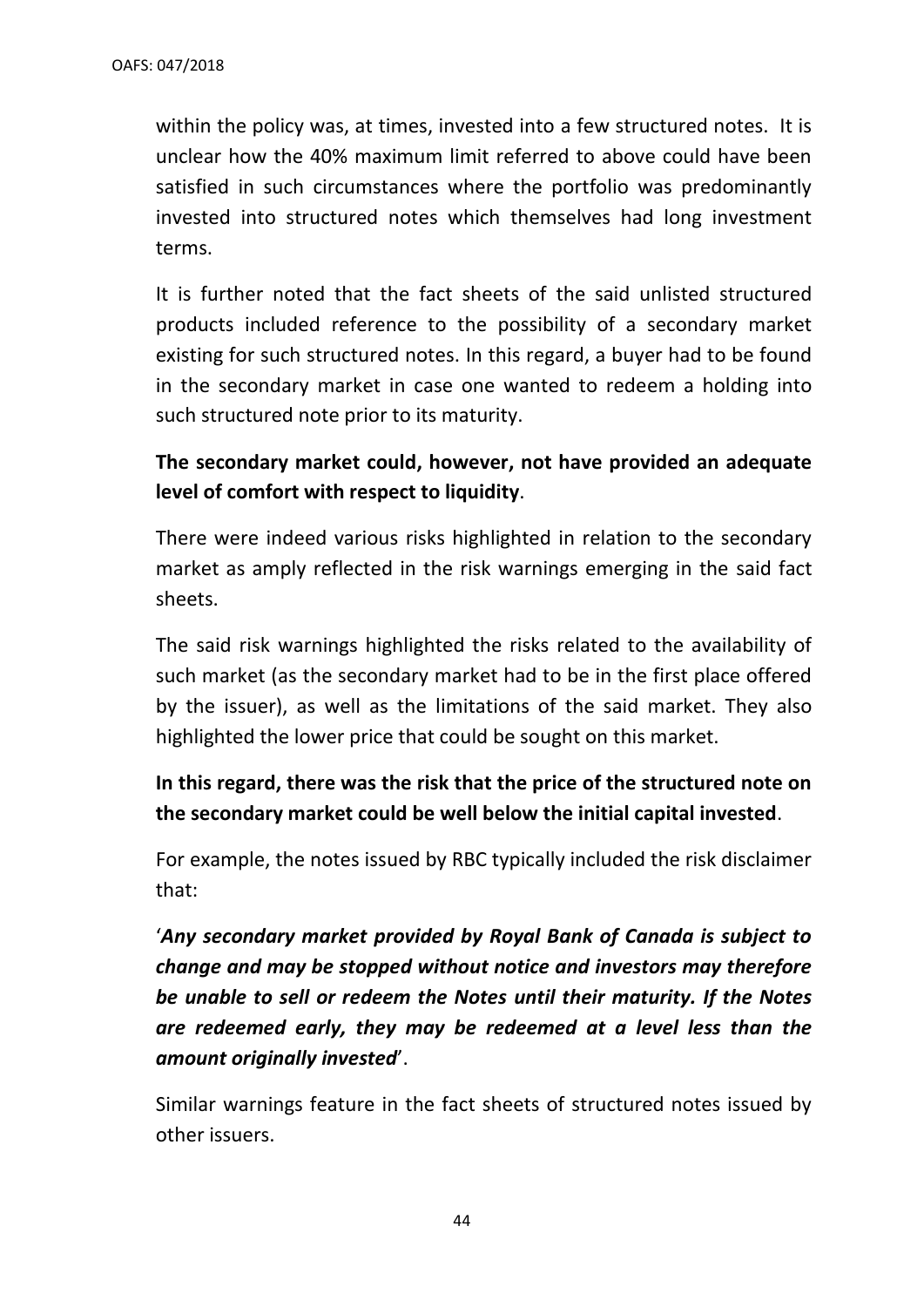MPM should have been well aware about the risks associated with the secondary market. It has indeed itself seen the material lower value that could be sought on such market in respect of the structured notes invested into. The lower values of the structured notes on the secondary market was indeed affecting the value of the Scheme as can be deduced from the respective Annual Member Statements that MPM itself produced.

**Hence, no sufficient comfort about liquidity could have possibly been derived with respect to the secondary market in case of unlisted structured notes.** 

**The Arbiter is not accordingly convinced that the conditions relating to liquidity were being adequately adhered to, nor that the required prudence was being exercised with respect to the liquidity of the portfolio, when considering the above mentioned aspects and when keeping into context that the portfolio of investments that was allowed to develop within the Retirement Scheme was solely invested in the said structured notes.**

**It is also to be noted that even if one had to look at the composition of the Complainant's portfolio purely from other aspects, there is still undisputable evidence of non-compliance with other requirements detailed in MPM's own Investment Guidelines.**

**This is particularly so with respect to the requirements applicable regarding the proper diversification, avoidance of excessive exposure and permitted maximum exposure to single issuers.** 

Table A below shows just one example of excessive single exposures allowed within the portfolio of the Complainant. Other instances of excessive exposures exist within the portfolio as clearly emerging from the respective '*Table of Investments*' forming part of the '*Investor Profile*' produced by MPM as part of its submissions.

45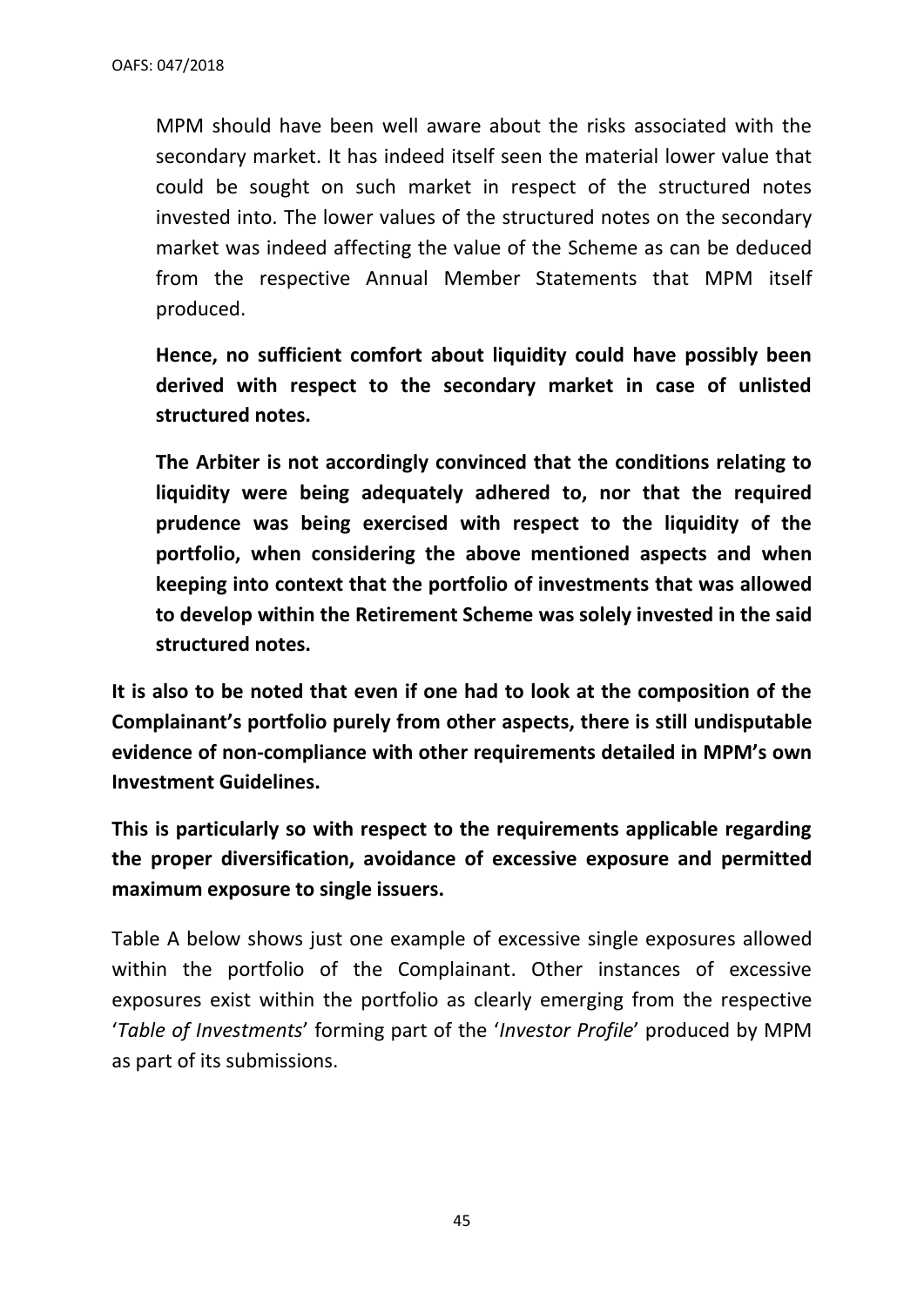| Exposure to Issuer<br>single issuer<br>in % terms of<br>policy<br>the<br>value at time<br>of purchase |             | Description                                                                                                  |
|-------------------------------------------------------------------------------------------------------|-------------|--------------------------------------------------------------------------------------------------------------|
| 79.26%                                                                                                | Commerzbank | 1 SN issued by Commerzbank constituted<br>79.26% of the policy value at the time of<br>purchase in May 2013. |

# **Table A – Example of Excessive Exposure to a Single Issuer of Structured Notes ('SNs')**

Irrespective of whether or not the particular investment indicated had actually yielded a profit, **the fact that such high exposure to a single counterparty was allowed in the first place indicates, in itself, the lack of prudence and excessive exposure and risks to single counterparties that were allowed to be taken on a general level**.

The Arbiter notes that the Service Provider has along the years revised various times the investment restrictions specified in its own '*Investment Guidelines*' with respect to structured products, both in regard to maximum exposures to structured products and maximum exposure to single issuers of such products. The exposure to structured notes and their issuers was indeed progressively and substantially reduced over the years in the said Investment Guidelines.

The specified maximum limit of 66% of the portfolio value in structured notes having underlying guarantees which featured in the '*Investment Guidelines*' marked 2015<sup>62</sup> was reduced to 40% of the portfolio's value in the '*Investment* 

<sup>62</sup> MPM's Investment Guidelines '2015' as attached to the affidavit of Stewart Davies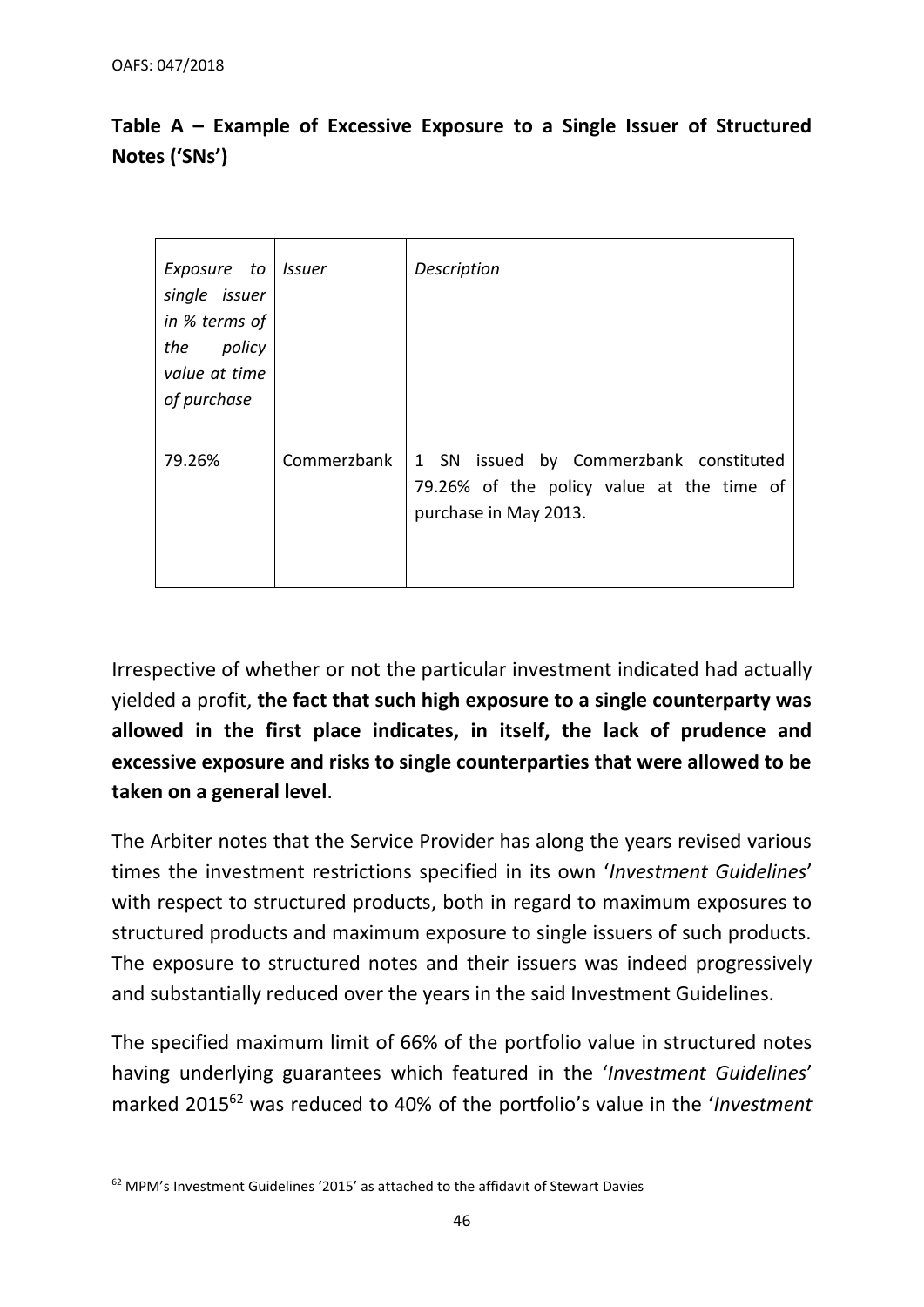*Guidelines*' marked December 2017<sup>63</sup> and, subsequently, reduced further to 25% in the '*Investment Guidelines*' for 2018. 64

Similarly, the maximum exposure to single issuers for '*products with underlying guarantees*', that is structured products as referred to by MPM itself, in the '*Investment Guidelines*' marked 'Mid-2014' and '2015' specifically limited maximum exposure to the same issuer default risk to no more than (33.33%), one third of the portfolio.

The maximum limit to such products was subsequently reduced to 25%, one quarter of the portfolio, in the '*Investment Guidelines'* marked 2016<sup>65</sup> and mid-2017, <sup>66</sup> reduced further to 20% in the '*Investment Guidelines*' marked December 2017 and subsequently to 12.5% in the '*Investment Guidelines*' for 2018. Even before the Investment Guidelines of 'Mid-2014', MPM's Investment Guidelines of January 2013 still limited exposure to individual investments (aside from collective investment schemes) to 20%.

**In the case reviewed, there was even instances where the extent of exposure to single issuers was even higher than one third of the policy value as indicated in the above Table. There is clearly no apparent reason, from a prudence point of view, justifying such high exposure to single issuers.** 

**Indeed, the Arbiter considers that the high exposure to structured products and single issuers in the Complainant's portfolio jarred and did not reflect to varying degrees with one or more of MPM's own investment guidelines applicable at the time when the investments were made, most particularly with respect to the following guidelines:** 67

 $63$  MPM's Investment Guidelines 'Dec-2017' as attached to the affidavit of Stewart Davies

<sup>64</sup> MPM's Investment Guidelines '2018' as attached to the affidavit of Stewart Davies

<sup>65</sup> MPM's Investment Guidelines '2016' as attached to the affidavit of Stewart Davies

<sup>&</sup>lt;sup>66</sup> MPM's Investment Guidelines 'Mid-2017' as attached to the affidavit of Stewart Davies

<sup>&</sup>lt;sup>67</sup> Emphasis in the mentioned guidelines added by the Arbiter.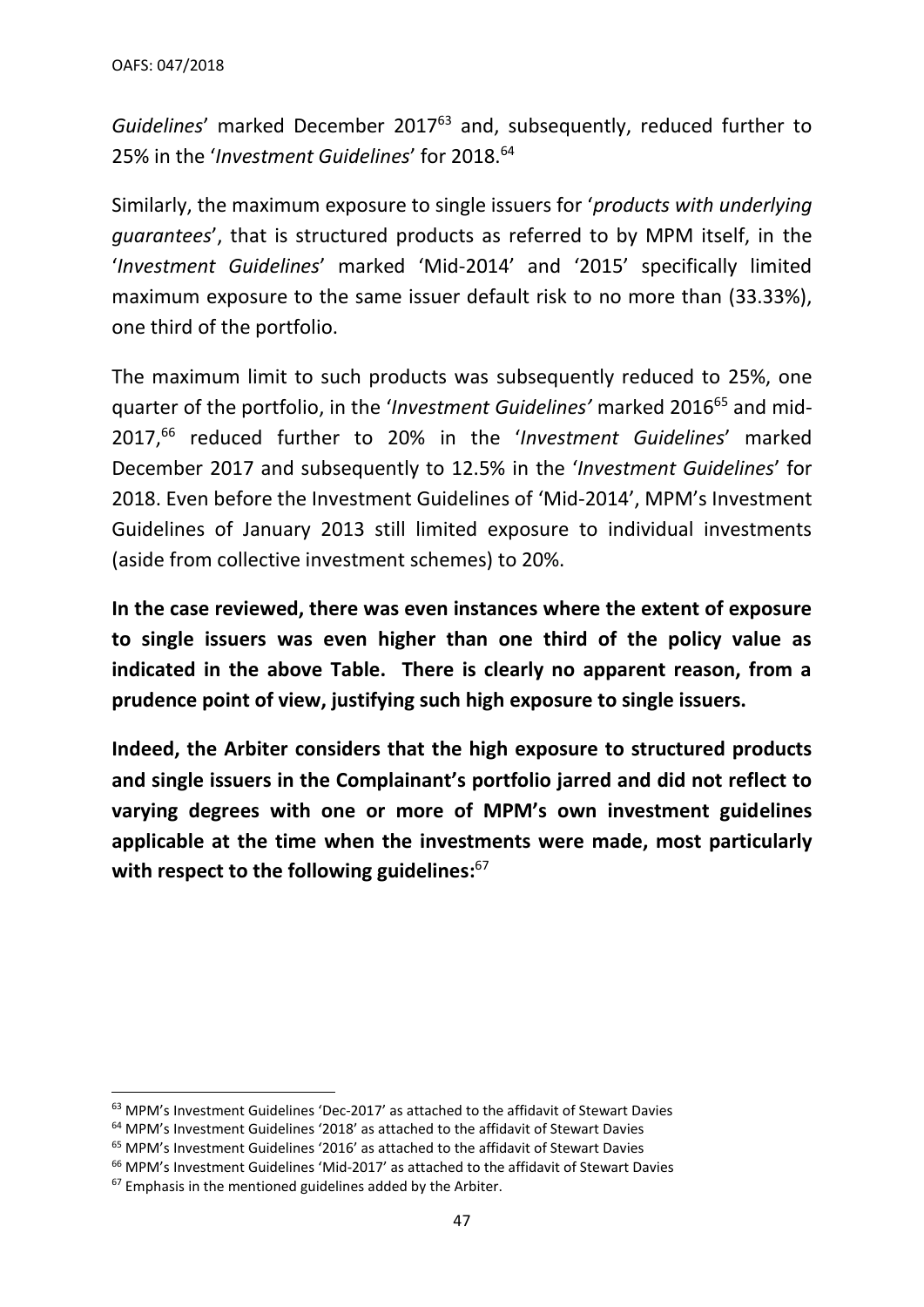Investment Guidelines marked 'January 2013':

- o *Properly diversified in such a way as to avoid excessive exposure:*
	- *If individual investments or equities are considered then not more than 20% in any singular asset, aside from collective investments.*

▪ *…*

▪ *Singular structured products should be avoided due to the counterparty risk but are acceptable as part of an overall portfolio.*

Investment Guidelines marked 'Mid-2014':

• *Where products with underlying guarantees are chosen, no more than one third of the overall portfolio to be subject to the same issuer default risk.* 

*In addition, further consideration needs to be given to the following factors:*

- *…*
- *Credit risk of underlying investment*
- *…*
- *…*
- In addition to the above, the portfolio must be constructed in such a way as to **avoid** *excessive exposure:* 
	- *...*
	- *To any single credit risk*

Investment Guidelines marked '2015':

• *Where products with underlying guarantees are chosen, i.e. Structured Notes, these will be permitted up to a maximum of 66% of the portfolio's values,*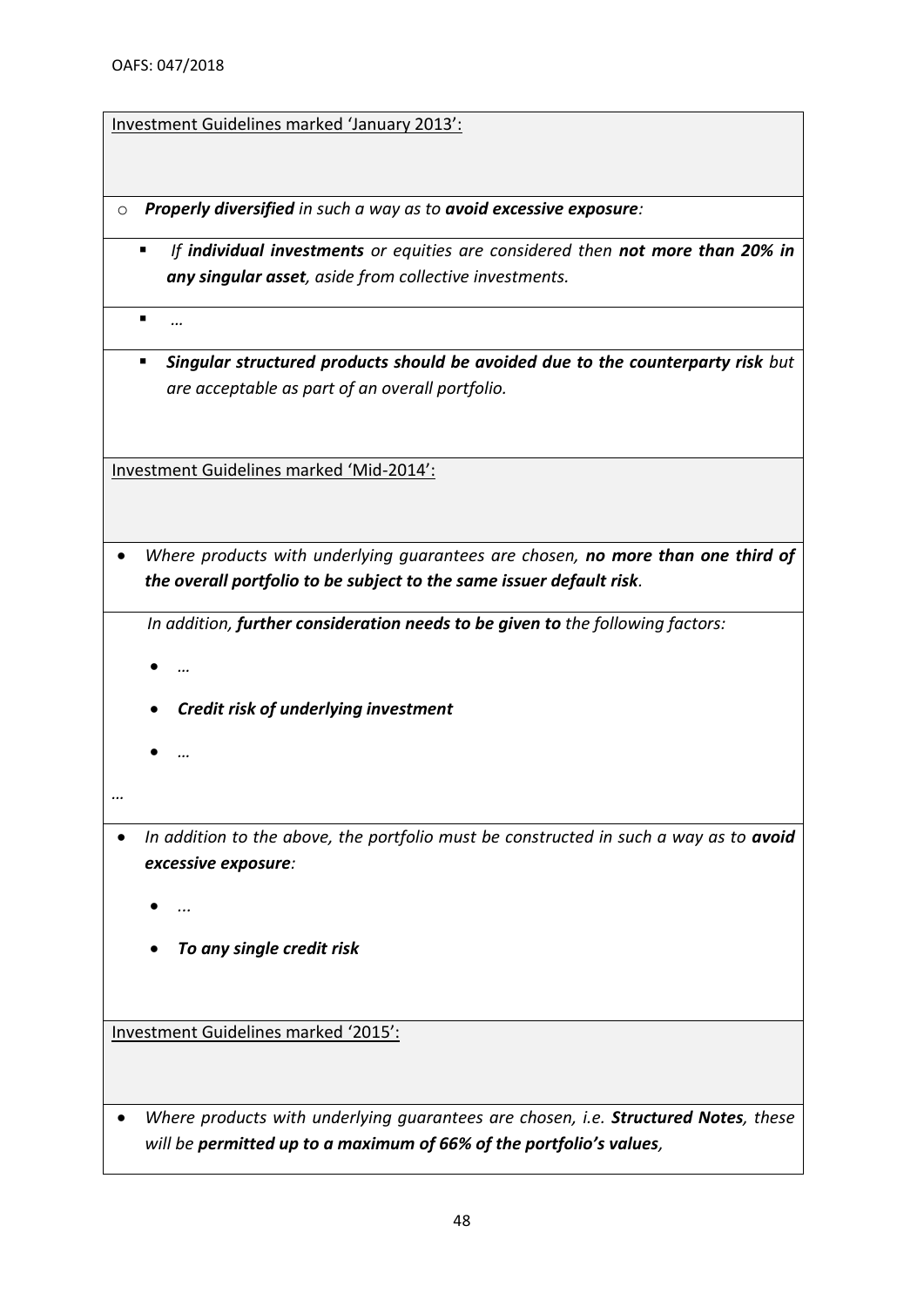|           | risk.                                                                                                                                                                                                                                                                                      |
|-----------|--------------------------------------------------------------------------------------------------------------------------------------------------------------------------------------------------------------------------------------------------------------------------------------------|
|           | In addition, further consideration needs to be given to the following factors:                                                                                                                                                                                                             |
|           |                                                                                                                                                                                                                                                                                            |
|           | Credit risk of underlying investment                                                                                                                                                                                                                                                       |
|           |                                                                                                                                                                                                                                                                                            |
|           |                                                                                                                                                                                                                                                                                            |
|           |                                                                                                                                                                                                                                                                                            |
|           | In addition to the above, the portfolio must be constructed in such a way as to avoid<br>exposure:                                                                                                                                                                                         |
|           |                                                                                                                                                                                                                                                                                            |
|           | To any single credit risk.                                                                                                                                                                                                                                                                 |
|           |                                                                                                                                                                                                                                                                                            |
|           | Notes, these will be permitted up to a maximum of 66% of the portfolio's values,                                                                                                                                                                                                           |
|           | guarantor default risk.                                                                                                                                                                                                                                                                    |
|           | maximum of 50% of the portfolio's value.                                                                                                                                                                                                                                                   |
|           |                                                                                                                                                                                                                                                                                            |
|           | In addition, further consideration needs to be given to the following factors:                                                                                                                                                                                                             |
|           |                                                                                                                                                                                                                                                                                            |
|           |                                                                                                                                                                                                                                                                                            |
| $\bullet$ | Where products with underlying Capital guarantees are chosen, i.e. Structured<br>with no more than one quarter of the portfolio to be subject to the same issuer/<br>Where no such Capital guarantee exists, investment will be permitted up to a<br>Credit risk of underlying investment; |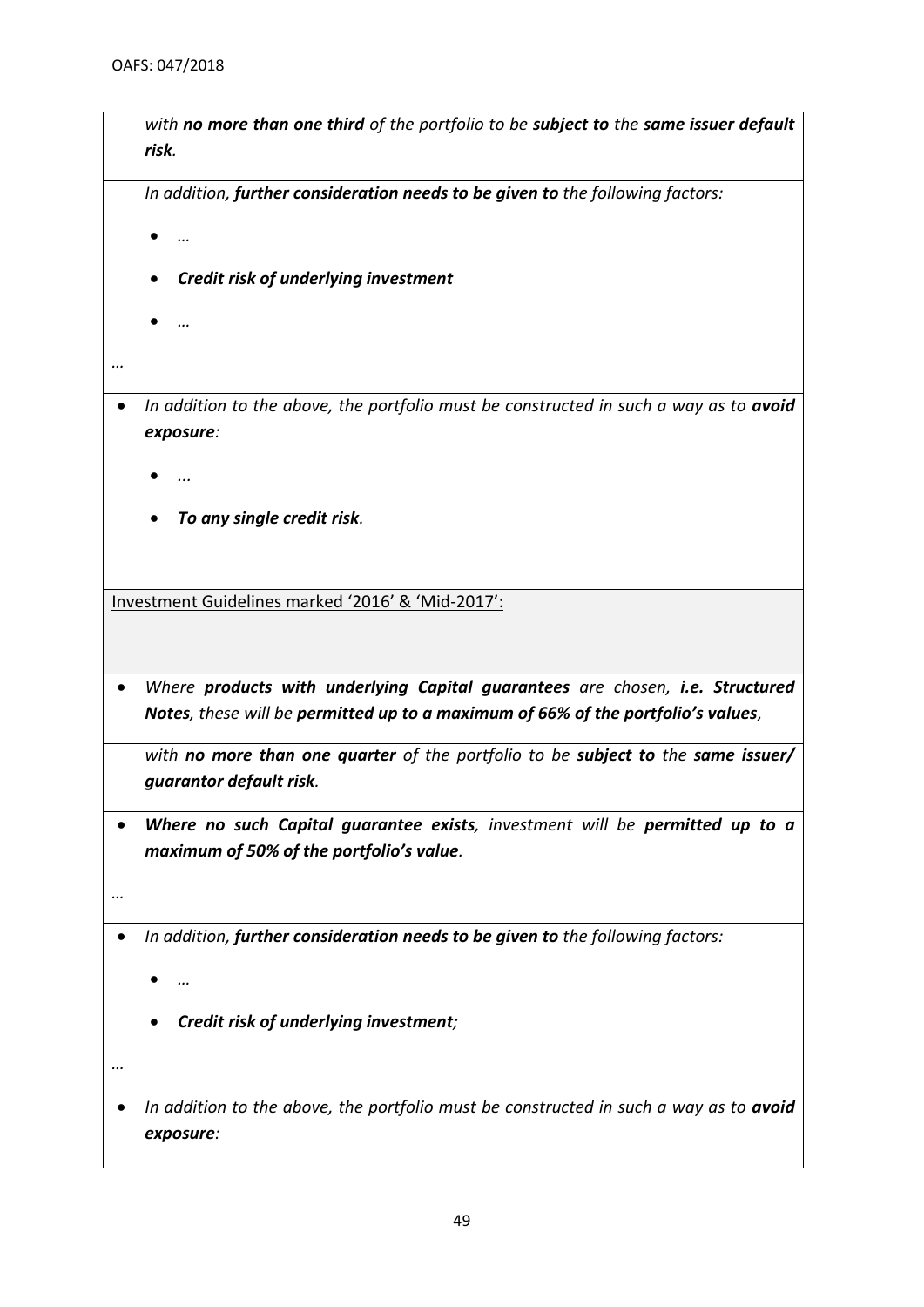- *...*
- *To any single credit risk.*

Besides the mentioned excessive exposure to single issuers, it is also noted that additional investments into structured notes were observed<sup>68</sup> to have been allowed to occur within the Complainant's portfolio, in excess of the limits allowed on the maximum exposure to such products. MPM's Investment Guidelines of 2015, 2016 and mid-2017 specifically mentioned a maximum limit of 66% of the portfolio value to structured notes. In the case reviewed the Service Provider still continued to allow further investments into structured products at one or more instances when the said limits should have applied. The additional investments also occurred despite the portfolio being already exposed to structured notes more than the said percentage at the time when the additional purchase was being made.

In the reply, the Service Provider sent in relation to the Complainant's formal complainant, MPM stated that:

**'***In relation to investments, Momentum's role as a RSA and Trustee is to ensure the Scheme's investments are managed in accordance with relevant legislation and regulatory requirements, as well as in accordance with the Trust Deed and Rules and T&C***'.<sup>69</sup>**

**For the reasons amply explained, the Arbiter has no comfort that the above has been truly achieved generally, and at all times, by MPM in respect of the Complainant's investment portfolio.**

### *Portfolio invested into Structured Products Targeted for Professional Investors*

Besides the issues mentioned above, there is also the aspect relating to the nature of the structured products and whether the products allowed within

<sup>68</sup> '*Table of Investments'* in the '*Investor Profile'* provided by MPM refers.

<sup>69</sup> Section 1, '*Background'/'Overview of the Scheme'* of MPM's formal reply to the Complainant in relation to the complaint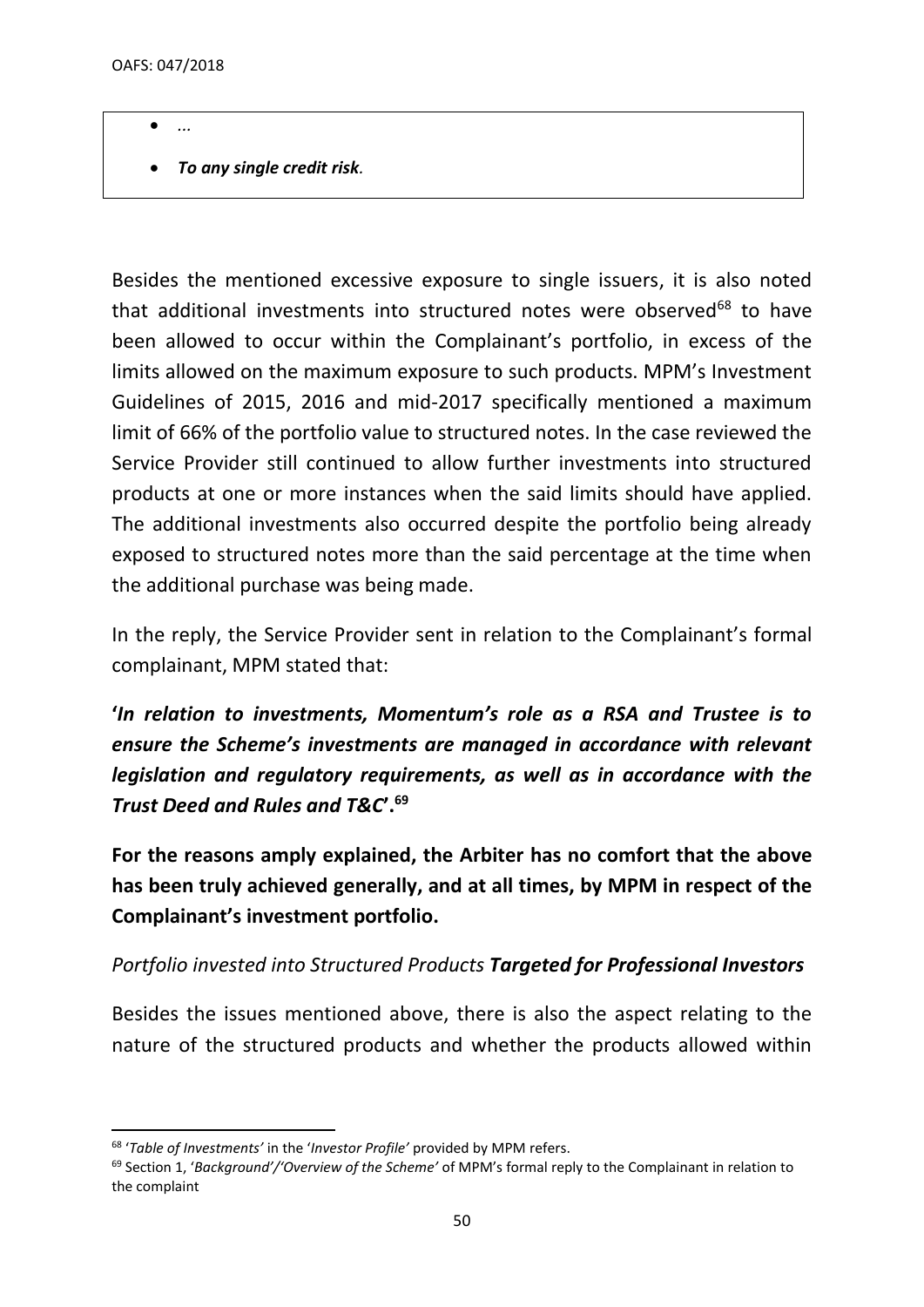the portfolio comprised structured notes aimed solely for professional investors.

The Service Provider has not claimed that the Complainant was a professional investor. No details have either emerged indicating the Complainant not being a retail investor.

With respect to the Complainant's portfolio, the OAFS traced a number of Fact Sheets in respect of several structured products which featured in his portfolio. The fact sheets in question were sourced by the OAFS through research undertaken over the internet with the specific ISIN number of the respective structured note featuring in the respective portfolio. The ISIN number was obtained from the dealing instruction sheets presented by the Complainant. Multiple fact sheets of different structured products have been sourced accordingly with respect to the Complainant's portfolio.<sup>70</sup>

## **The fact sheets in question specify that the products were targeted for professional investors only.**

With respect to the structured products issued by RBC, for example, the fact sheets clearly indicate that such investments were '*For Professional Investors Only'* and *'not suitable for Retail distribution*' with the '*Target Audience*' for these products being specified as '*Professional Investors Only*' as outlined in the '*Key Features*' section of the respective fact sheet.

It is clear that such fact sheets were issued purposely for those investors who were eligible to invest in such products. It is also clear that such products were not aimed for retail investors but only for professional investors.

The Service Provider has not produced any fact sheets of the structured notes that were invested into in the Complainant's portfolio. Neither were any fact sheets targeted for retail investors presented by MPM.

**It is, therefore, considered that in the Case of the Complainant's portfolio there is sufficient evidence resulting from multiple instances which show that his portfolio generally included investments not appropriate and suitable for** 

<sup>70</sup> Structured Notes with ISIN No: XS1116370088; XS0933152513; XS0932055618; XS0994921129; XS1000868247; XS1003262729.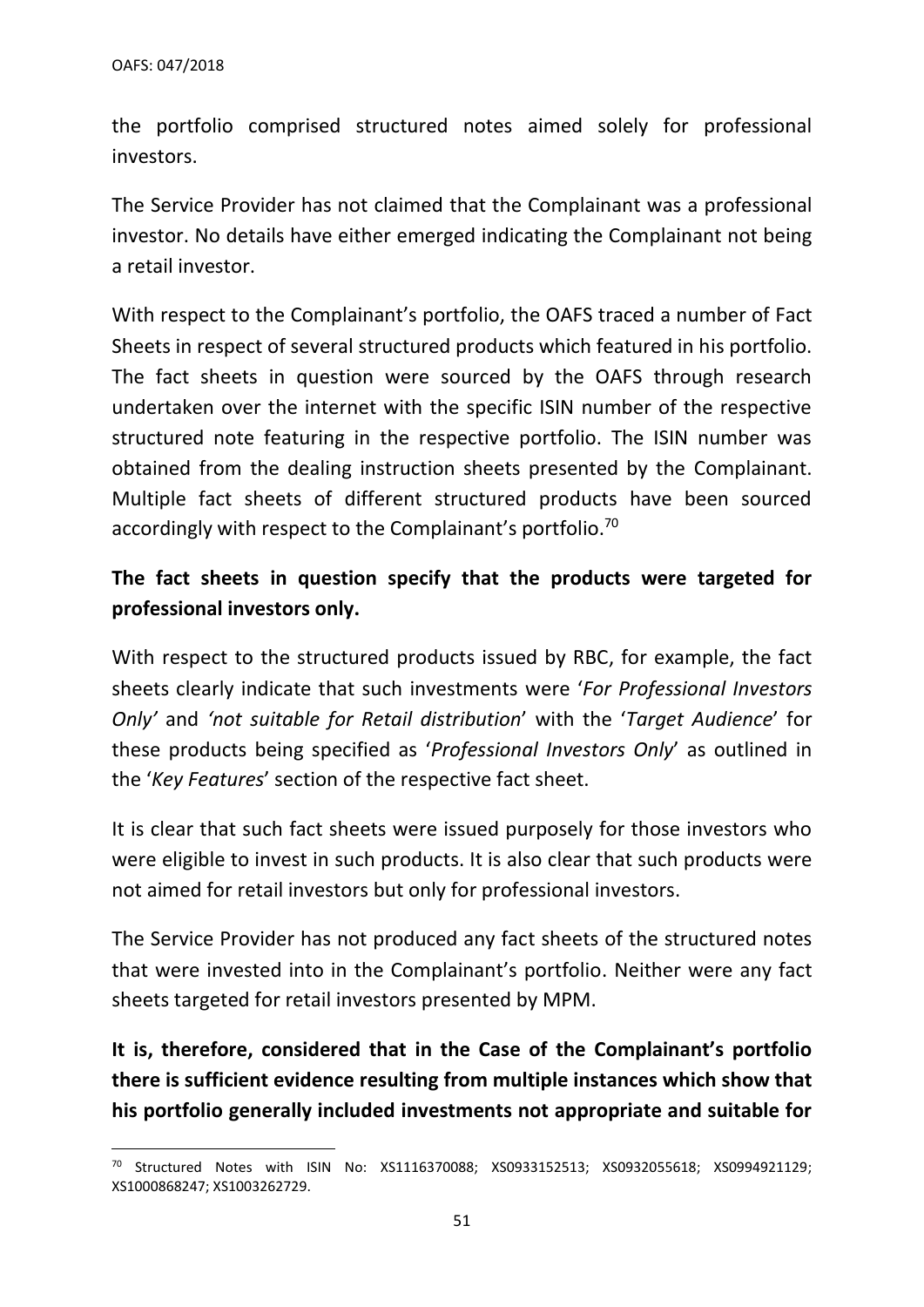**a retail client. It is clear that there was a lack of consideration by the Service Provider with respect to the suitability and target investor of the structured notes.** 

**Such lack of consideration is not reflective of the principle of acting with '***due skill, care and diligence***' and '***in the best interest***s** *of***' the member as the relevant laws and rules mentioned above obliged the Service Provider to do.**

#### *Other observations & synopsis*

The Service Provider did not help its case by not providing detailed information on the underlying investments as already stated in this decision. Although the Service Provider filed a Table of Investments, it did not provide adequate information to explain the portfolio composition and justify its claim that the portfolio was diversified. It did not provide fact sheets in respect of the investments comprising the portfolio of the Complainant and it did not demonstrate the features and the risks attached to the investments.

Various aspects had to be taken into consideration by the Service Provider with respect to the portfolio composition.

Such aspects include, but are not limited to:

- the nature of the structured products being invested into and the effects any events or barriers that may form part of the key features of such products, would have on the investment if and when such events occur as already detailed above;
- the potential rate of returns as indicative of the level of risk being taken;
- the level of risks ultimately exposed to in the respective product and in the overall portfolio composition; and
- not the least, the issuer/counterparty risk being taken.

**The extent of losses experienced on the capital of the Complainant's portfolio is in itself indicative of the failure in adherence with the applicable conditions on diversification and avoidance of excessive exposures. Otherwise, material losses, which are reasonably not expected to occur in a**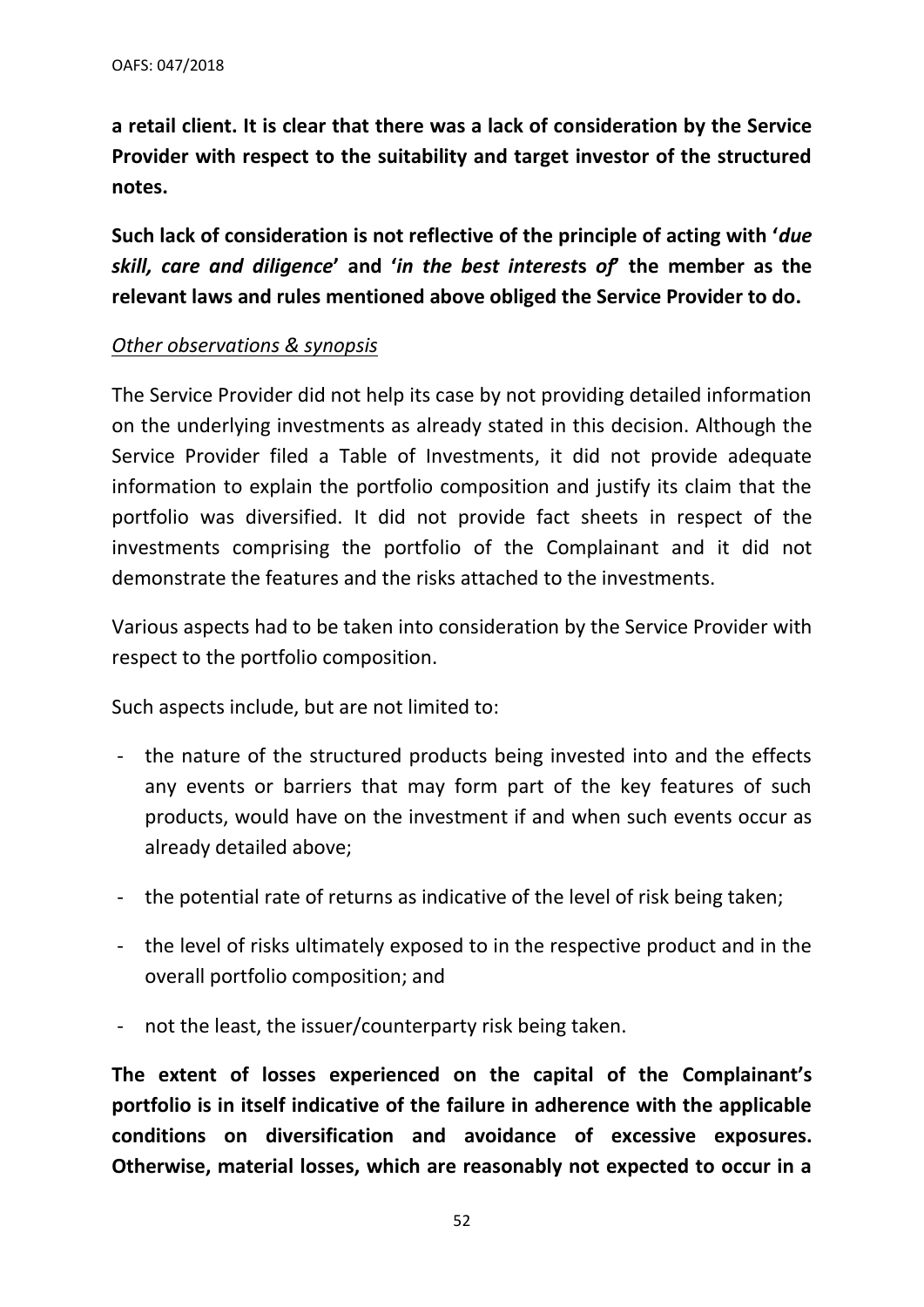# **pension product whose scope is to provide for retirement benefits, would have not occurred.**

Apart from the fact that no sensible rationale has emerged for limiting the composition of the pension portfolio at times solely or predominantly to structured products, no adequate and sufficient comfort has either emerged that such composition reflected the prudence expected in the structuring and composition of a pension portfolio. Neither that the allocations were in the best interests of the Complainant despite his risk profile.

**In the circumstance where the portfolio of the Complainant was at times, solely or predominantly invested in structured products with a high level of exposure to single issuer/s, and for the reasons amply explained above, the Arbiter does not consider that there was proper diversification nor that the portfolio was at all times '***invested in order to ensure the security quality, liquidity and profitability of the portfolio as a whole***' <sup>71</sup> and '***properly diversified in such a way as to avoid accumulations of risk in the portfolio as a whole***'.<sup>72</sup>**

Apart from the fact that the Arbiter does not have comfort that the portfolio was reflective of the conditions and investment limits outlined in the MFSA's Rules and MPM's own Investment Guidelines, **it is also being pointed out that over and above the duty to observe specific maximum limits relating to diversification as may have been specified by rules, directives or guidelines applicable at the time**, **the behaviour and judgement of the Retirement Scheme Administrator and Trustee of the Scheme is expected to, and should have gone beyond compliance with maximum percentages and was to, in practice, reflect the spirit and principles behind the regulatory framework and in practice promote the scope for which the Scheme was established.** 

**The excessive exposure to structured products and their issuers nevertheless clearly departed from such principles and cannot ultimately be reasonably considered to satisfy and reflect in any way a suitable level of diversification nor a prudent approach.** 

<sup>71</sup> SOC2.7.2(a) of Part B.2.7 of the Directives.

<sup>72</sup> SOC2.7.2(b) of Part B.2.7 of the Directives.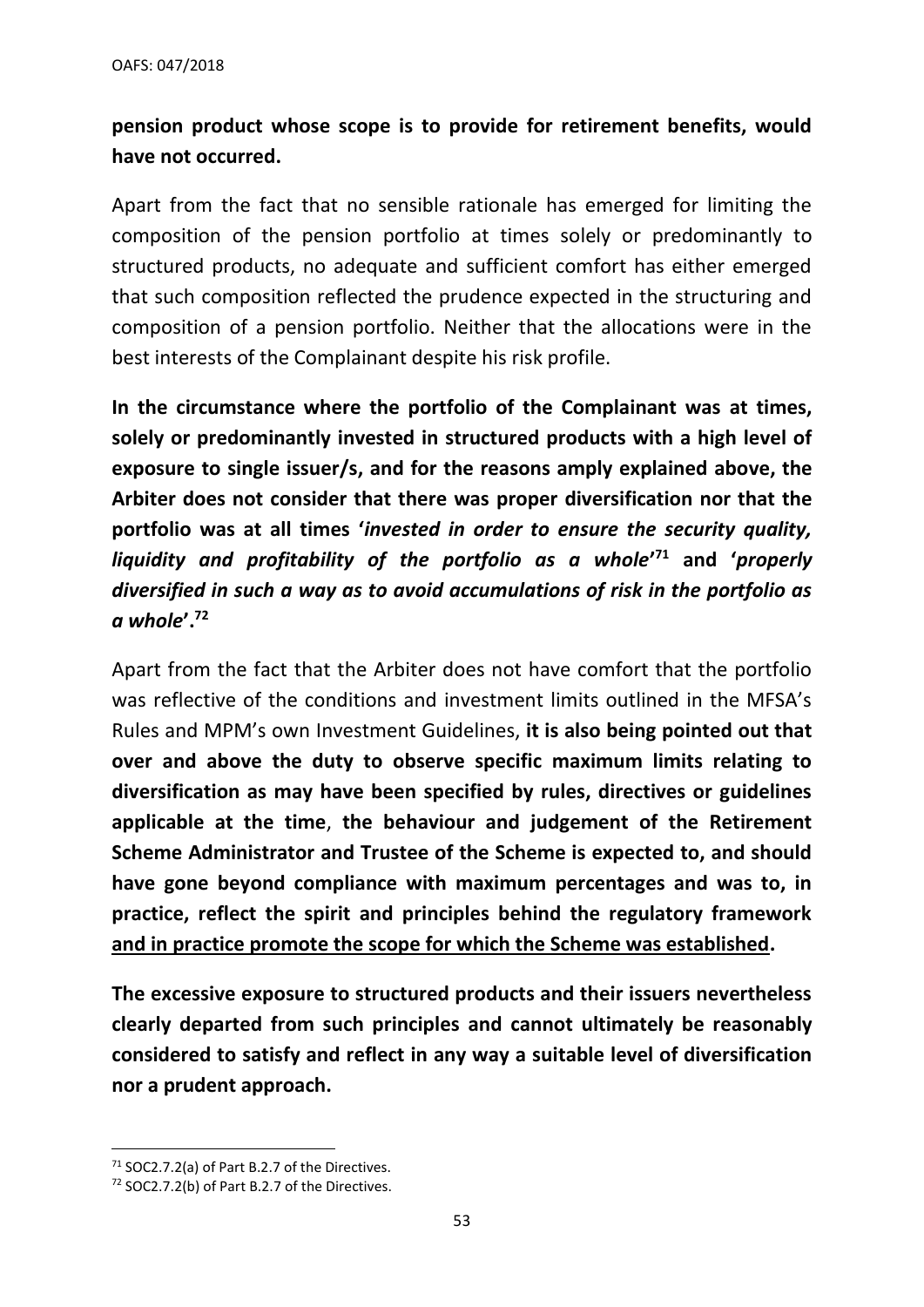*This is even more so when considering the crucial aim of a retirement scheme being that to provide for retirement benefits – an aspect which forms the whole basis for the pension legislation and regulatory framework to which the Retirement Scheme and MPM were subject to. The provision of retirement benefits was indeed the Scheme's sole purpose as reflected in the Scheme Particulars.* 

### *C. The Provision of information*

With respect to reporting to the member of the Scheme, MPM mentioned and referred only to the Annual Member Statement in its submissions. The said annual statements issued by the Service Provider to the Complainant are, however, highly generic reports which only listed the underlying life assurance policy and included no details of the underlying investments, that is, the structured notes comprising the portfolio of investments.

Hence, the extent and type of information sent to the Complainant by MPM as a member of the Scheme in respect of his underlying investments is considered to have been lacking and insufficient.

SOC 9.3(e) of Part B.9 of the Pension Rules for Personal Retirement Schemes of 1 January 2015 already provided that, in respect of member directed schemes,

'*a record of all transactions (purchases and sales) occurring in the member's account during the relevant reporting period should be provided by the Retirement Scheme Administrator to the Member at least once a year and upon request* …'. <sup>73</sup>

It is noted that the Pension Rules for Personal Retirement Schemes under the RPA became applicable to MPM on 1 January 2016 and that, as per the MFSA's communications presented by MPM, $74$  Part B.9 of the said rules did not become effective until the revised rules issued in 2018.

Nevertheless, it is considered that even where such condition could have not strictly applied to the Service Provider from a regulatory point of view, the

<sup>&</sup>lt;sup>73</sup> The said condition was further revised and updated as per condition 9.5(e) of Part B.9 of the Pension Rules for Personal Retirement Schemes indicated as *'Issued: 7 January 2015/Last updated: 28 December 2018'*

<sup>&</sup>lt;sup>74</sup> MFSA's letter dated 11 December 2017, attached to the Note of Submissions filed by MPM in 2019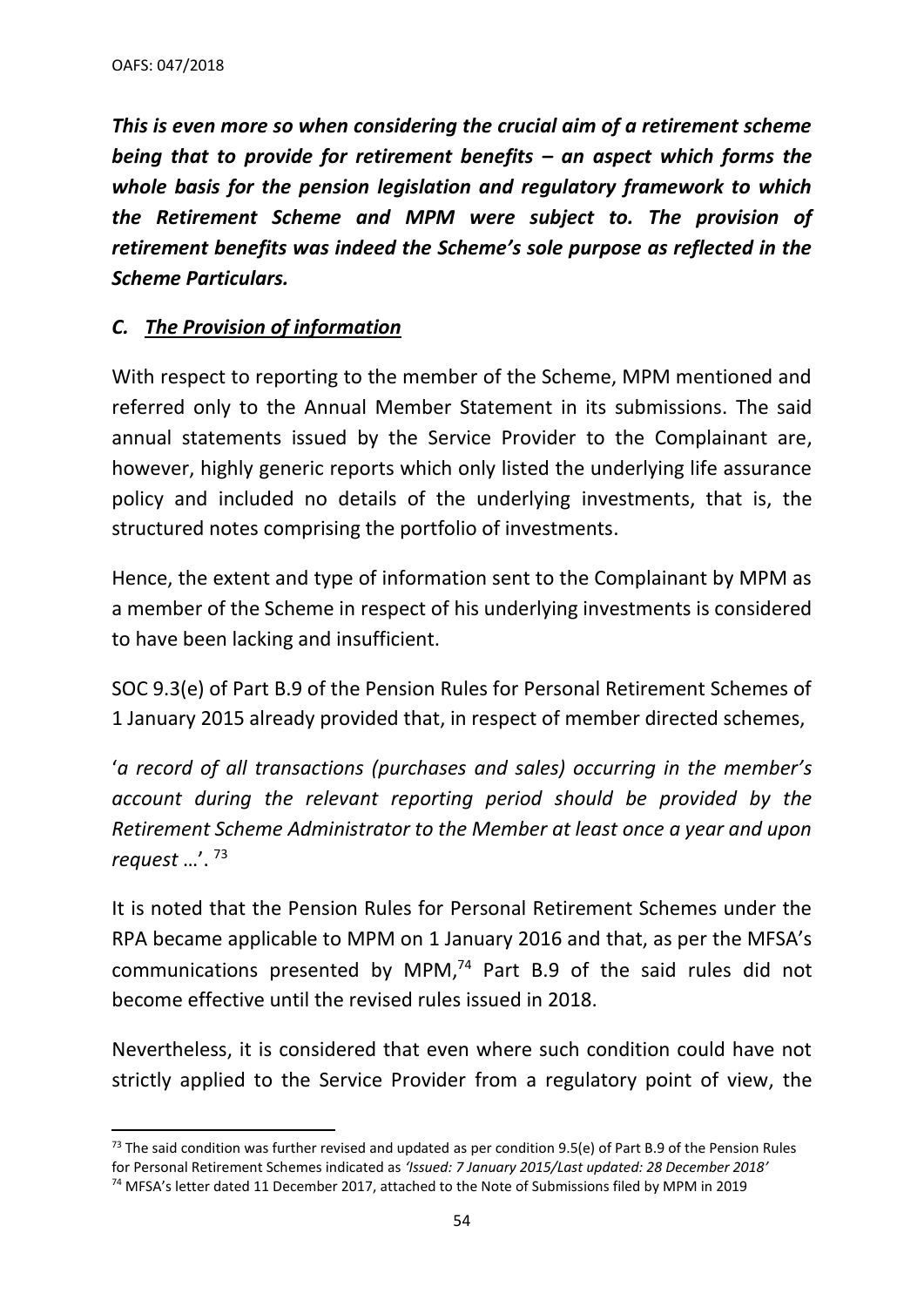Service Provider as a Trustee, obliged by the TTA to act as a *bonus paterfamilias* and in the best interests of the members of the Scheme, should have felt it its duty to provide members with detailed statements and information on the underlying investments.

Moreover, prior to being subject to the regulatory regime under the RPA, the Service Provider was indeed already subject to regulatory requirements relating to the provision of adequate information to members such as the following provisions under the SFA framework:

- Standard Operating Conditions 2.6.2 and 2.6.3 of Section B.2 of the Directives for Occupational Retirement Schemes, Retirement Funds and Related Parties under the Special Funds (Regulation) Act, 2002<sup>75</sup> respectively already provided that:
	- '2.6.2 *The Scheme Administrator shall act with due skill, care and diligence in the best interests of the Beneficiaries. Such action shall include:*
		- *…*

*…*

- *b) ensuring that contributors and prospective contributors are provided with adequate information on the Scheme to enable them to take an informed decision…*';
- '2.6.3 *The Scheme Administrator shall ensure the adequate disclosure of relevant material information to prospective and actual contributors in a way which is fair, clear and nor misleading. This shall include:*
	- *b) reporting fully, accurately and promptly to contributors the details of transactions entered into by the Scheme …*'.

<sup>&</sup>lt;sup>75</sup> Condition 2.2 of the Certificate of Registration issued by the MFSA to MPM dated 28 April 2011 included reference to Section B.2 of the said Directives.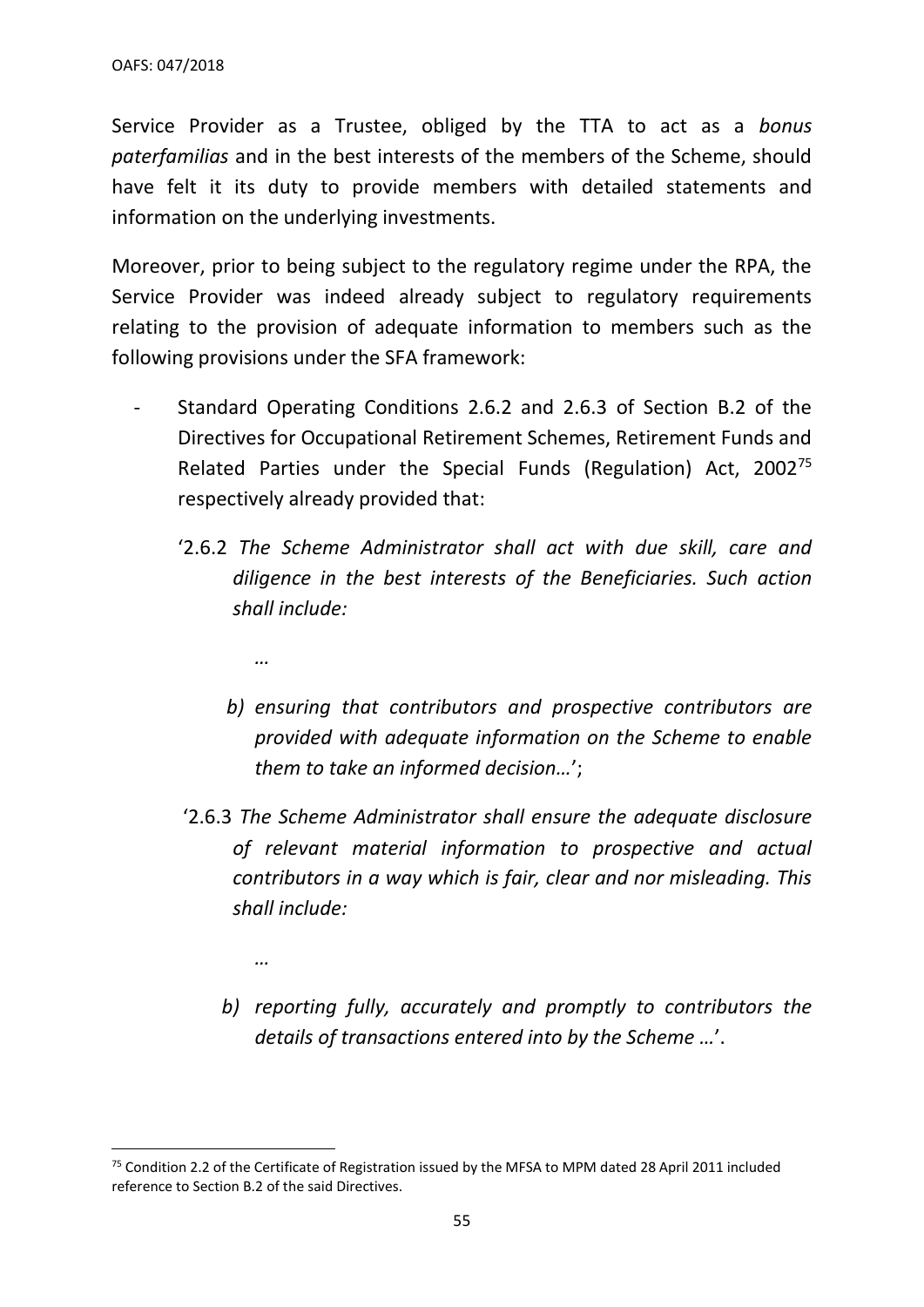There is no apparent and justified reason why the Service Provider did not report itself on key information, such as the composition of the underlying investment portfolio, which it had in its hands as the trustee of the underlying life assurance policy held in respect of the Complainant.

The general principles of acting in the best interests of the member and those relating to the duties of trustee, as already outlined in this decision, $76$  and to which MPM was subject to, should have prevailed and should have guided the Service Provider in its actions to ensure that the Member was provided with an adequate account of the underlying investments within his portfolio.

The provision of details on the underlying investments could have ultimately enabled the member of the Scheme to highlight any transactions on which there were any issues.

## **Causal link and Synopsis of main aspects**

The actual cause of the losses experienced by the Complainant **cannot** just be attributed to the under-performance of the investments as a result of general market and investment risks and/or the issues alleged against one of the structured note providers, as MPM has *inter alia* suggested in these proceedings.

**There is sufficient and convincing evidence of deficiencies on the part of MPM in the undertaking of its obligations and duties as Trustee and Retirement Scheme Administrator of the Scheme as amply highlighted above which, at the very least, impinge on the diligence it was required and reasonably expected to be exercised in such roles.**

**It is also evidently clear that such deficiencies prevented the losses from being minimised and in a way contributed in part to the losses experienced. The actions and inactions that occurred, as explained in this decision, enabled such losses to result within the Scheme, leading to the Scheme's failure to achieve its key objective.**

<sup>76</sup> The section titled '*Responsibilities of the Service Provider*'.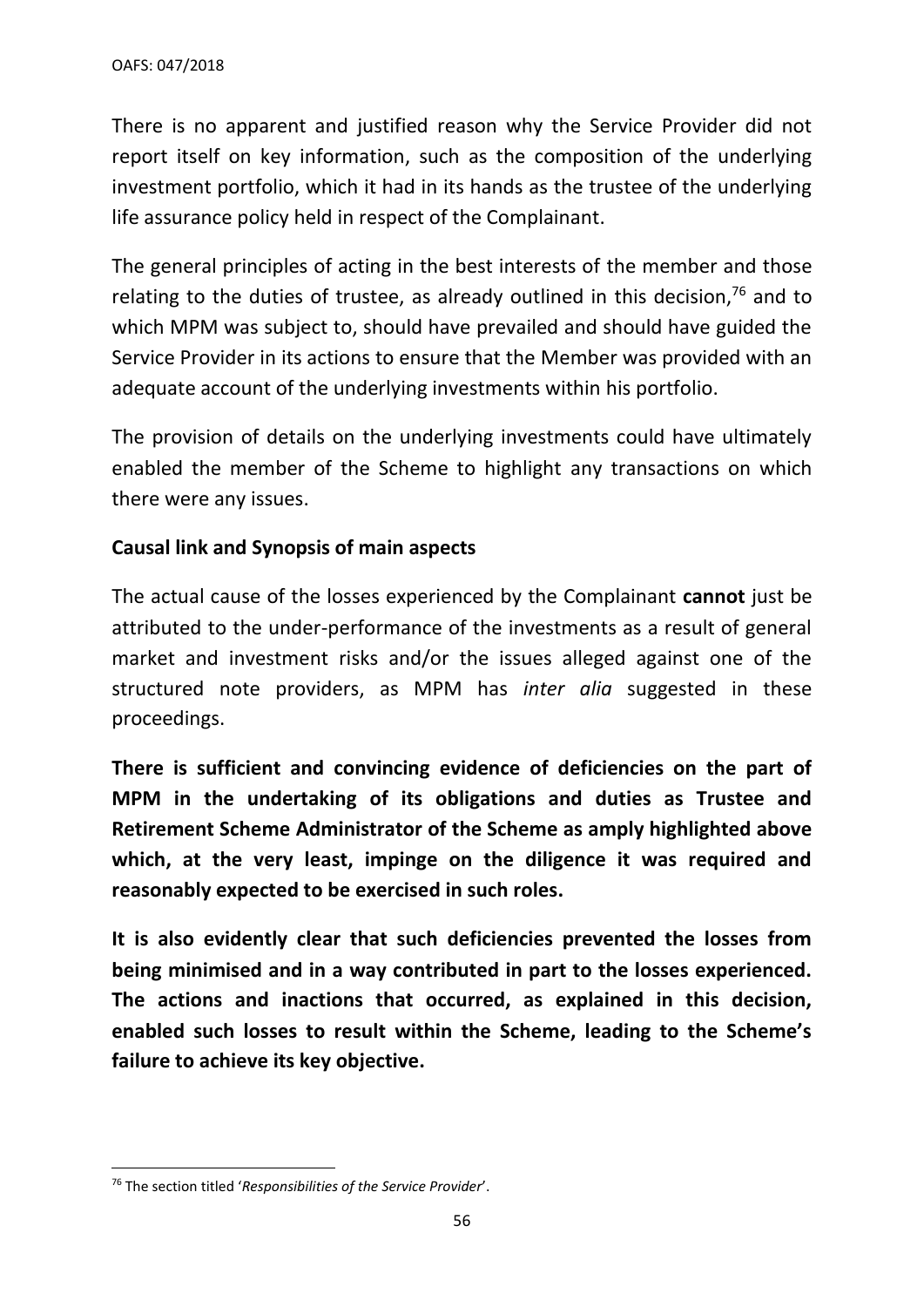**Had MPM undertaken its role adequately and as duly expected from it, in terms of the obligations resulting from the law, regulations and rules stipulated thereunder and the conditions to which it was subject to in terms of its own Retirement Scheme documentation as explained above, such losses would have been avoided or mitigated accordingly.**

**The actual cause of the losses is indeed linked to and cannot be separated from the actions and/or inactions of key parties involved with the Scheme, with MPM being one of such parties.**

**In the particular circumstances of the cases reviewed, the losses experienced on the Retirement Scheme are ultimately tied, connected and attributed to events that have been allowed to occur within the Retirement Scheme which MPM was duty bound and reasonably in a position to prevent, stop and adequately raise as appropriate with the Complainant.**

#### *Final Remarks*

As indicated earlier, the role of a retirement scheme administrator and trustee does not end, or is just strictly and solely limited, to the compliance of the specified rules. The wider aspects of its key role and responsibilities as a trustee and scheme administrator must also be kept into context.

Whilst the Retirement Scheme Administrator was not responsible to provide investment advice to the Complainant, the Retirement Scheme Administrator had clear duties to check and ensure that the portfolio composition recommended by the investment adviser provided a suitable level of diversification and was *inter alia* in line with the applicable requirements in order to ensure that the portfolio composition was one enabling the aim of the Retirement Scheme to be achieved with the necessary prudence required in respect of a pension scheme. The oversight function is an essential aspect in the context of personal retirement schemes as part of the safeguards supporting the objective of retirement schemes.

It is considered that, had there been a careful consideration of the contested structured products and extent of exposure to such products and their issuers, the Service Provider would and should have intervened, queried, challenged

57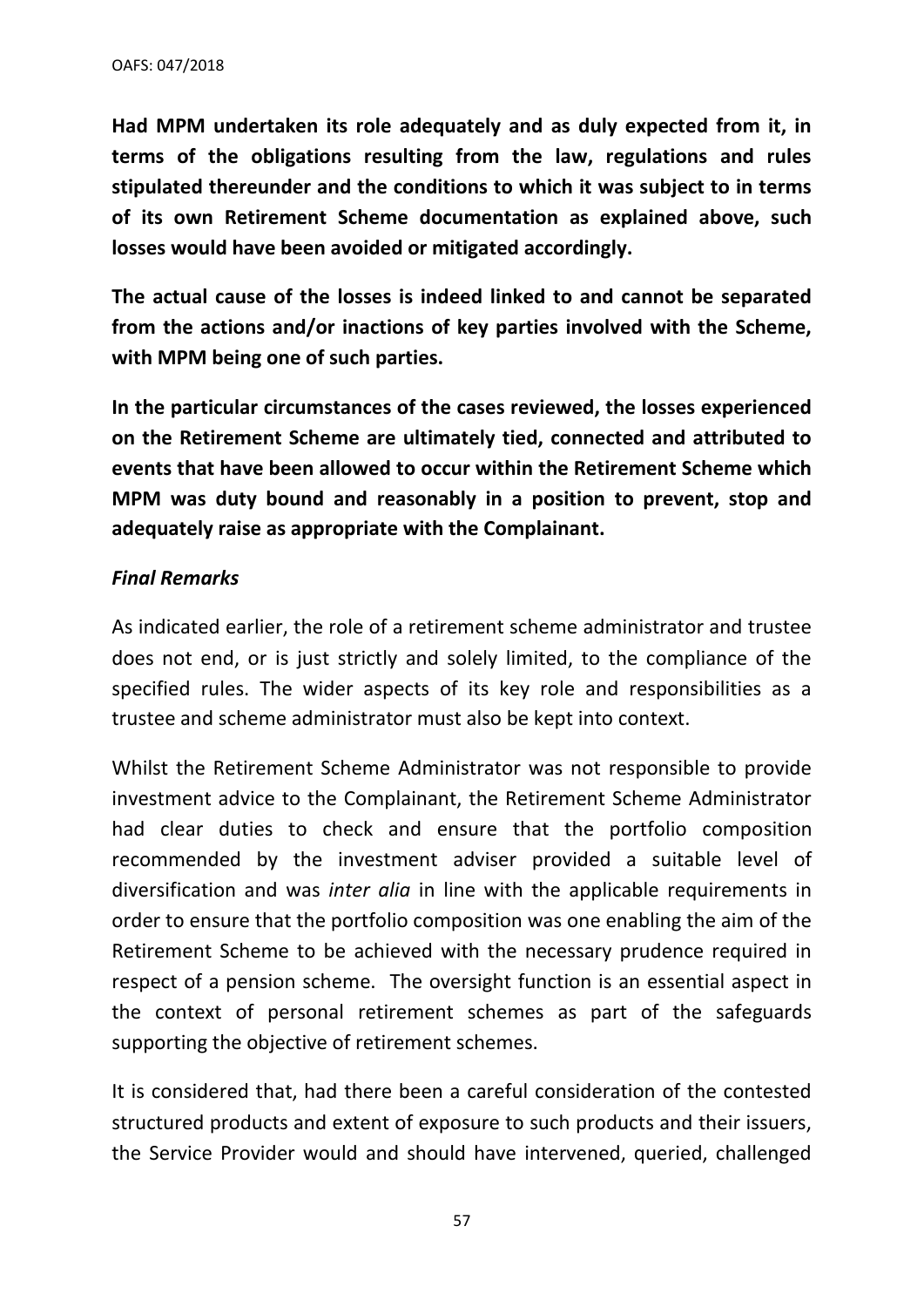and raised concerns on the portfolio composition recommended and not allow the overall risky position to be taken in structured products as this ran counter to the objectives of the retirement scheme and was not in the Complainant's best interests amongst others.

**The Complainant ultimately relied on MPM as the Trustee and Retirement Scheme Administrator of the Scheme as well as other parties within the Scheme's structure, to achieve the scope for which the pension arrangement was undertaken, that is, to provide for retirement benefits and also reasonably expect a return to safeguard his pension.**

Whilst losses may indeed occur on investments within a portfolio, a properly diversified and balanced and prudent approach, as expected in a pension portfolio, should have mitigated any individual losses and, at the least, maintain rather than substantially reduce the original capital invested.

**For the reasons amply explained, it is accordingly considered that there was, at the very least, a clear lack of diligence by the Service Provider in the general administration of the Scheme in respect of the Complainant and in carrying out its duties as Trustee, particularly when it came to the dealings and aspects involving the appointed investment adviser; the oversight functions with respect to the Scheme and portfolio structure; as well as the reporting to the Complainant on the underlying portfolios.** 

**It is also considered that there are various instances which indicate noncompliance by the Service Provider with applicable requirements and obligations as amply explained above in this decision. The Service Provider failed to act with prudence, diligence and attention of a** *bonus paterfamilias.<sup>77</sup>*

**The Arbiter also considers that the Service Provider did not meet the '***reasonable and legitimate expectations***' <sup>78</sup> of the Complainant who had placed his trust in the Service Provider and others, believing in their professionalism and their duty of care and diligence.** 

 $77$  Cap. 331 of the Laws of Malta, Art. 21(1)

<sup>78</sup> Cap. 555, Article 19(3)(c)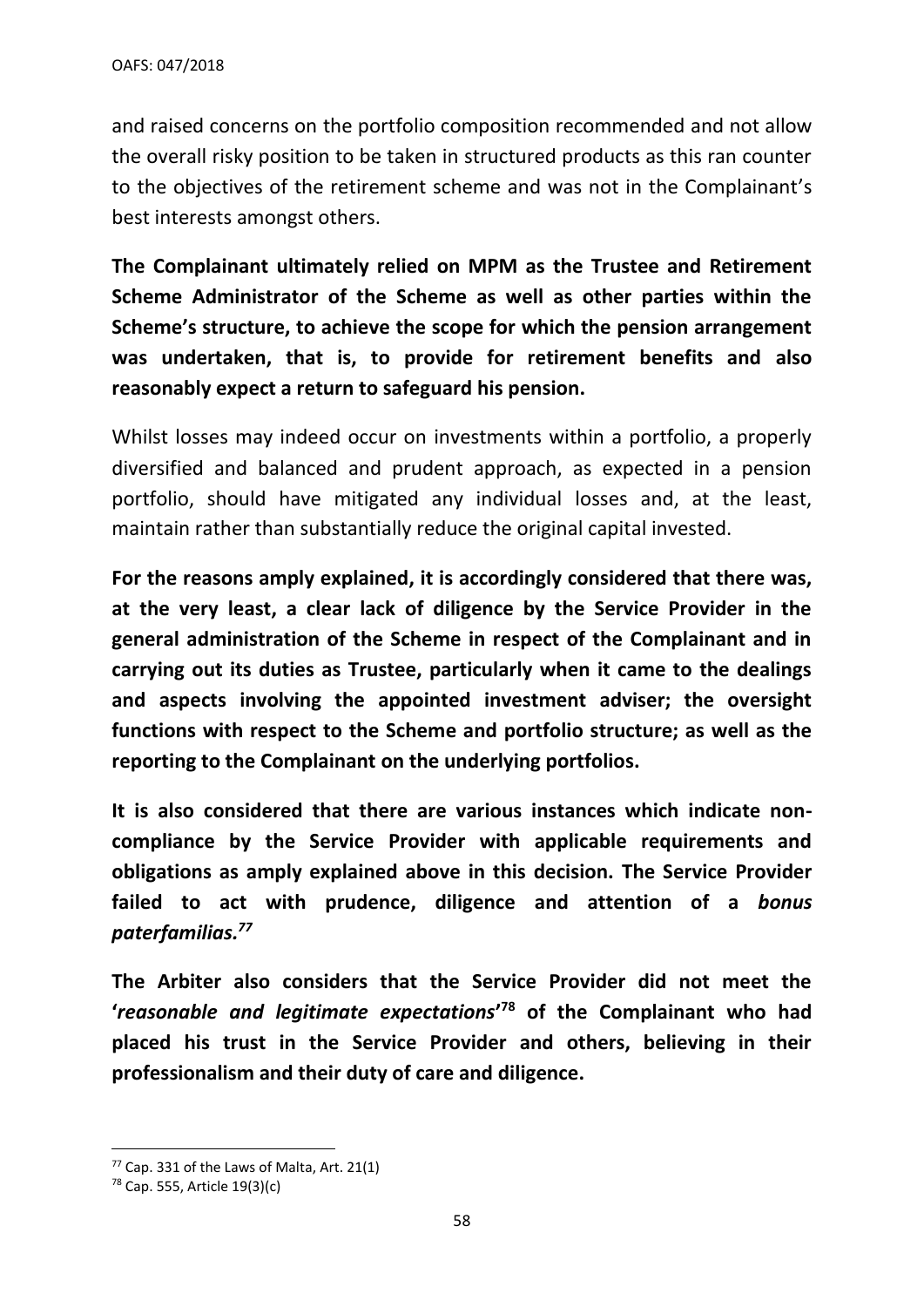#### **Conclusion**

**For the above-stated reasons, the Arbiter considers the complaint to be fair, equitable and reasonable in the particular circumstances and substantive merits of the case<sup>79</sup> and is accepting it in so far as it is compatible with this decision.**

**Cognisance needs to be taken, however, of the responsibilities of other parties involved with the Scheme and its underlying investments, particularly, the role and responsibilities of the investment adviser to the Member of the Scheme. Hence, having carefully considered the case in question, the Arbiter considers that the Service Provider is to be only partially held responsible for the losses incurred.** 

#### **Compensation**

**Being mindful of the key role of Momentum Pensions Malta Limited as Trustee and Retirement Scheme Administrator of the Momentum Malta Retirement Trust and in view of the deficiencies identified in the obligations emanating from such roles as amply explained above, which deficiencies are considered to have prevented the losses from being minimised and in a way contributed in part to the losses experienced on the Retirement Scheme, the Arbiter concludes that the Complainant should be compensated by Momentum Pensions Malta Limited for part of the realised losses on his pension portfolio.** 

**In the particular circumstances of this case, considering that the Service Provider had the last word on the investments and acted in its dual role of Trustee and Retirement Scheme Administrator, the Arbiter considers it fair, equitable and reasonable for Momentum Pensions Malta Limited, to be held responsible for seventy per cent of the losses sustained by the Complainant on his investment portfolio as stipulated hereunder.**

**The Arbiter notes that the latest valuation and list of transactions provided by the Service Provider in respect of the Complainant is not current. Besides,** 

<sup>79</sup> Cap. 555, Article 19(3)(b)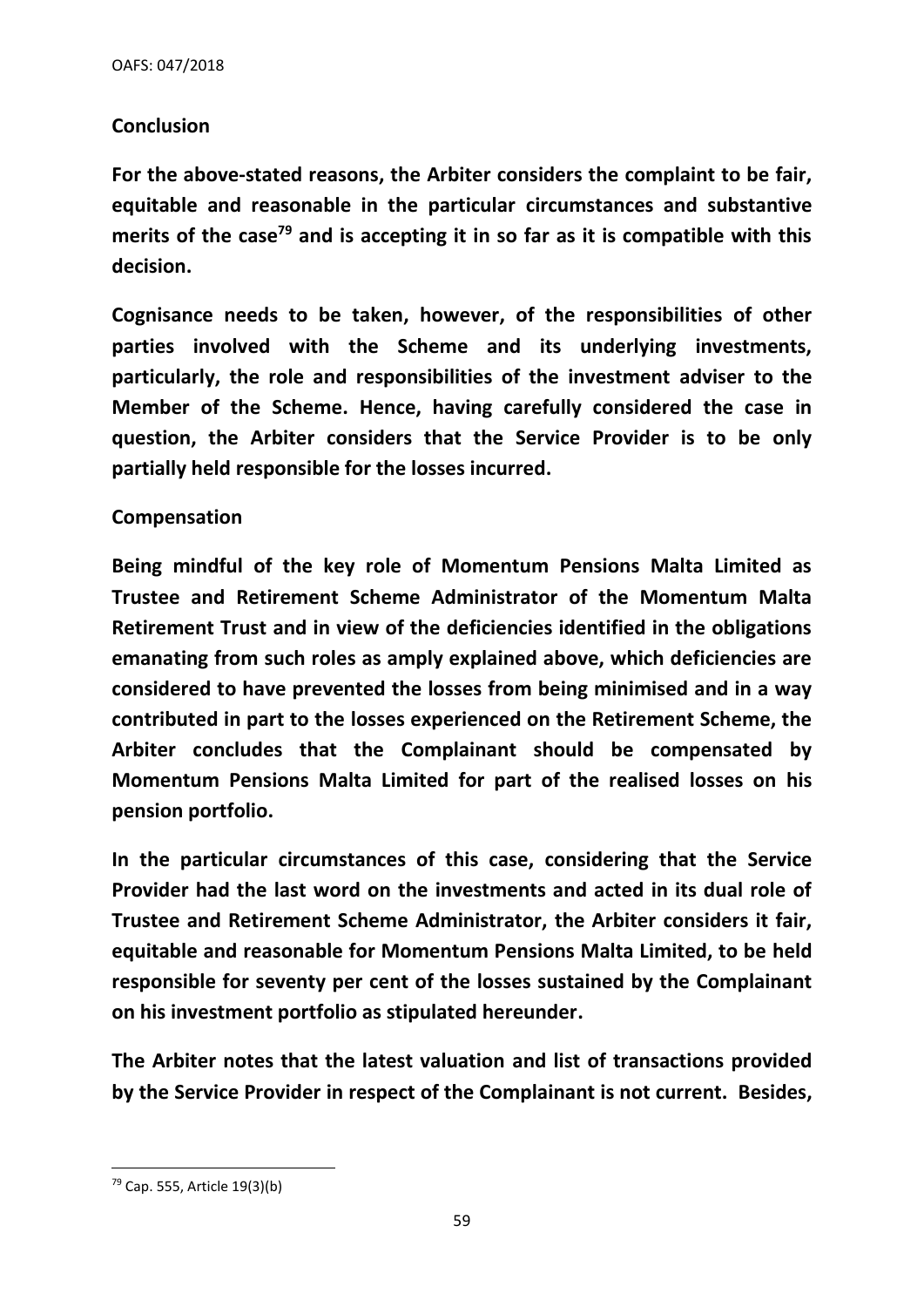**no detailed breakdown was provided regarding the status and performance of the respective investments within the disputed portfolio.**

**The Arbiter shall accordingly formulate how compensation is to be calculated by the Service Provider for the Complainant for the purpose of this decision.** 

**Given that the complaint made by the Complainant principally relates to the losses suffered on the Scheme at the time of Continental Wealth Management acting as adviser, compensation shall be provided solely on the investment portfolio existing and constituted under Continental Wealth Management in relation to the Scheme.** 

**The Service Provider is being directed to pay the Complainant compensation equivalent to 70% of the sum of the Net Realised Loss incurred within the whole portfolio of underlying investments existing and constituted under Continental Wealth Management and allowed within the Retirement Scheme by the Service Provider.** 

**The Net Realised Loss calculated on such portfolio shall be determined as follows:**

- **(i) For every such investment within the said portfolio which, at the date of this decision, no longer forms part of the Member's current investment portfolio (given that such investment has matured, been terminated or redeemed and duly settled), it shall be calculated any realised loss or profit resulting from the difference in the purchase value and the sale/maturity value (amount realised) inclusive of any realised currency gains or losses. Any realised loss so calculated on such investment shall be reduced by the amount of any total interest or other total income received from the respective investment throughout the holding period to determine the actual amount of realised loss, if any;**
- **(ii) In case where an investment in (i) above is calculated to have rendered a profit after taking into consideration the amount realised (inclusive of any total interest or other total income received from the respective investment and any realised currency gains or losses), such realised profit shall be accumulated from all such investments and netted off**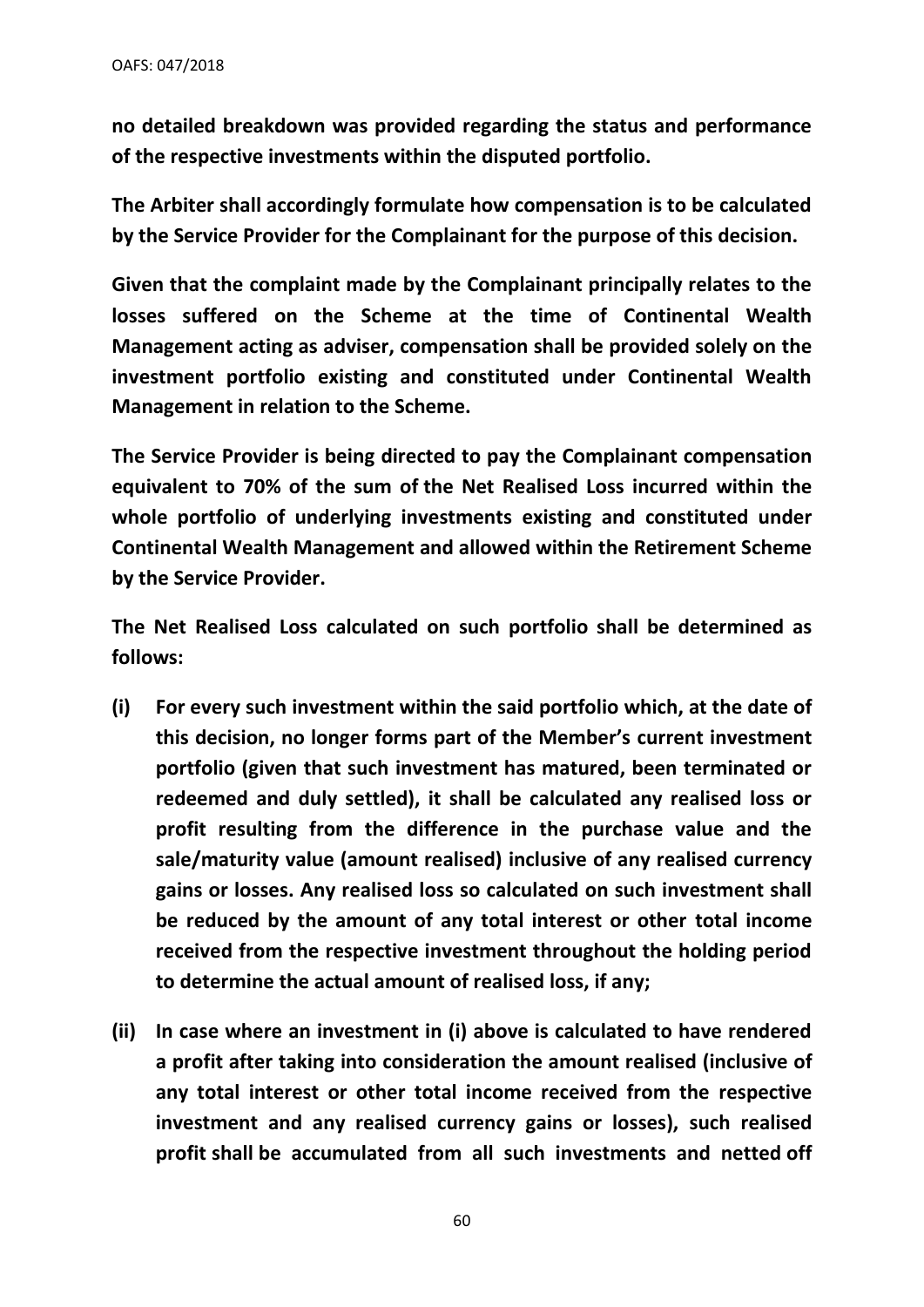**against the total of all the realised losses from the respective investments calculated as per (i) above to reach the figure of the Net Realised Loss within the indicated portfolio.**

**The computation of the Net Realised Loss shall accordingly take into consideration any realised gains or realised losses arising within the portfolio, as at the date of this decision.**

**In case where any currency conversion/s is/are required for the purpose of (a) finally netting any realised profits/losses within the portfolio which remain denominated in different currencies, and/or (b) crystallising any remaining currency positions initiated at the time of Continental Wealth Management, such conversion shall, if and where applicable, be made at the spot exchange rate sourced from the European Central Bank and prevailing on the date of this decision.** 

**Such a direction on the currency conversion is only being given in the very particular circumstances of such cases for the purposes of providing clarity and enabling the calculation of the compensation formulated in this decision and avoid future unnecessary controversy.** 

**(iii) Investments which were constituted under Continental Wealth Management in relation to the Scheme and are still held and remain open within the current portfolio of underlying investments as at, or after, the date of this decision are not the subject of the compensation stipulated above. This is without prejudice to any legal remedies the Complainant might have in future with respect to such investments.** 

**In accordance with Article 26(3)(c)(iv) of Chapter 555 of the Laws of Malta, the Arbiter orders Momentum Pensions Malta Limited to pay the indicated amount of compensation to the Complainant.** 

**A full and transparent breakdown of the calculations made by the Service Provider in respect of the compensation as decided in this decision, should be provided to the Complainant.**